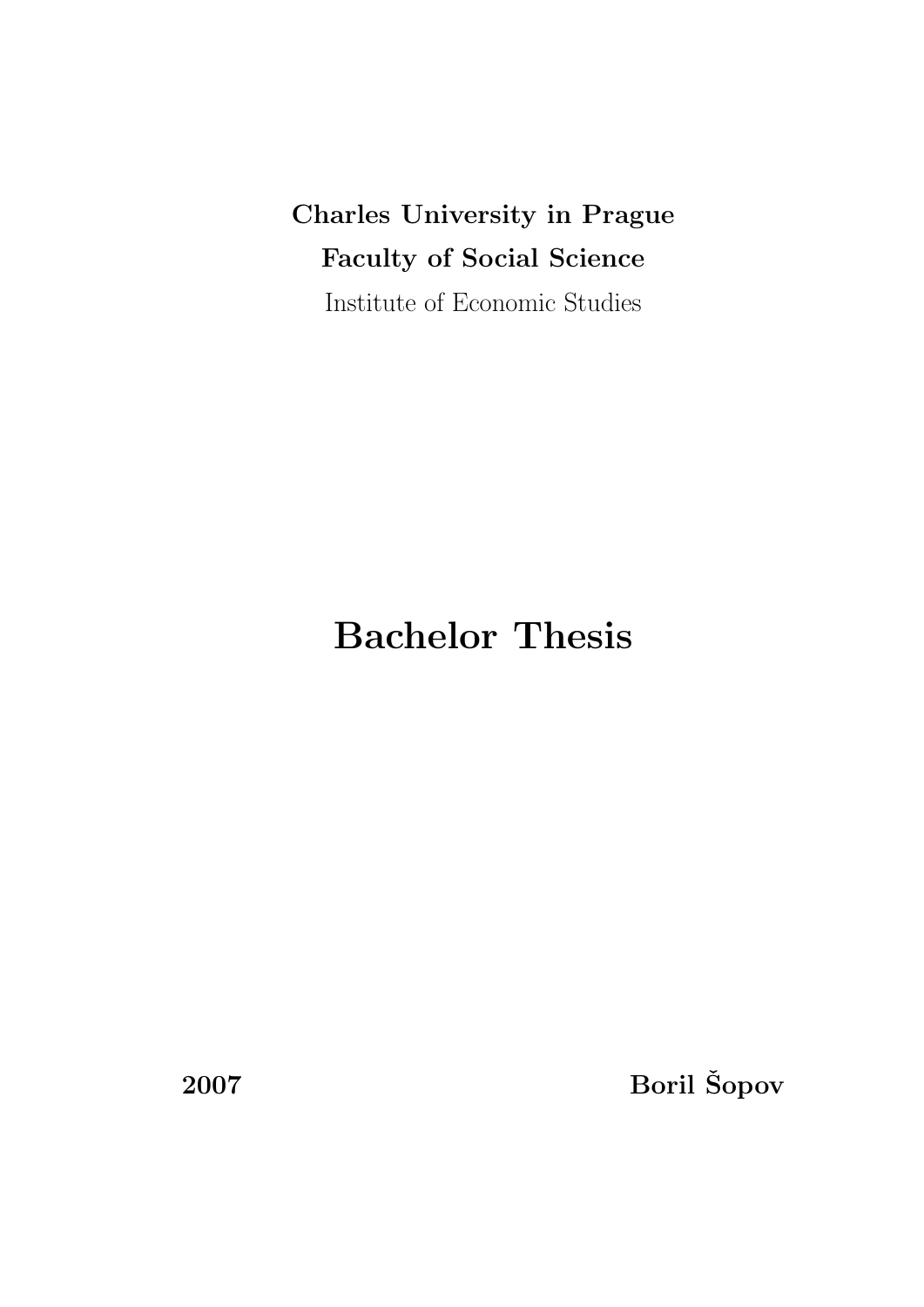CHARLES UNIVERSITY IN PRAGUE FACULTY OF SOCIAL SCIENCE INSTITUTE OF ECONOMIC STUDIES

Bachelor Thesis

## Intertemporal Redistribution: Strategic Aspects

Author: Boril Šopov Supervisor: PhDr. Martin Gregor, PhD. Academic Year: 2006/2007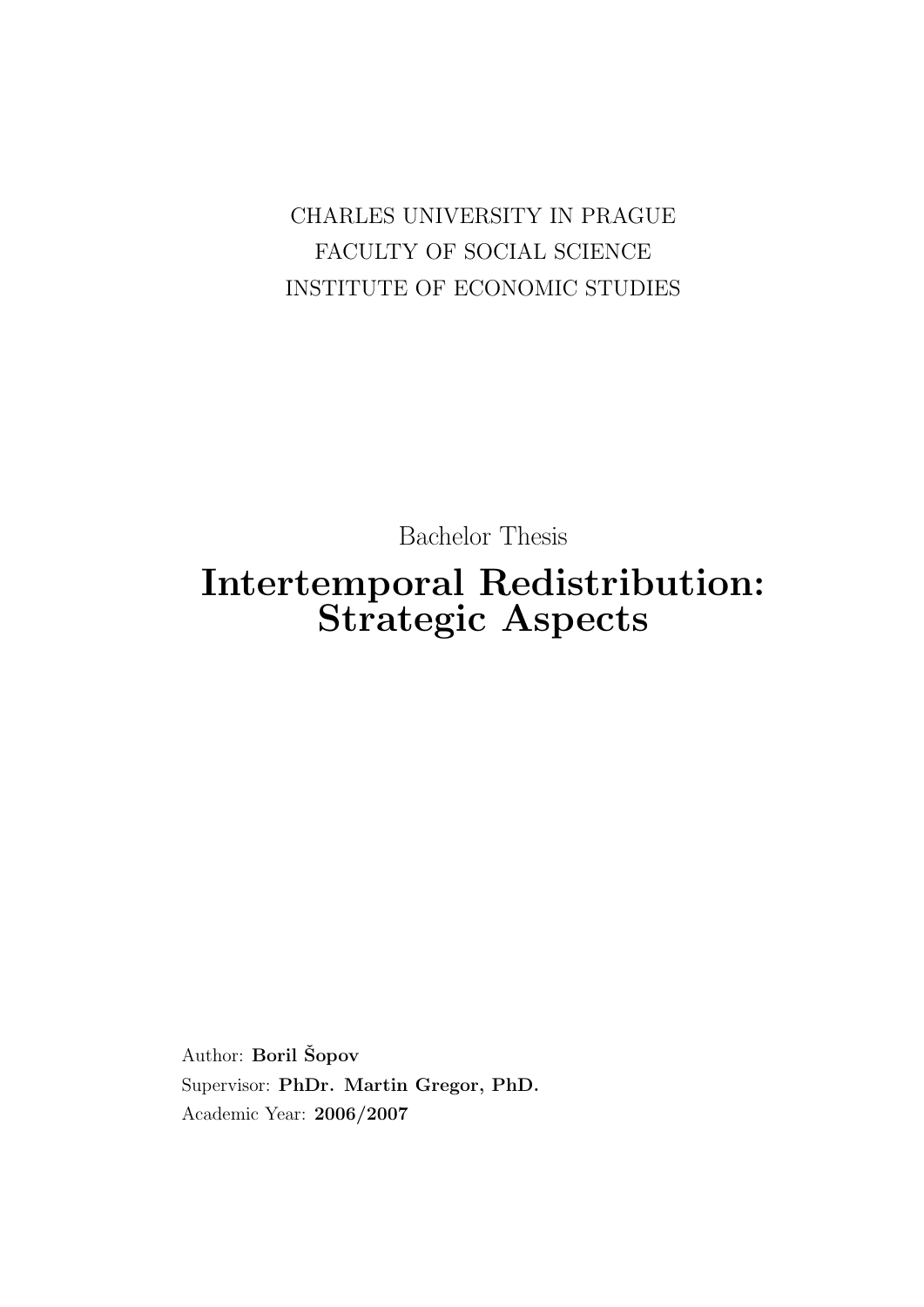Prohlášení

Prohlašuji, že jsem bakalářskou práci vypracoval samostatně a použil pouze uveden´e prameny a literaturu.

V Praze dne 18.6.2007  $\hfill$  Boril Šopov  $\hfill$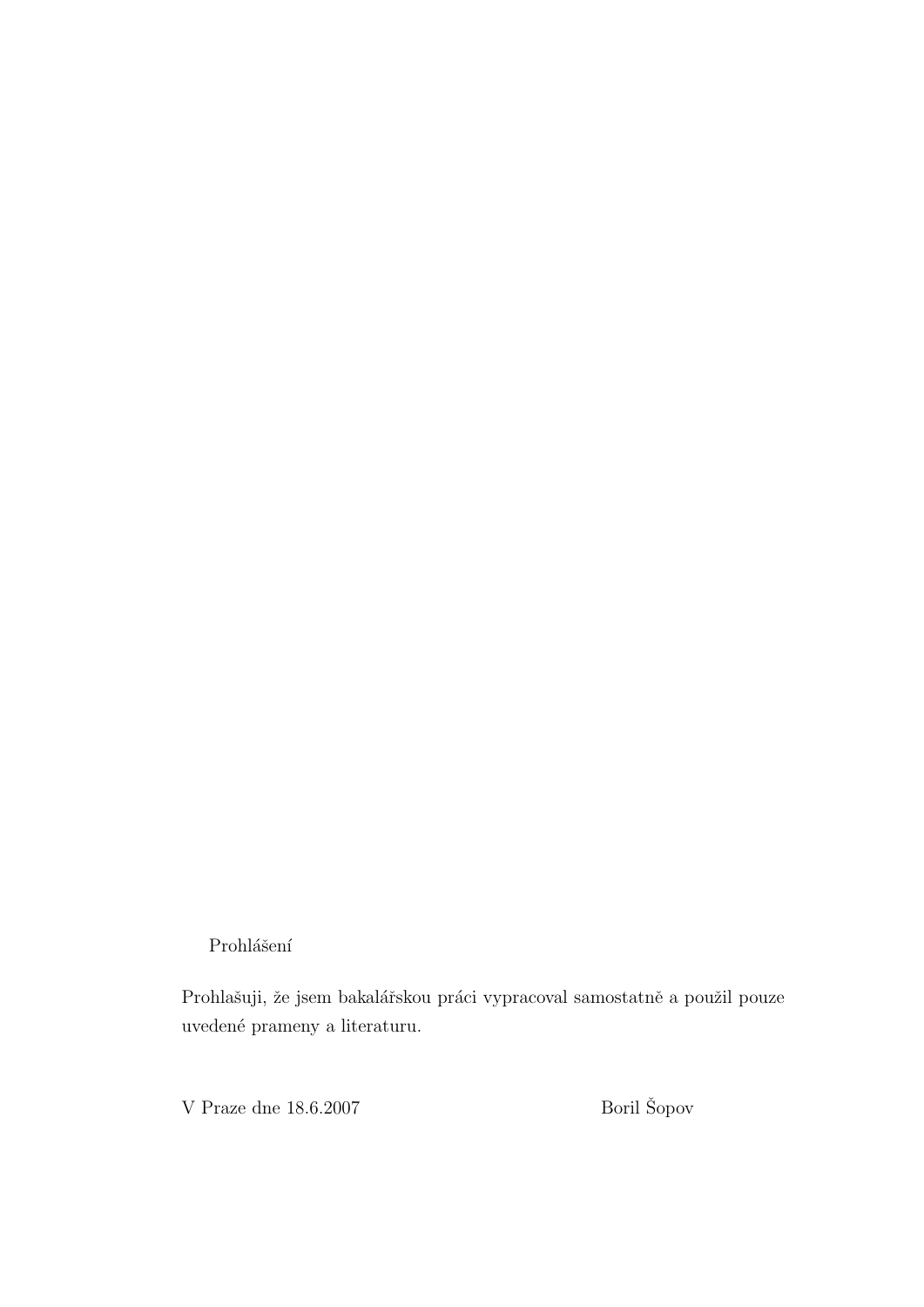#### Acknowledgment

I would like to express my gratitude to all those who gave me the possibility to complete this thesis. I want to thank the Institute of Economic Studies for giving me the change to study there.

I am deeply indebted to my supervisor PhDr. Martin Gregor, PhD. whose help, stimulating suggestions and encouragement helped me in all the time of research for and writing of this thesis. I want to thank to my friends Bc. Pavel Dvořák and Kat Kinsella MSc. for valuable hints.

Especially, I would like to give my special thanks to my parents whose patient support enabled me to complete this work.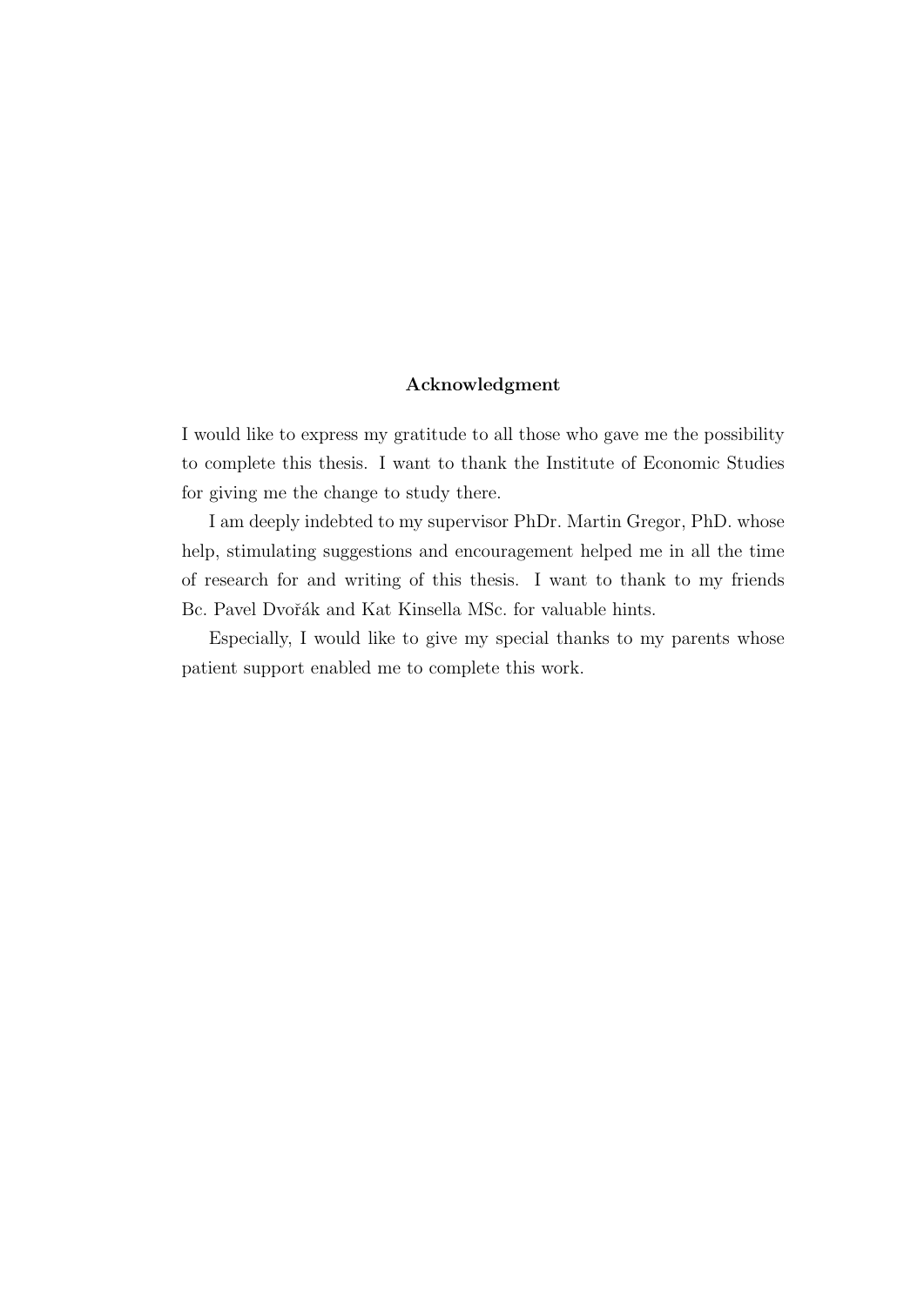#### Abstract

This paper studies the incentives which are helping the social security system be sustained over time, while trying to answer the question, what politicoeconomic forces are behind such a massive redistribution. A positive model is built combining microeconomic foundations of individuals' preferences with public choice probabilistic voting concept. Such settings allow us to model preferences of young and old individuals to the level of intertemporal redistribution. Moreover, we can examine the influence of changes in longevity on the voting model outcome.

We conclude that the increase in longevity increases the level of redistribution.

JEL classification: C61 D72 J11

Keywords: intertemporal redistribution, longevity, probabilistic voting, social security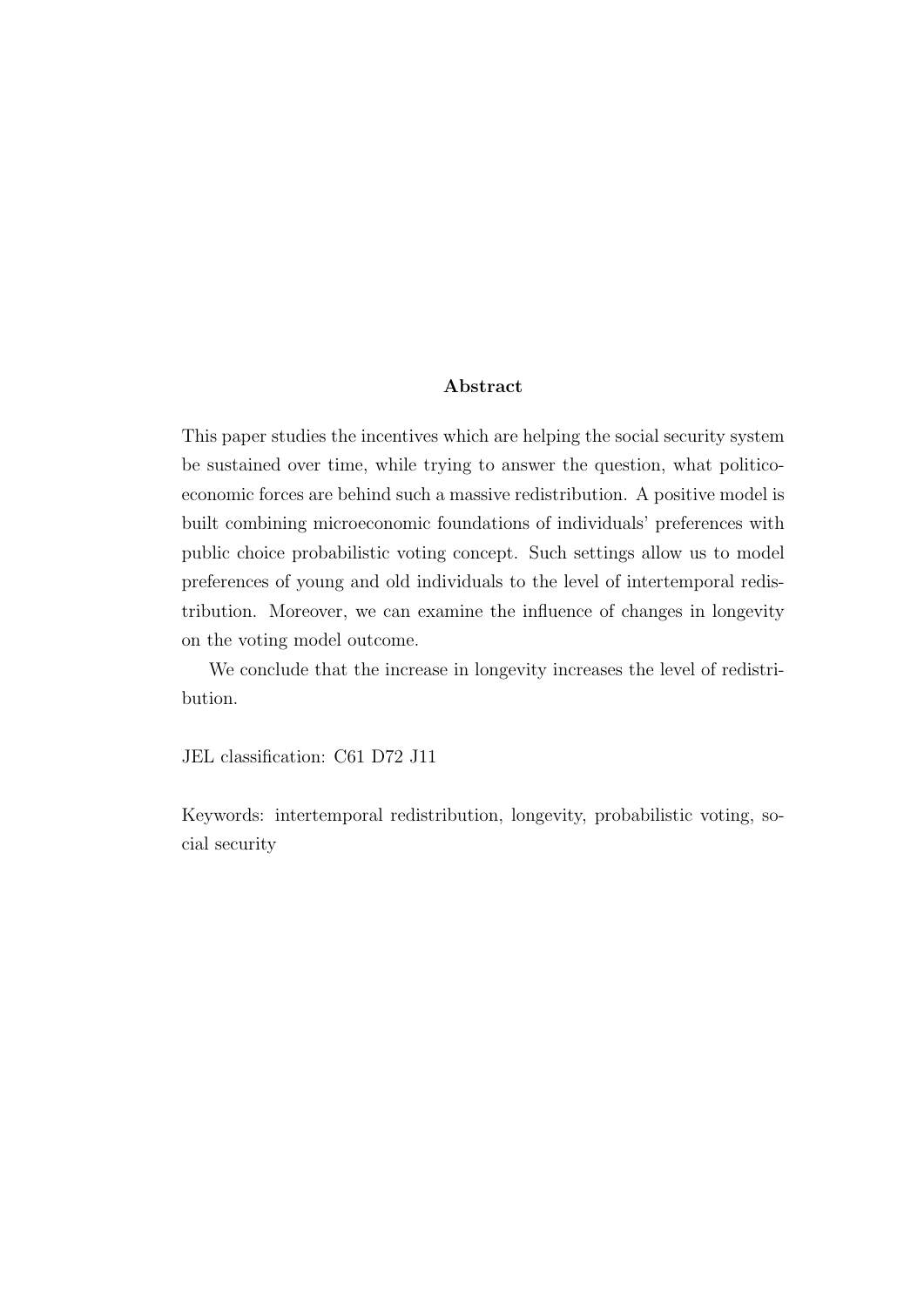#### Abstrakt

Tato práce studuje podněty, které pomáhají zachovat současný penzijní systém v čase a zároveň se pokouší zodpovědět otázku, jaké politicko-ekonomické síly jsou v pozadí takovéhoto masivního přerozdělování. Sestavili jsme positivní model kombinující mikroekonomické základy preferencí jedince se stochastickým hlasováním z oblasti Veřejné volby. Takovéto prostředí nám umožňuje modelovat preference mladého i starého jednotlivce vůči úrovni mezičasové redistribuce. Navíc, nám umožňuje zkoumat vliv změn v dlouhověkosti na výsledek volebního modelu.

Usuzujeme, že s prodlužováním délky života poroste úroveň přerozdělování.

JEL klasifikace: C61 D72 J11

Klíčová slova: mezičasové přerozdělování, dlouhověkost, stochastické hlasování, penzijní systém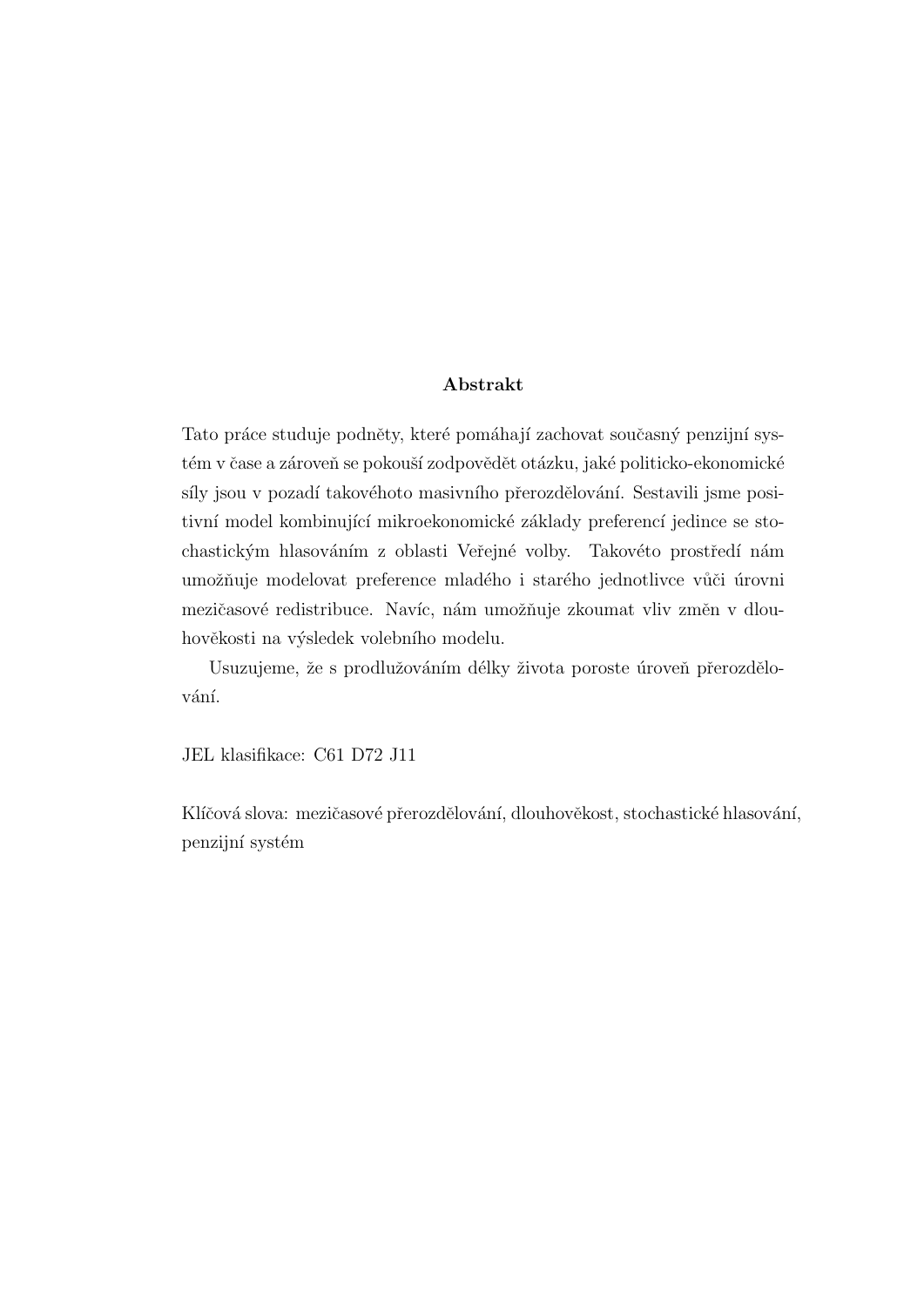# **Contents**

| 1                        |                                 | Introduction<br>$\overline{2}$ |                                                              |                         |  |
|--------------------------|---------------------------------|--------------------------------|--------------------------------------------------------------|-------------------------|--|
| $\bf{2}$                 |                                 |                                | <b>Survey of Literature</b>                                  | $\overline{\mathbf{4}}$ |  |
|                          | 2.1                             |                                |                                                              | $\overline{4}$          |  |
|                          | 2.2                             |                                |                                                              | $\overline{7}$          |  |
|                          | 2.3                             |                                |                                                              |                         |  |
|                          | 2.4                             |                                |                                                              | 13                      |  |
| 3                        | <b>Model of Social Security</b> |                                |                                                              |                         |  |
|                          | 3.1                             |                                |                                                              | 14                      |  |
|                          | 3.2                             | Preferences                    |                                                              | 18                      |  |
|                          |                                 | 3.2.1                          |                                                              | 18                      |  |
|                          |                                 | 3.2.2                          | Young Individuals                                            | 20                      |  |
|                          |                                 | 3.2.3                          |                                                              | 29                      |  |
|                          |                                 | 3.2.4                          | Increases in Longevity $\dots \dots \dots \dots \dots \dots$ | 34                      |  |
|                          |                                 | 3.2.5                          |                                                              | 36                      |  |
|                          | 3.3                             |                                |                                                              | 37                      |  |
|                          |                                 | 3.3.1                          |                                                              | 37                      |  |
|                          |                                 | 3.3.2                          | Probabilistic Voting                                         | 38                      |  |
|                          |                                 | 3.3.3                          | Application and Interpretation                               | 42                      |  |
| $\overline{\mathcal{A}}$ |                                 | Conclusion                     |                                                              | 46                      |  |
|                          |                                 |                                | A Mathematical Background                                    | 48                      |  |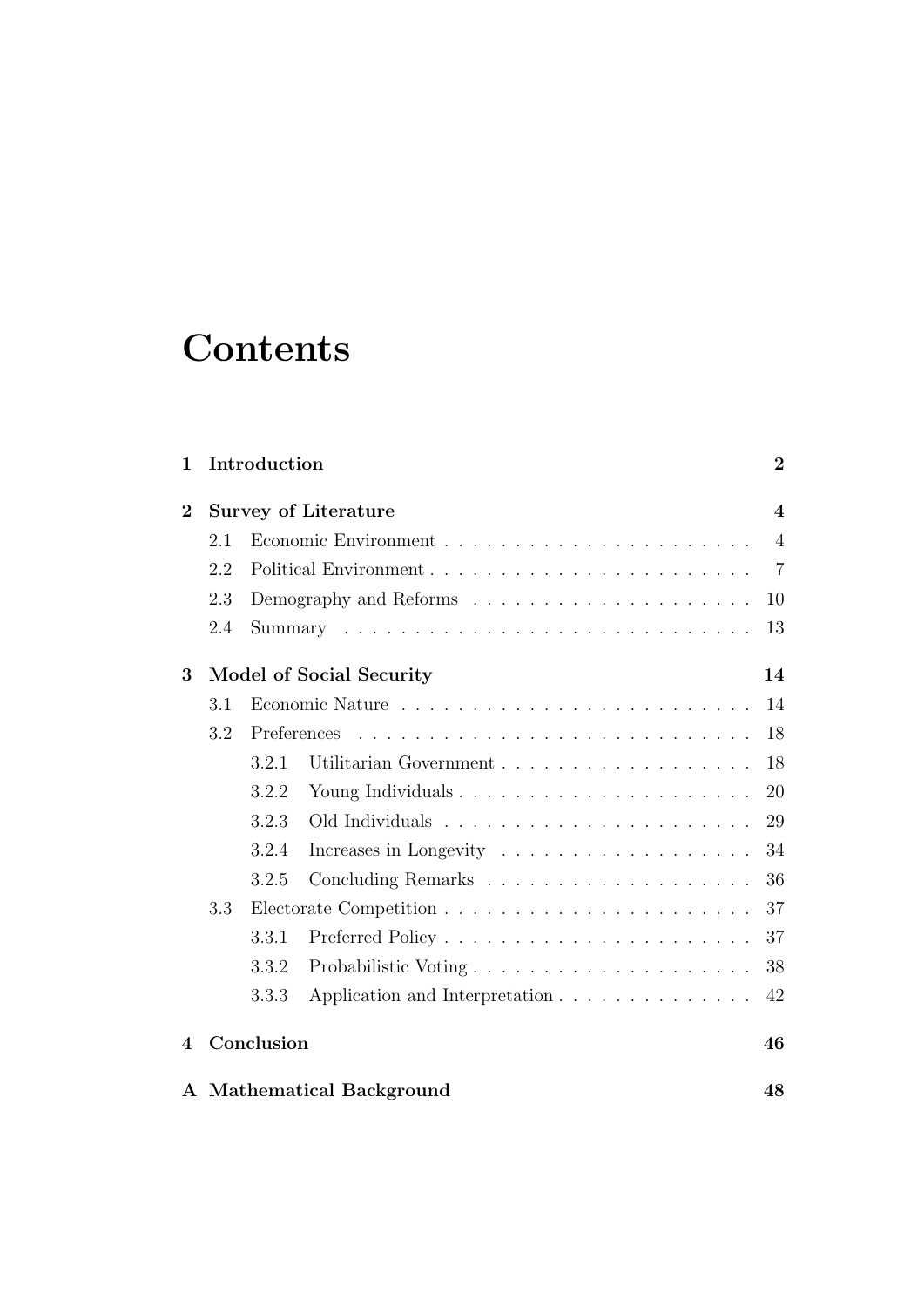## Chapter 1

## Introduction

Everyone wants to live at the expense of the state, they forget that the state lives at the expense of everyone.

Frederic Bastiat

Nowadays, all developed countries provide some kind of social security. This paper studies the incentives helping the social security system be sustained over time. We try to answer the question what politico-economic forces are behind such a massive redistribution. Therefore, we review relevant approaches from which we select a few to build the model on. The model is predominantly based on Andersen (2006, 2005) while combining the key aspects of heterogeneous population (inspired by Razin and Sadka (2004)), within cohort redistribution and reduced time horizon with probabilistic voting.

To the author's knowledge, this combination is unique and owing to this, we are able to capture many empirically observed effects. Furthermore, due to the heterogeneous population, we can easily model the preferences of individuals, and thus we naturally face the political competition between the rich and the young individuals. Since the social security redistributes in an in-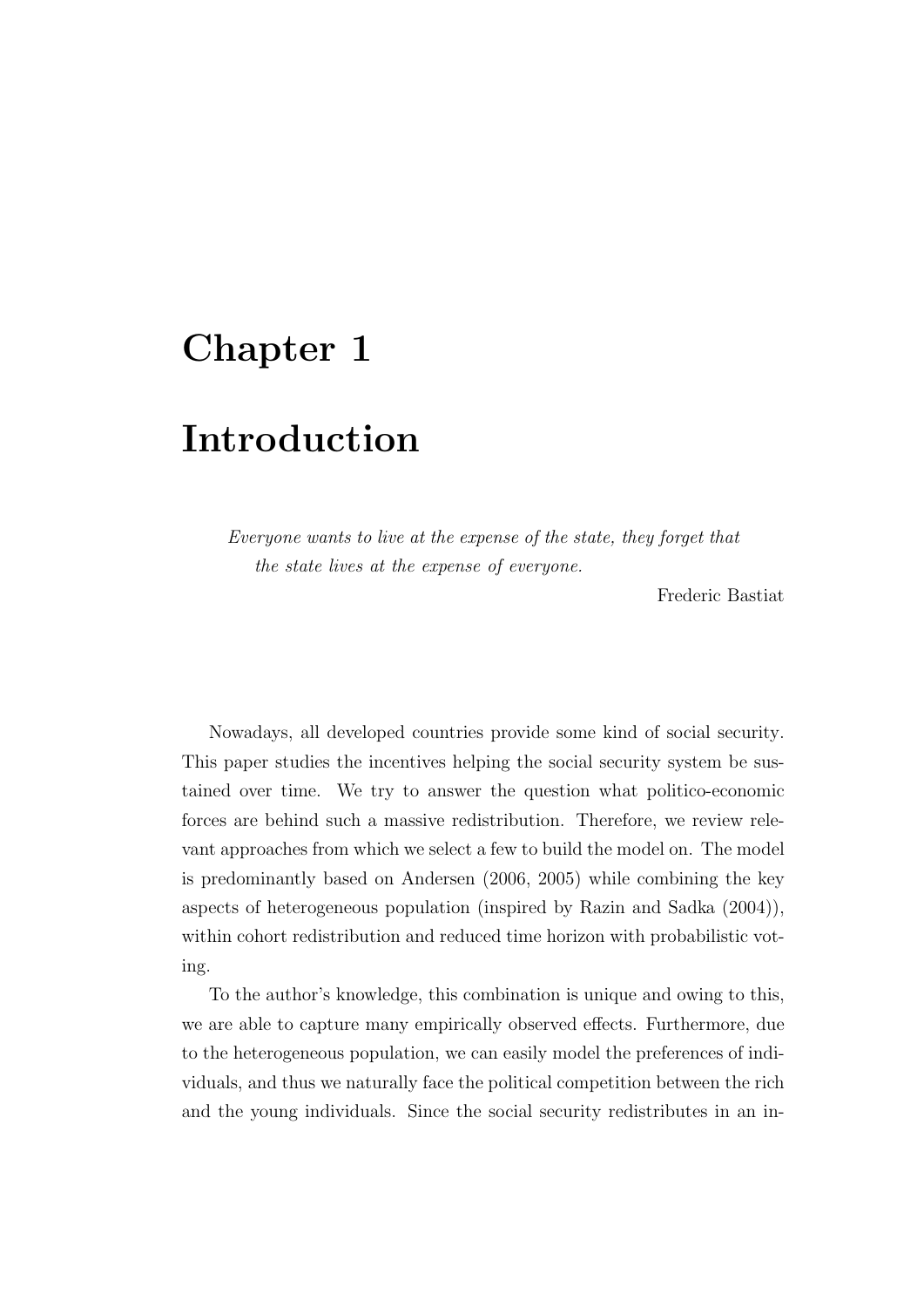tertemporal manner, the old individuals play a significant role. Although not numerous yet not divided into rich or poor cohort, the old individuals swim in the electorate competition as one man and tilt the outcome in their favour. When the increases in longevity figure in, the old cohort becomes even stronger. They influences the size of the social security system and the outcome level of redistribution rises. In addition, we try to identify problems that we expect to be caused by the increasing longevity.

The paper proceeds in the following manner; initially we define a simple economic environment, an individuals' utility function from consumption and a government utility function. Optimising the given functions, we receive preferences towards the level of redistribution and a basic mechanism for governmental control for increases in longevity. Owing to the heterogeneity of the population, the model identifies young individual indifferent towards changes in the level of redistribution, in other words the pivotal voter. The pivotal voter plays a key role; she splits the young group into two cohorts: the poor young and the rich young cohort.

Furthermore, having derived individuals preferences, we employ a slightly adjusted probabilistic voting model by Persson and Tabellini (2000). This model allows us to aggregate preferences of three distinct groups and gives a clear answer to what politico-economic forces are behind such a massive redistribution. The answer is the within cohort redistribution; the poor young individuals from a coalition with the old individuals. In addition, the increases in longevity increase the size of the old cohort, and thus strengthen this effect.

The paper is organised as follows Chapter 2 surveys the literature, Chapter 3 builds the model of social security and Chapter 4 concludes. For reader's convenience, there is the mathematical background presented in Appendix A.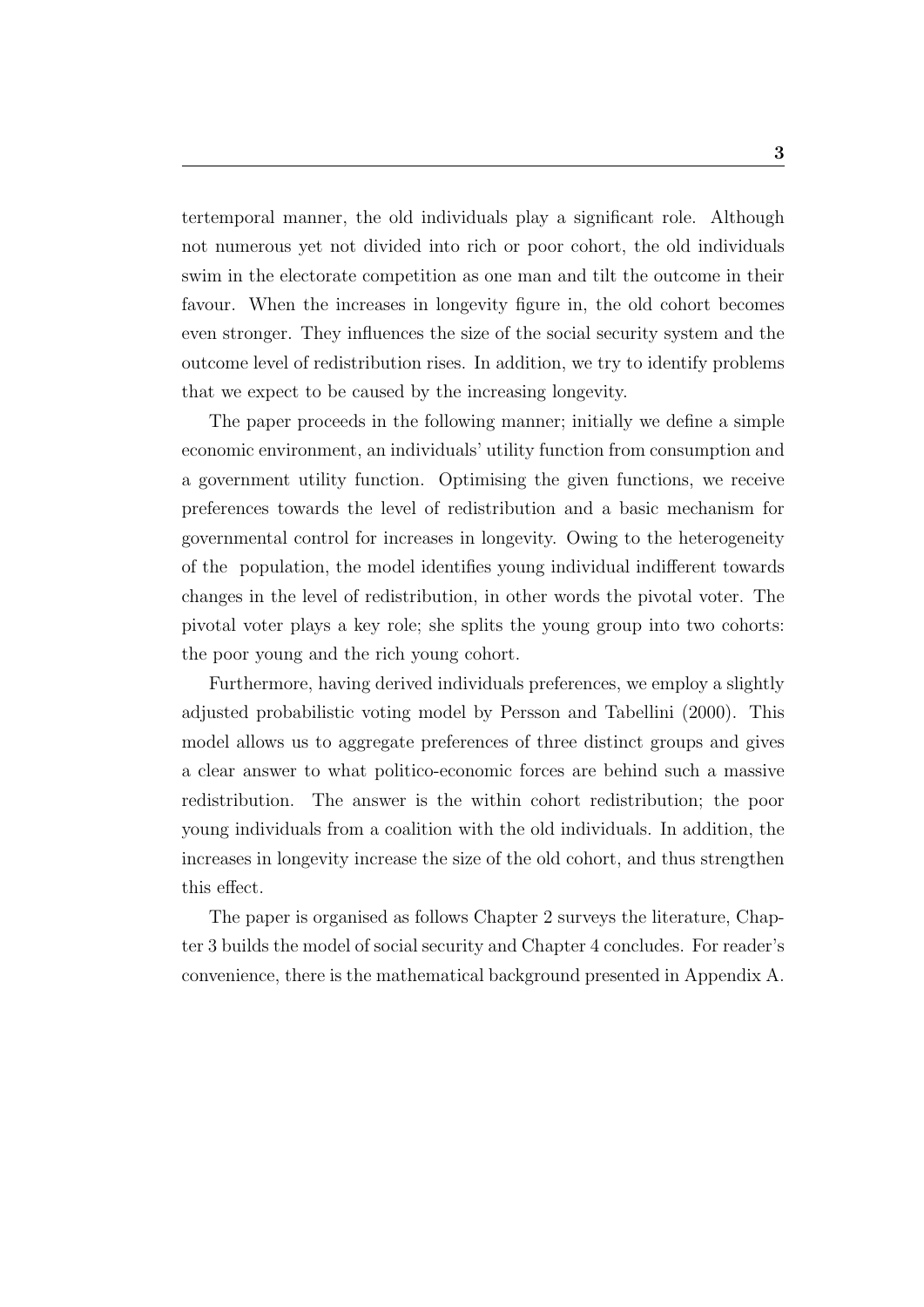## Chapter 2

## Survey of Literature

This chapter reviews the literature that aspires to explain and model the politicoeconomic forces that give rise to social security. Moreover it discusses why social security is sustained in the modern world and it prepares a background for the model of social security.

The survey is predominantly based upon studies of Galosso and Profeta (2002) and Mulligan and Sala-i-Martin (1999b,c). The first study deals with political processes of social security and with different economic explanations<sup>1</sup>, whereas the second compares the empirical facts with conclusions suggested by various models and also adds conclusions about possible reforms of social security systems while facing demographic changes. In a nutshell, Galosso and Profeta (2002) assume an OLG model with three generations alive, closed economy, nonnegative population growth and pension benefits financed with a flat tax. $2$ 

### 2.1 Economic Environment

This section deals with different economic settings, it shows how the existence of social security can be explained by using diverse environments and how

<sup>1</sup>Galosso and Profeta introduce an environment, where they test various economical factors.

 $2$ See Galosso and Profeta (2002) for more details.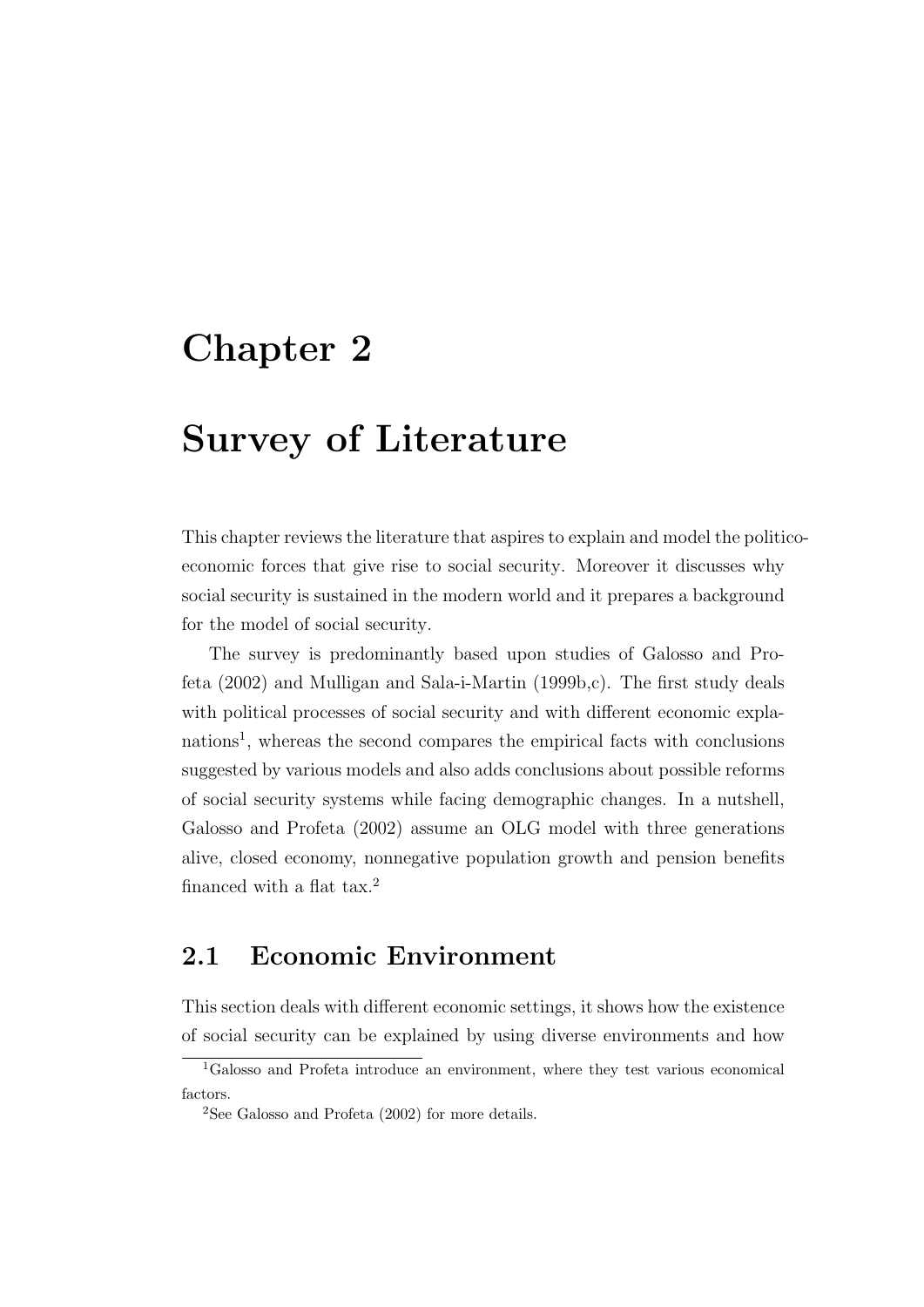these environments affect the shape of social security. Galosso and Profeta (2002) review four mainly used approaches: dynamic inefficiency, crowding out effect, reduced time horizon and within cohort redistribution.

Dynamic Inefficiency The first approach explaining the existence of social security is the assumption of dynamic inefficiency. If the population growth rate is higher than the real rate of return from capital accumulation, then the economy is dynamically inefficient. The living young generation favours a social security system as they will obtain transfer<sup>3</sup> from the more numerous future young generation.<sup>4</sup> This notion makes young cohorts prefer the existence of social security, since they benefit from the economy's inefficiency. According to Galosso and Profeta (2002), this approach is not sufficient, as there are both economic and theoretical problems. It turns out that the assumption of nonnegative population growth rate is quite strong. In addition, the population growth rate converges to zero in many countries (mainly in Europe).

Crowding Out Effect Through the crowding out effect it is possible to analyse further the impact of the existence of social security systems, yet it stays out of this paper's interest.

The main idea is that intergenerational redistribution<sup>5</sup> may crowd out capital. By general mechanisms this increases the rate of return to capital and decreases the real wage, thus redistributing from workers to asset holders. Although there are a few studies on this notion, the practical relevance remains to be deeply analysed.

Reduced Time Horizon Another approach uses the reduction of the individual's time horizon. The notion is quite simple and this time we assume

<sup>3</sup>The transfer is higher than their contribution.

<sup>&</sup>lt;sup>4</sup>There is an implicit assumption of irreversibility, i.e. they obtain what has been promised.

<sup>5</sup>Mulligan and Sala-i-Martin (1999a) mention social security or simply creation of public debt.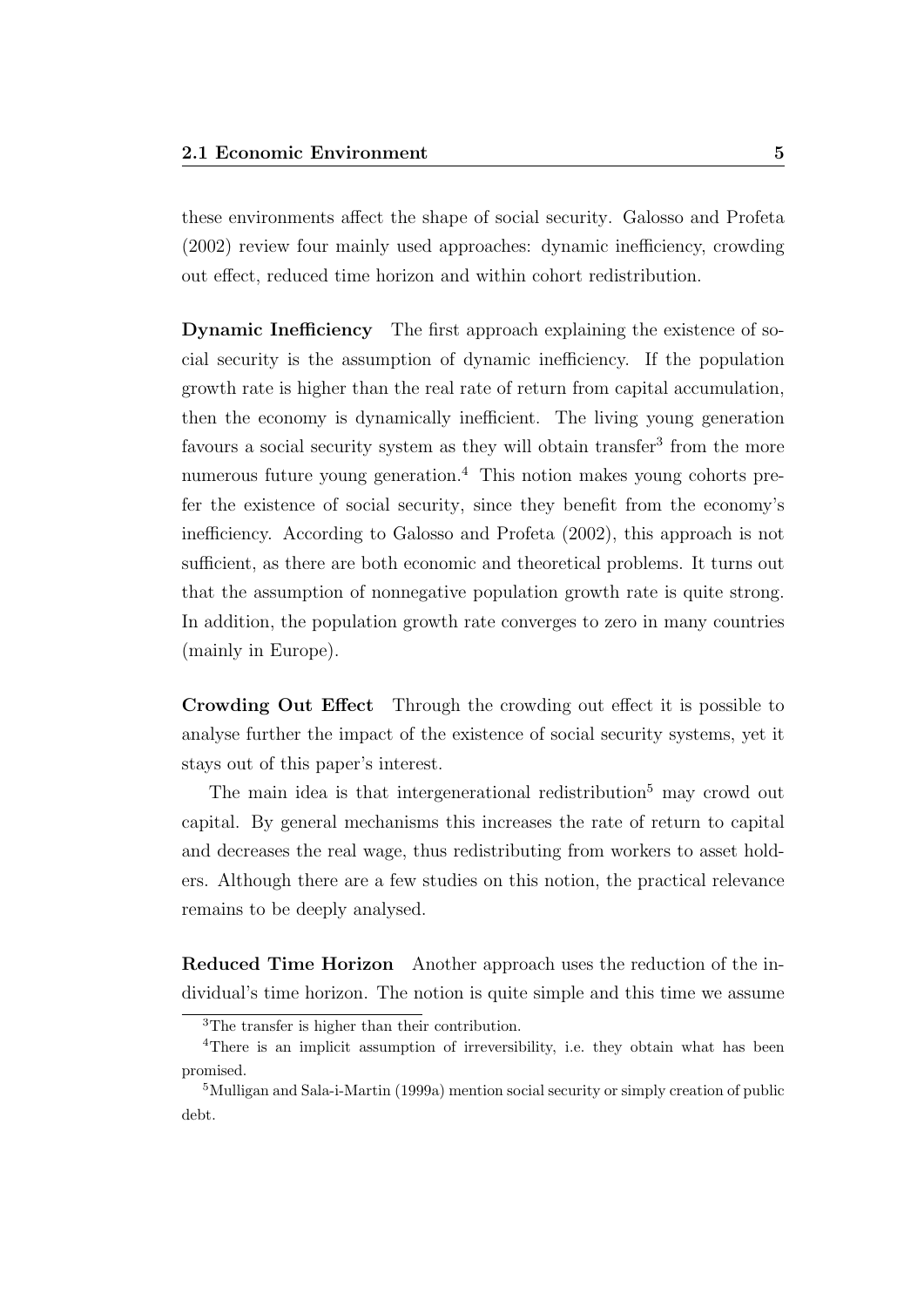a dynamically efficient economy with three generations (young, middle-aged and old generation). The middle-aged individuals prefer positive redistribution, because they take their previous contributions as sunk costs (Galosso and Profeta (2002)). Consequently, the implicit rate of return to social security will be higher, as they consider only future contributions in a reduced time horizon. Therefore, two generations support social security, which is enough to put such system into practice.

Within Cohort Redistribution Within cohort redistribution, as suggested by Persson and Tabellini (2000), may be another reason why social security system exists. Social security is financed by some kind of flat income tax in, virtually, every country (and in every model), yet the benefits are usually paid per capita, which makes social security progressive. Young, low-income cohorts may benefit from redistribution from high-income individuals. This side effect makes social security, for low-income cohorts, more profitable than capital accumulation (Galosso and Profeta (2002)). The implication is that higher inequality would lead to higher redistribution in social security.<sup>6</sup>

Altruism Altruism can be taken into account in order to explain why young individuals favour social security (Galosso and Profeta (2002)). Young individuals with altruistic preferences support the social security system, relying on the future young altruistic generation. Galosso and Profeta point out that if an individual has not saved enough for his old-age consumption, the future young generation will be willing to provide them an old-age transfer. This behaviour would lead to intentional 'under-saving' and as such shifting resources to the future.

Interestingly, this social security system would be enacted under the unanimity rule<sup>7</sup> (Galosso and Profeta (2002)). Tabellini (2000) introduced a model

 ${}^{6}$ Galosso and Profeta (2002) suggest that the empirical relevance is not clear.

<sup>7</sup>Which would lead to the improvement of allocation, as old cohort will not support any less beneficial programme, that would make them worse off.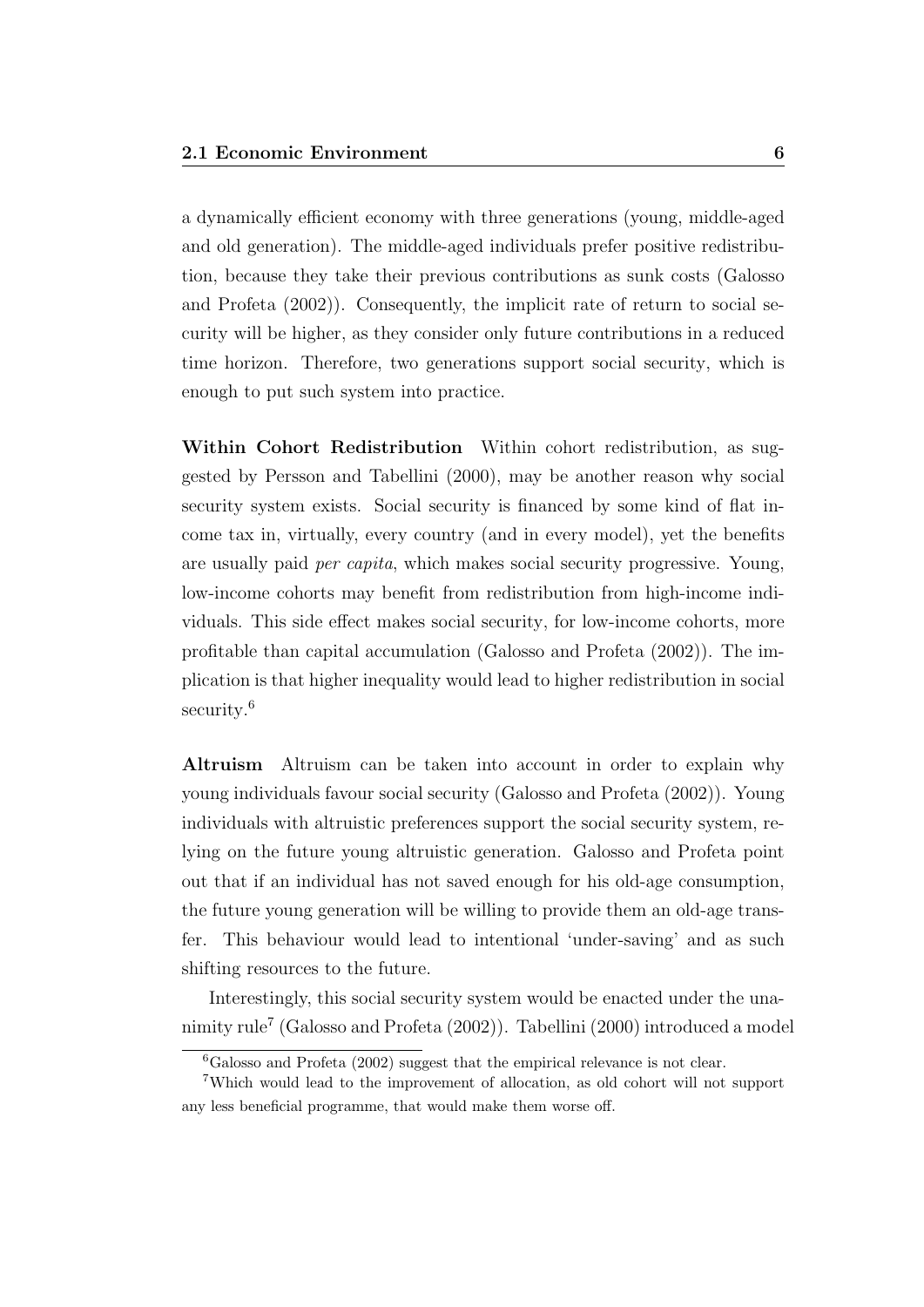combining weakly altruistic preferences with intergenerational redistribution. Although young individuals' weak altruism is not enough to support transfer to the elderly, the intergenerational redistribution effect causes young lowincome individuals to support a positive level of redistribution as they benefit from the transfer that their parents obtain.

### 2.2 Political Environment

Galosso and Profeta (2002) study three broad classes of political arrangements that are used to aggregate the population's preferences into one outcome. Those are: majority voting, veto-power or constitutional rules, and interest-groups or lobbying. Lastly, there is one more type of institution that is quite widely used; probabilistic voting.

Majority Voting To apply majority voting to social security, we need to set up one parameter to vote for.<sup>8</sup> Usually, this parameter is a tax rate that directly affects the level of intergenerational redistribution. Another issue to be solved is the obligation that future generations keep the social security system unchanged. Galosso and Profeta (2002) reviewed early once-and-forall models and considered them as unrealistic. Later studies came up with implicit contracts between generations (Galosso and Profeta (2002)).

Majority voting without any extensions, in the context of social security, would lead to no redistribution. There will not be a majority in a ballot whether to sustain the social security (redistribution from workers to retirees) or not, because over 50% of population would not benefit from it, as in the real world the median voter is not a retiree (Mulligan and Sala-i-Martin  $(1999b)$ .

Veto Power Sjoblom (1985) significantly proceeded to expand on previous studies and introduced a model that implicitly bound generations. Every pe-

<sup>8</sup>This notion is quite crucial, as in a model with more than one parameter (dimension), there may not exist the Condorcet winning policy.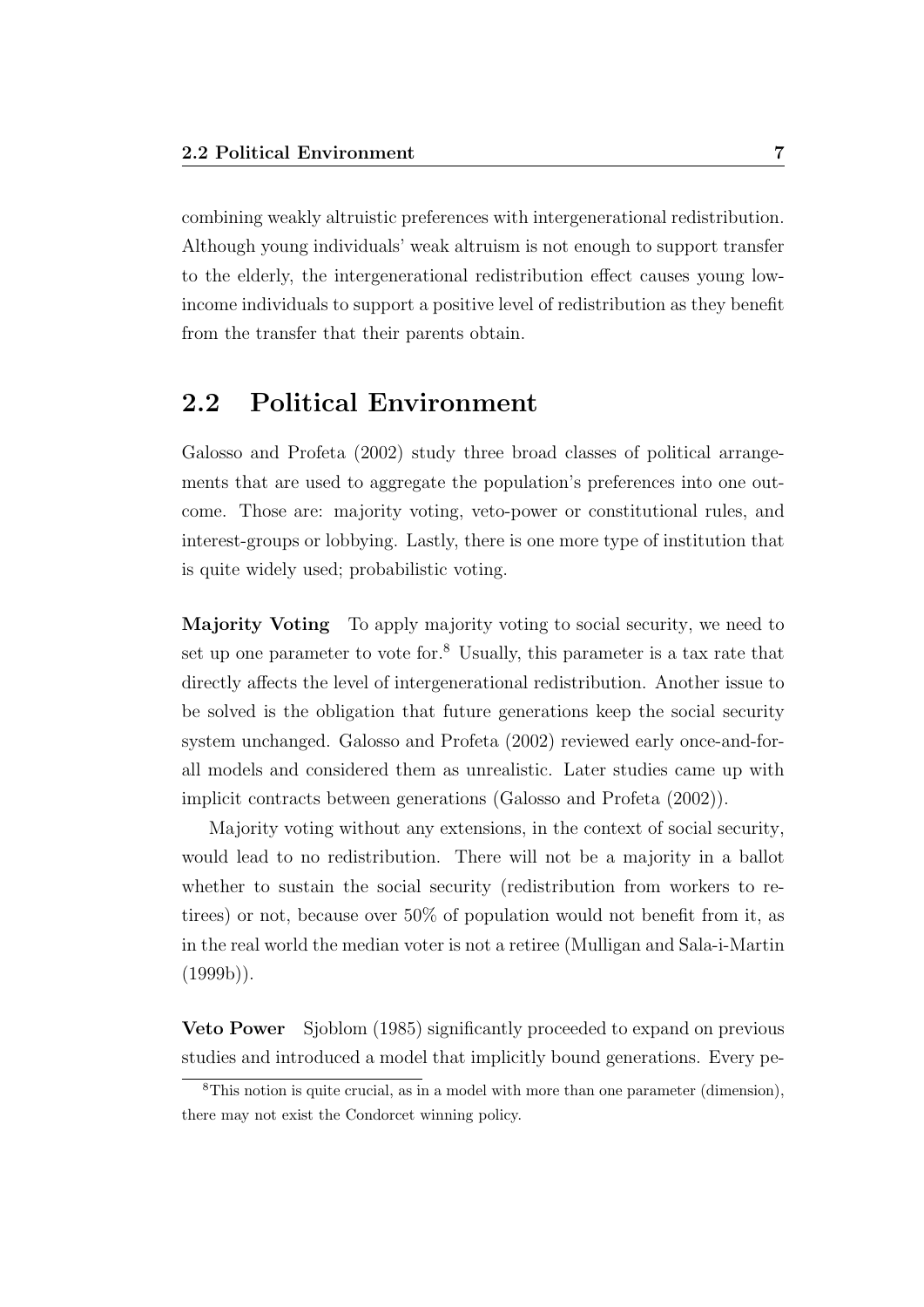riod there is a vote over existing social security system, he does not consider preferences of the old generation, as those are not relevant in majority voting.<sup>9</sup> A young individual either supports the system, or not. The mechanism uses a punishment for not supporting the system; she will not be provided with any transfer when old. Hence, even a self-interested individual will favour to leave the existing social security system unchanged. The notion of punishing those who do not support the system has been criticised, namely because it brings a high degree of indeterminacy, moreover it does not bring any sharp implications (Galosso and Profeta (2002)).

Discussing social security we find out that implementation of such system usually requires wider support than just the majority. To bargain for it, the institution of veto power was introduced (Hansson and Stuart (1989)). Giving the elderly the power to block any changes, that would make them worse off, leads to a Pareto-improving equilibrium. This is because young voters will not propose any changes that could possibly be rejected. Another application of this notion allows the electorate to choose between majority and veto power voting.<sup>10</sup> It suggests that even the possibility of using veto power is enough to achieve the Pareto-effective equilibrium. On the contrary, Galosso and Profeta (2002) point out that usually there is no constitutional veto power in social security policy decisions.

Interest-group The interest-group models (or lobbying) bring new information about the way the old cohort put through social security systems while usually being less numerous than other groups. According to Galosso and Profeta (2002), interest-group models use two approaches: influence function (two groups apply political pressure to policy-makers through an influence function) and support function models (government maximises a political support function).<sup>11</sup> The first to deal with the interest-group

 ${}^{9}$ For two reasons, they do not form a majority and they obviously favour social security.

<sup>10</sup>Azariadis and Galosso (2002) compared outcomes from majority and veto power voting games.

<sup>&</sup>lt;sup>11</sup>Support function is sometimes perceived as a special case of the influence function.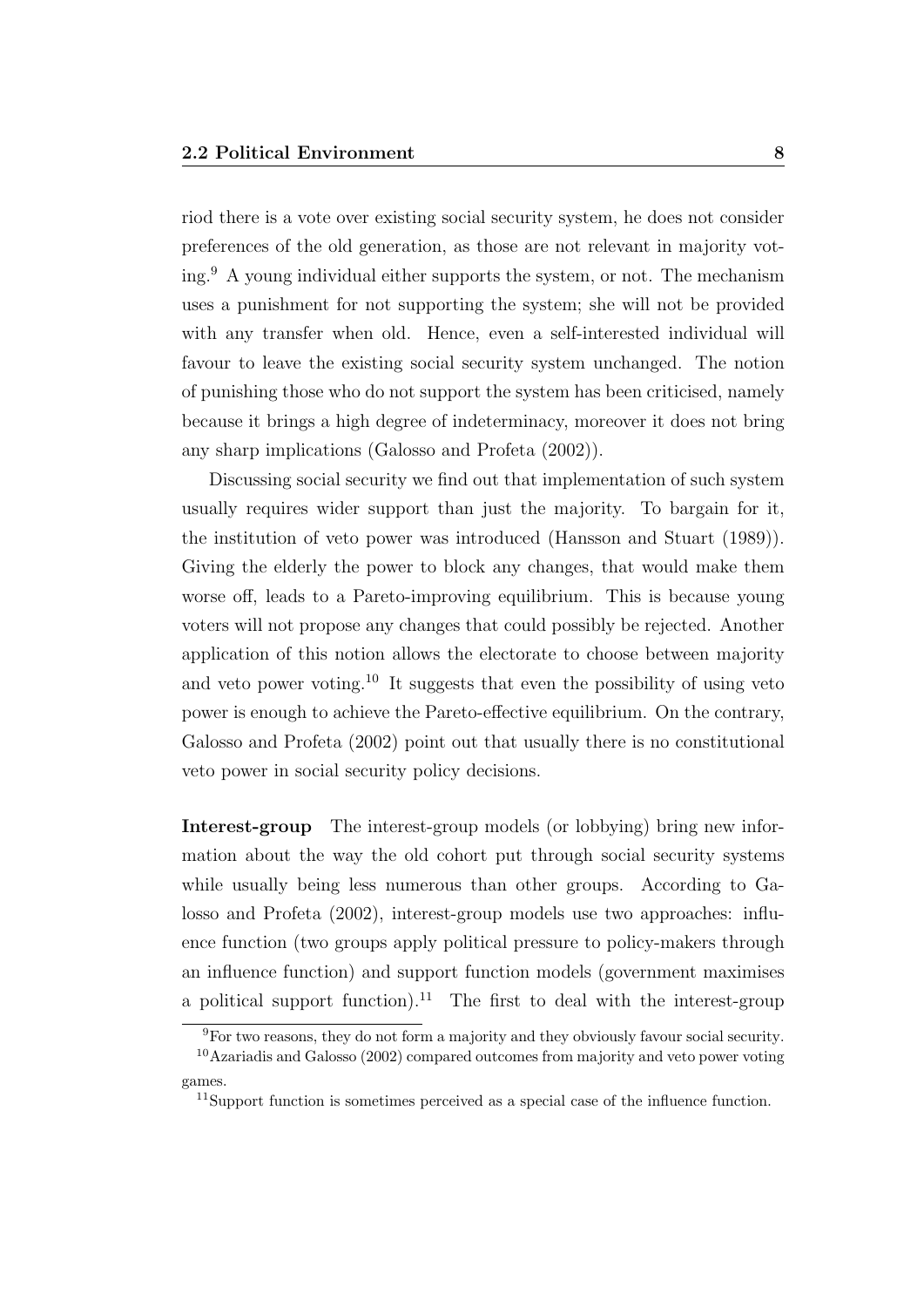model was Becker (1985). He stressed the influence of pressure groups rather than the voting process itself, an approach later used by Mulligan and Salai-Martin (1999a). They assume two groups of identical individuals. Each members of each group is dedicated to political activity in order to get transfer from the other group; these groups represent young and old individuals.

Moreover, there are many determinants that may change the whole outcome. Those are: size of groups, level of dedication (including financial and time cost of campaign or lobbying) and the free-rider problem. The last one is becoming quite important in the case of larger groups, if necessary it can be solved by imposing a policy to align members' interest with those of the group (Galosso and Profeta (2002)).

These models assume the old generation to have greater influence on policymakers or government, as they have got more free time or are more politically organised. The outcome is again positive rate of redistribution.

**Probabilistic Voting** This voting setting moves the models closer to the reality. Unlike the median voter approach (as criticised by Gonzales-Eiras and Niepelt (2005)), probabilistic voting does not have that many difficulties when dealing with more than one dimension.<sup>12</sup> In the real world, while deciding, individuals do not consider only proposed policy (i.e. social security system), but also bear in mind other dimensions, such as party ideologies, personal characteristics of a party leader, popularity of candidates amongst electorate, etc. Persson and Tabellini (2000) refers to this dimension simply as 'ideology'. This approach offers an explanation for outcomes from votes on social security that might not usually reflect the result suggested by median voter concept. As parties maximise their probability of being elected, they may propose a policy close to the one that corresponds with median voter.

Persson and Tabellini (2000) suggest the following timing of events: candidates/parties propose their policies knowing the distributions of the 'ideol-

<sup>&</sup>lt;sup>12</sup>There may not exist the Condorcet winning policy in the case with more dimensions.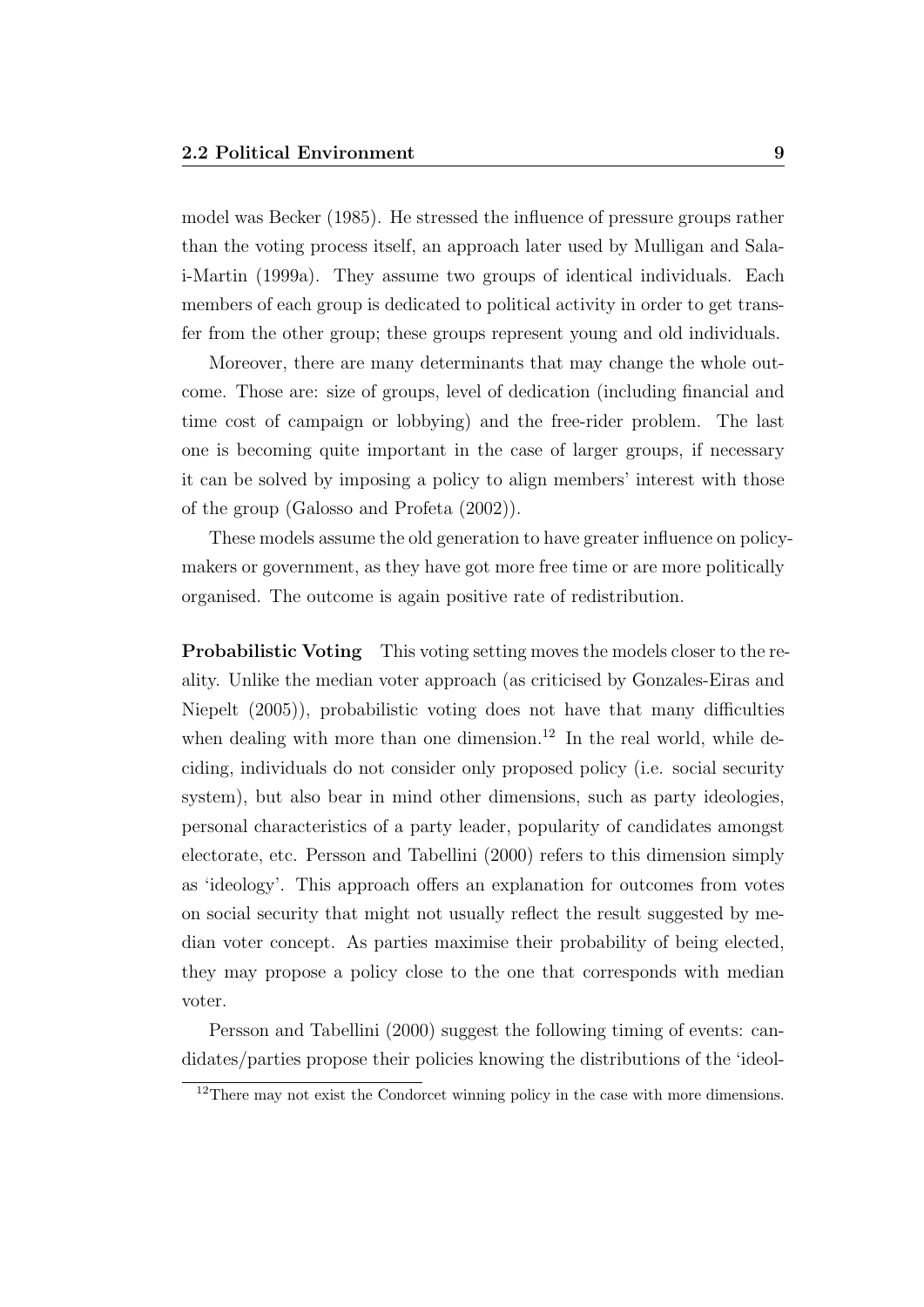ogy' parameter<sup>13</sup>, then the 'ideology' factors are realised, elections are held and finally, the winning candidate/party implements its policy.

There is a possibility of extending the probabilistic voting model, as suggested by Persson and Tabellini (2000), by adding a lobbying feature. By the time the candidates/parties have proposed their policies and before the voters have realised their 'ideology' factors, the interest groups come into the process. They can help the candidates/parties finance their campaigns or even take part in them, so that they influence voters and increase the chance that their preferred party will win.

This extension brings similar implications as with interest-group models. The old individuals are supposed to have more free time to dedicate to campaigning and the high income cohorts are able to finance the campaign.

### 2.3 Demography and Reforms

The survey reviews political and economic forces to explain the existence of the social security system so far. At the moment, we take a closer look at demographic aspect of the problem, which may affect the sustainability of the system as such. This approach is sometimes omitted. Even such a thorough study as presented by Mulligan and Sala-i-Martin (1999b,c) left out this perspective. This limits their analysis, both at positive and at normative level (Profeta (2000)).

There are two demographic factors that have direct negative impact on social security systems: decrease in fertility and increase in life expectancy. Consequently, these factors cause increases in dependancy ratio and aging of population and they both may change the age structure of population. As a result, the social security system is likely to end up in financial turmoil. Previously mentioned problems can be mitigated by adjusting the parameters of the system<sup>14</sup> and/or by changing the financing structure of the social

<sup>&</sup>lt;sup>13</sup>The candidates/parties do not know the actual value of this parameter of a single individual, but they are aware of the distribution amongst the groups.

<sup>&</sup>lt;sup>14</sup>Such as: the retirement age, the rate of contributions, the amount of benefits etc.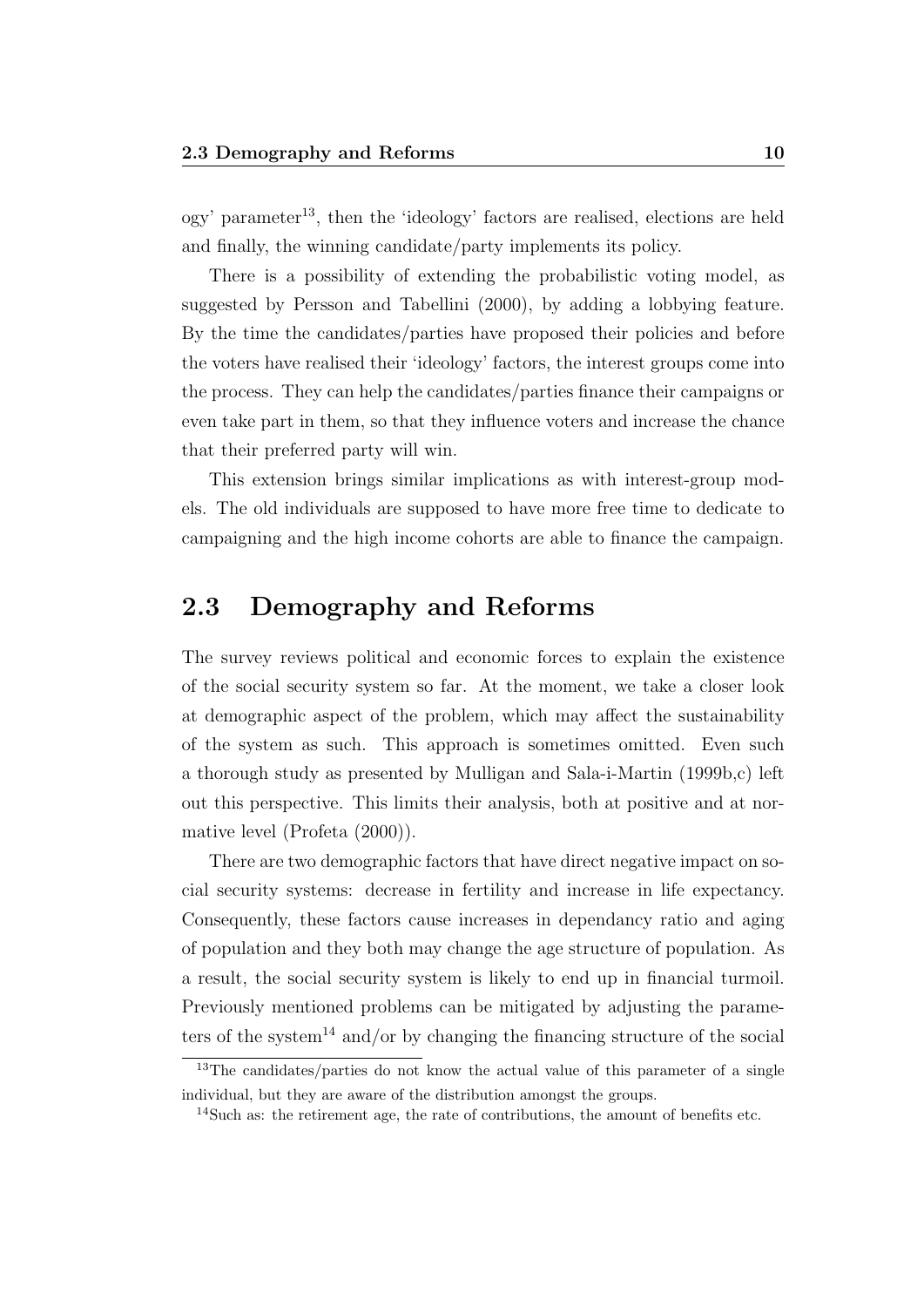security system. These changes could represent reforms to a partially or fully funded social security systems.

Often, it is quite difficult to find the wide political consensus to apply such changes and it is even more difficult to reform an existing social security system. Mulligan and Sala-i-Martin (1999b) made an interesting remark, emphasising that there have not been any fully funded social security systems over significant period of time, even though a few fully funded systems have existed for short periods of time.

Sinn and Uebelmesser (2002) study the impact of demographic crisis in Germany on the feasibility of social security reforms.<sup>15</sup> They identify the final year<sup>16</sup> when there will be a majority who would benefit from the reform, to be exact: the year when the median age will be lower than the indifferent age. Sinn and Uebelmesser (2002) compare rates of return from the social security system (in the case of implementing reforms and in the case of not implementing them) for individuals from different age groups and find an age group indifferent to reform. After that year there will not be any political power to enact such reforms. Hence the current social security would end up in a financial turmoil, as it would not be able to guarantee to pay the 'promised' benefits.

Uebelmesser (2003) expands on the previous paper and applies the approach in three European countries (France, Germany and Italy) where various social security reforms have taken place recently. She identifies, moreover, the latest time when there is still a majority to support any reform of social security. She concludes that in reality the decline in the support can be postponed and might not be that clear, as not all individuals are aware of the situation of their cohort nor the impact of any reforms on their benefits. Nevertheless, these problems are likely to arise in the future and the need

<sup>15</sup>They stress that Germany applied several reductions to defined benefits of social security, most recently in 2001. These reductions were compensated on fiscal bases.

<sup>16</sup>The calculations were based on data from the German Council of Economic Advisors to the Federal Ministry of Economics and Research; see Sinn and Uebelmesser (2002) for details.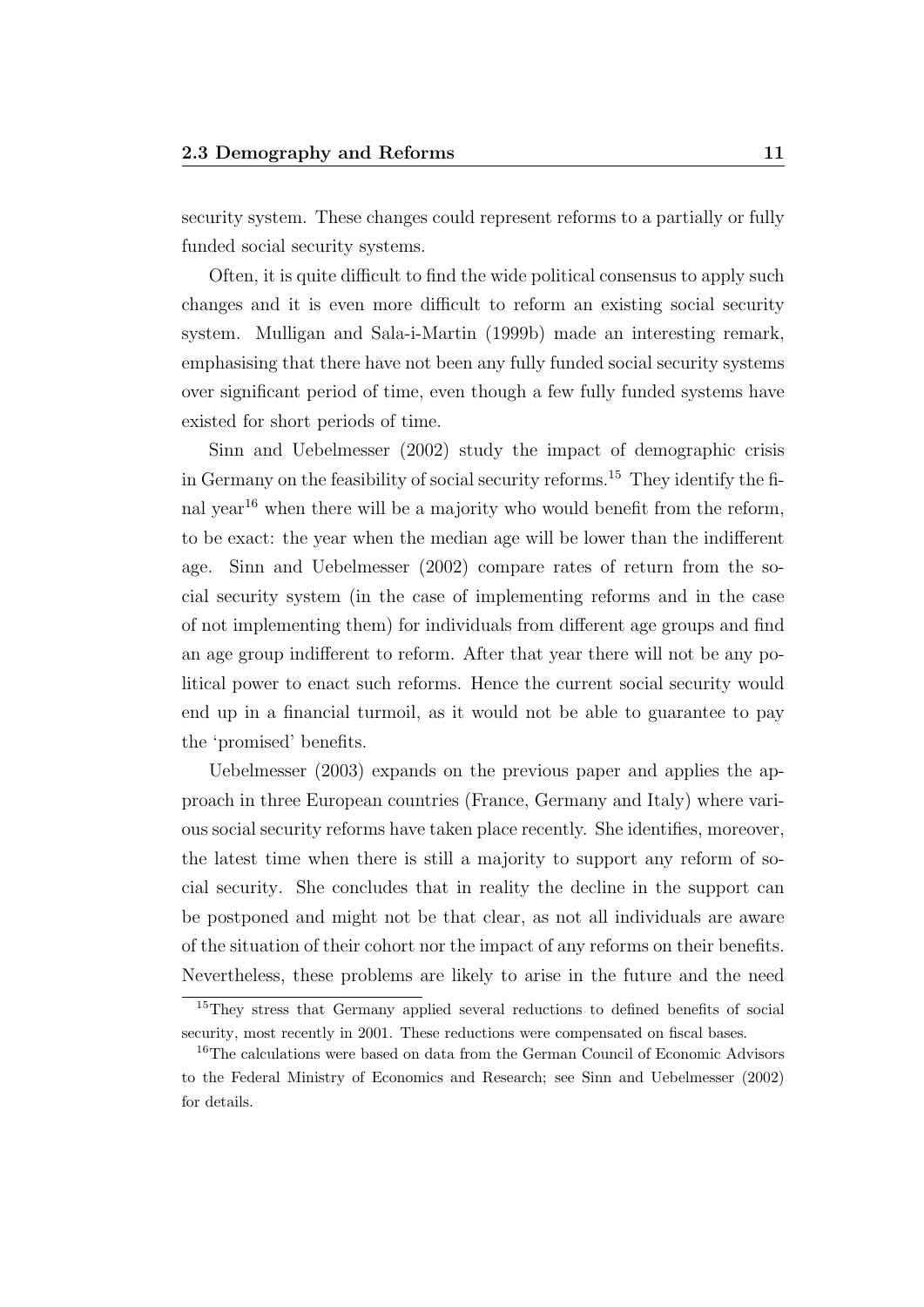for reforms would not be balanced by any power to put them through.

Galosso and Profeta (2003) analyse the nature of such reforms in OECD countries. Their study focuses on demography and reforms which have taken place in many OECD countries. Linking back to what has been said above, most of these reforms have been parametric. The study closely analyses the social security systems by simulating and comparing features in France, Germany, Italy, Spain, the UK and the US. They emphasise the fact that although demographic changes do affect the social security, it is also the political process that shapes the reforms.

Profeta (2002) contributes with empirical study, builds up a new data set and by using the OLS estimation he finds a strong relationship between the retirement policies and the social security. Furthermore, he points out that retirement policies do not sufficiently reflect tendency towards aging populations, and thus allow older populations to work less and enjoy longer length of retirement.

Both previously mentioned studies draw similar conclusion about the solution to the problem of aging or at least a recommendation to cushion it. The former study stresses that the increase in retirement age always decreases the size of the system and the latter emphasises that the retirement age could be increased<sup>17</sup> in order to distribute the costs of the population aging amongst generations.

In conclusion, the demographic aspects that affect social security systems, cannot be omitted. Not only can the demographic changes in population make the systems deficit, but also can block any future amendments and reforms.

<sup>&</sup>lt;sup>17</sup>This adjustment does not necessarily have to be at the expense of the length of retirement, as the increase in life expectancy may outweigh it.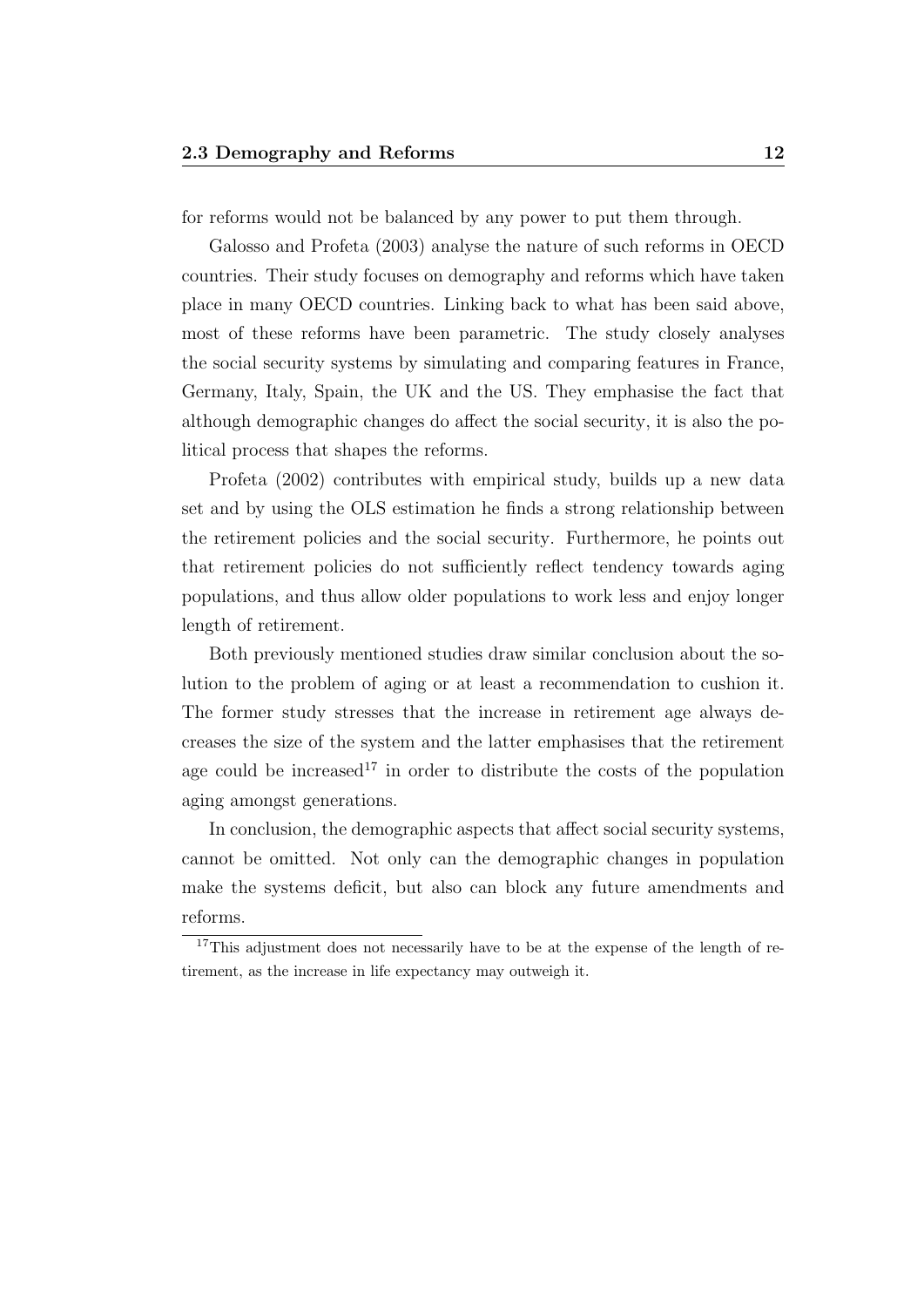### 2.4 Summary

In this chapter, we reviewed literature on sustainment of social security and related topics. In the next chapter we present a model of social security that contributes to explain why there exist social security systems. The model was inspired by approaches and ideas reviewed in this chapter, namely: reduced time horizon, within cohort redistribution and probabilistic voting. Its conclusions are also in accordance with the section 2.3.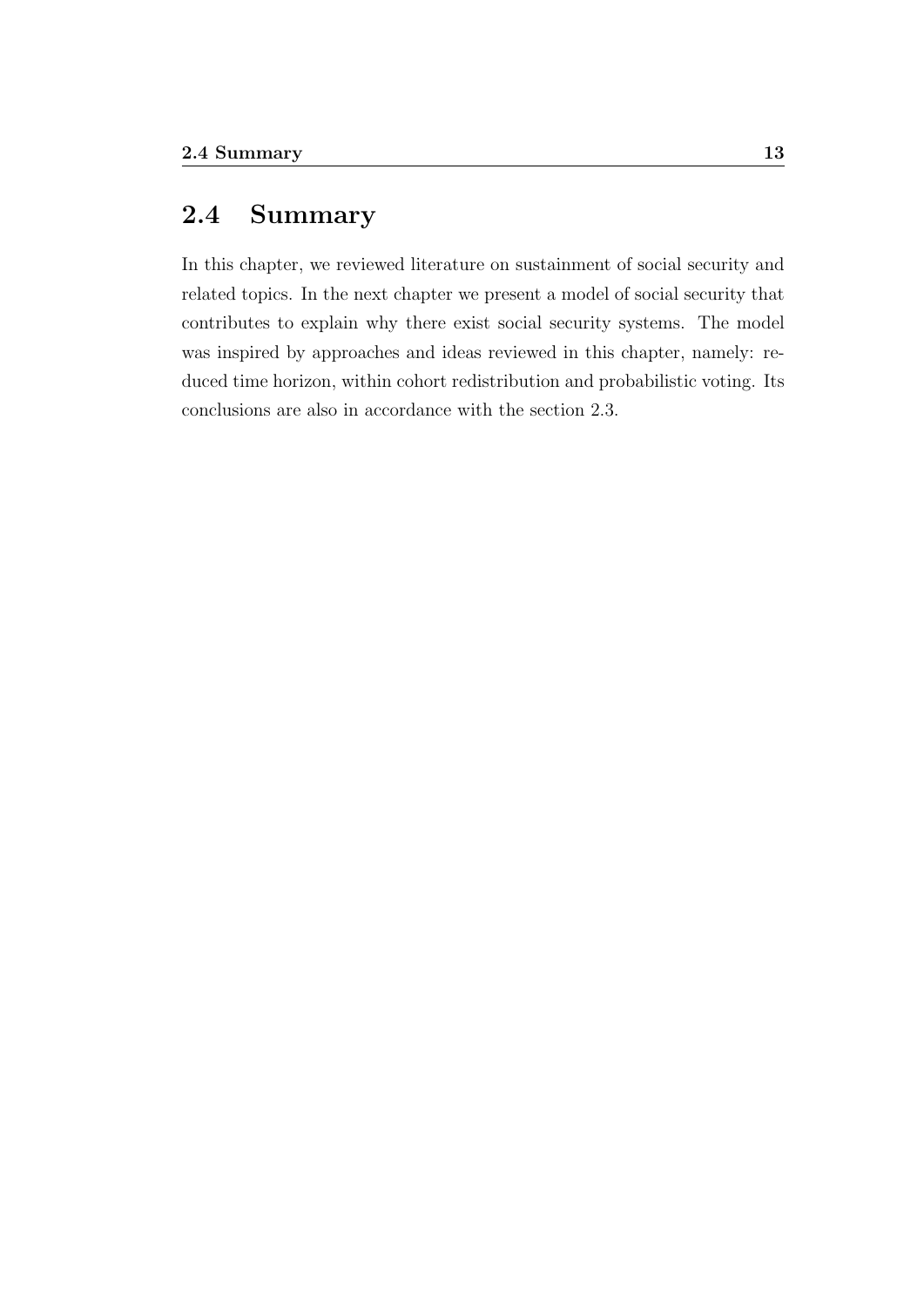## Chapter 3

## Model of Social Security

The state is the great fictitious entity by which everyone seeks to live at the expense of everyone else.

Frederic Bastiat

### 3.1 Economic Nature

This section builds on three studies: Razin and Sadka (2004) and Andersen (2006, 2005). The model is inspired by the education parameter presented in Razin and Sadka (2004), yet it was replaced by original 'ability' parameter, a. This parameter a does not depend on the tax rate as in Razin and Sadka (2004), thus it does not distort the labour supply. This would come in useful later while finding the optimal tax rate. This model captures the effects of increases in longevity using the mechanism from Andersen (2006, 2005).

Productivity of Work – Ability Parameter There is a continuum of individuals with the innate ability parameter,  $a^i \in (0, 1)$ . An individual works and produces  $(1 + a)$  units of effective labour. The ability parameter is distributed amongst the population by the cumulative distributive function denoted by  $G(a)$ , with the domain range  $(0, 1)$  and the density function is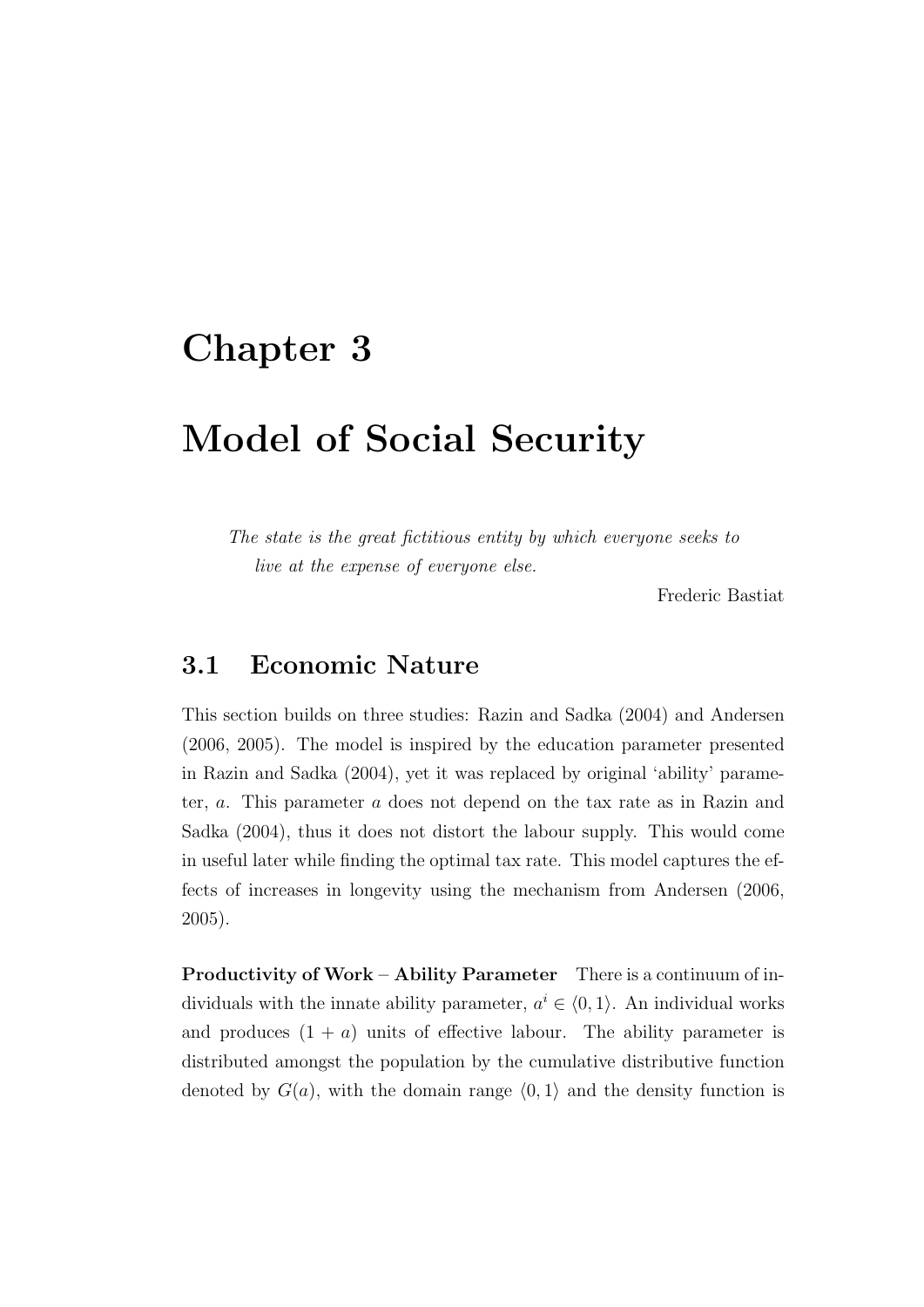continuous and denoted by  $g = G'$ . We assume this distribution to remain unchanged over time, i.e. all generations are able to produce equal effective labour. For later reference it is useful to define  $a^m$  as the individual with the median ability parameter a, and  $\bar{a}$  as the individual with the mean ability parameter a:

$$
a^m: G(a^m) = 1/2; \qquad \overline{a}: \overline{a} = \mathcal{E}(a).
$$

Economy This paragraph builds on Razin and Sadka (2004). We assume an economy with access to an international capital market offering a risk-free asset with return r which is for simplicity assumed invariable throughout the time. We also assume the wage,  $w$ , to be invariable. The production function is linear in effective labour,  $L$ , and capital,  $K$ :

$$
Y = wL + (1+r)K,
$$

where Y is gross output. As in Razin and Sadka  $(2004)$ , the wage rate, w, and the gross rental price of capital,  $1+r$ , are determined by the marginal productivity conditions for factor prices ( $w = \frac{\partial Y}{\partial L}$  and  $1 + r = \frac{\partial Y}{\partial K}$ ) and, importantly, are already substituted into the production function. The assumed linearity of the production function can arise as an equilibrium outcome through either international capital mobility or factor prices equalisation arising from goods' trade (Razin and Sadka (2004)).

Individuals We build a standard two generation OLG model of PAYG type, that is based on Andersen (2006, 2005). Individuals live two life-phases, one denoted Young and the other Old, the length of both periods are normalised to unity. We assume constant population, thus population growth equal to zero. By contrast, the longevity may change. The individuals live for the whole first period, while the second lasts  $\beta \leq 1$ ; the change in  $\beta$  is a change in longevity. In the first period, the individuals are not aware of  $\beta$ , the parameter  $\beta$  is known in the second live phase and the same for all individuals in the period. We assume the number of individuals in a life-phase to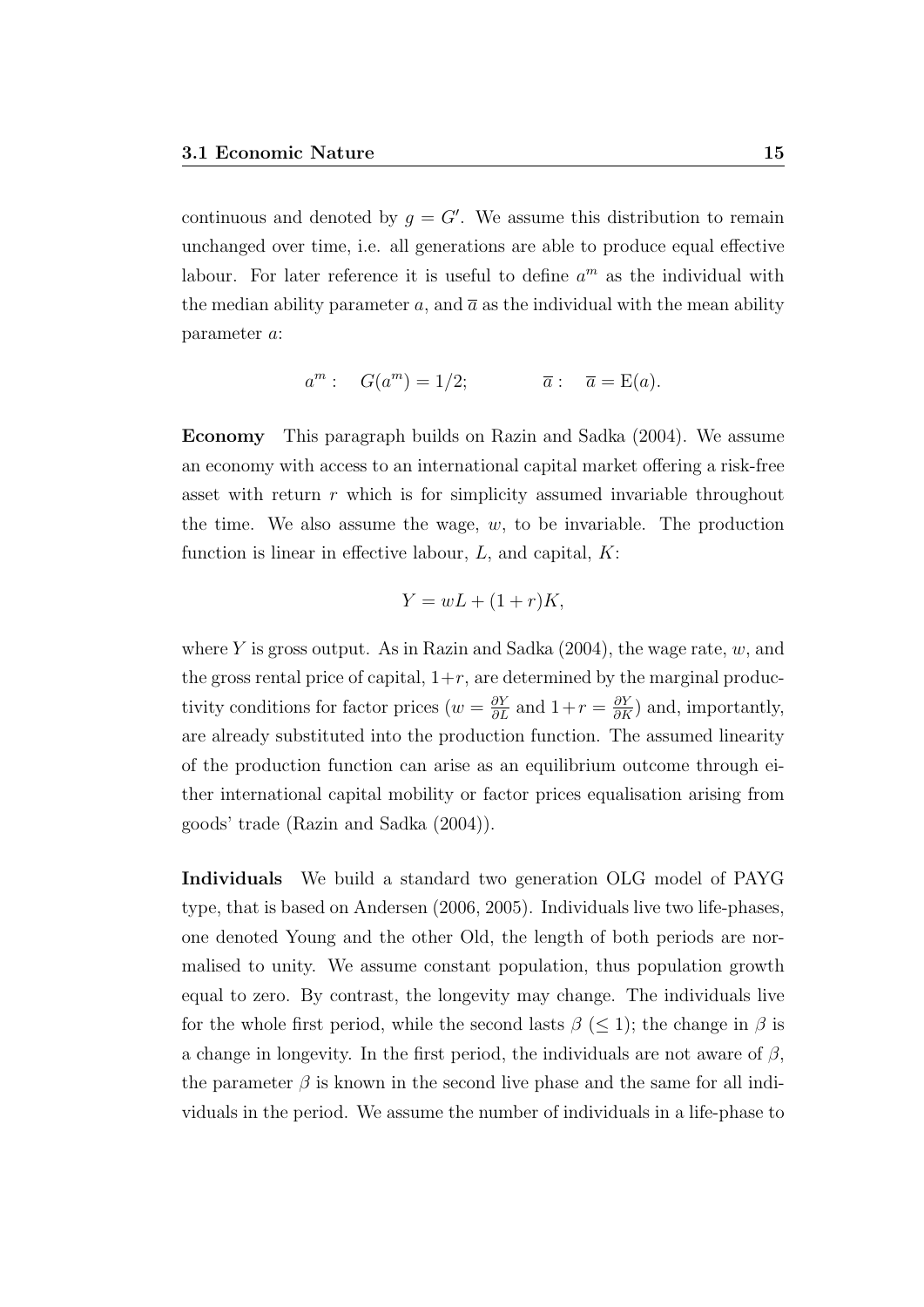be normalised to unity. We denote the generation which is young in period  $t$  as generation  $t$ . When young, individuals work and enjoy a consumption stream  $\frac{c_{1t}}{1}$ , yielding utility:

$$
u(c_{1t})
$$
  $u' > 0, u'' \le 0.$ 

During the second period of life, the individuals of generation  $t$  are alive for  $\beta_{t+1}$  and they work a fraction of the period  $\alpha_{t+1} \leq \beta_{t+1}$ , we assume  $\alpha$ to be set by the government, and thus the same for all individuals in a given period. The consumption in the second period is  $c_{2t+1}$  yielding a consumption stream of  $\frac{c_{2t+1}}{\beta_{t+1}}$  and the utility is:

$$
\beta_{t+1}u\Big(\frac{c_{2t+1}}{\beta_{t+1}}\Big).
$$

Note that this specification implies that agents value long life time ceteris paribus, but the utility function implies a trade-off between longevity and consumption (Andersen (2006)).

Furthermore, we assume that the disutility of work in the first period is constant for all individuals and hence disregarded for simplification. In the second period, when old, the disutility of work is given:

$$
\alpha_{t+1}v\left(\frac{\alpha_{t+1}}{\beta_{t+1}}\right) \qquad v' > 0, v'' > 0, \lim_{\alpha \to \beta} v' = \infty.
$$

This makes the disutility convex and the last condition ensures that  $\alpha < \beta$ , i.e. that there is always some 'retirement' period. For later reference, it is useful to define the marginal disutility of work as old by:

$$
\eta\left(\frac{\alpha_t}{\beta_t}\right) \equiv \frac{\partial}{\partial \alpha} \left( \alpha_t v \left(\frac{\alpha_t}{\beta_t}\right) \right) = v \left(\frac{\alpha_t}{\beta_t}\right) + \frac{\alpha_t}{\beta_t} v' \left(\frac{\alpha_t}{\beta_t}\right),
$$

where  $\eta' = 2v' + \frac{\alpha}{\beta}$  $\frac{\alpha}{\beta}v'' > 0, \eta'' = 3v' + \frac{\alpha}{\beta}$  $\frac{\alpha}{\beta}v''' \leq 0$ . Note that for  $\frac{\alpha}{\beta}$  sufficiently large it follows that (given that  $\lim_{\alpha \to \beta} v' = \infty$ )  $v''' > 0$ .

Labour Supply As we assume individuals to work throughout their entire young phase and a part  $(\alpha)$  of their old phase, the individual's labour supply when young is:

$$
\ell_y^i = (1 + a^i),
$$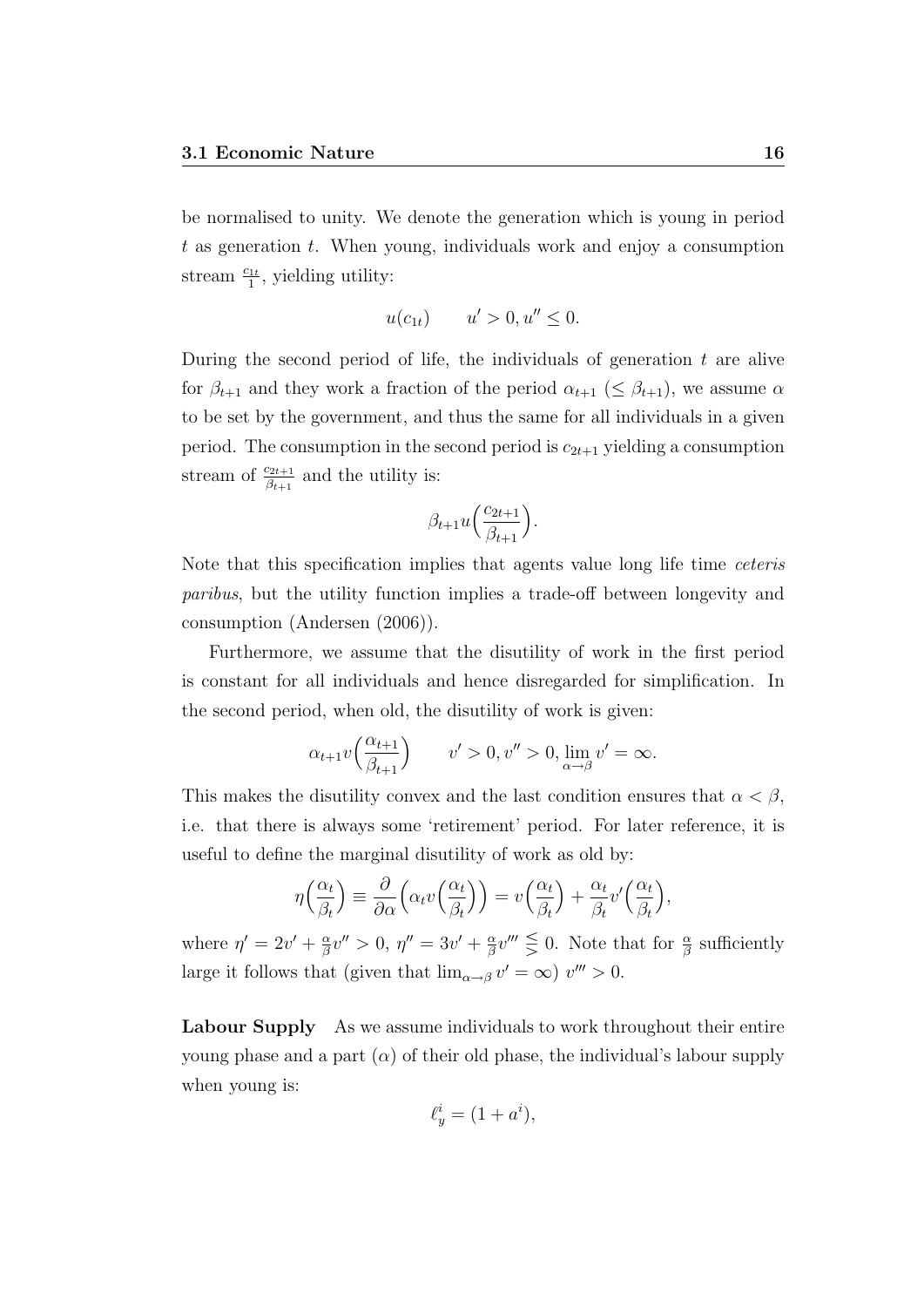and when old:

$$
\ell_o^i = \alpha \ell_y^i,
$$

where  $\ell_y^i$  and  $\ell_o^i$  are the effective labour supplies of a young individual and the effective labour supply of an old individual, respectively. As the distribution of the parameter a is invariant throughout the time, the effective labour supply of young and old individual reads:

$$
L_y = \int_0^1 \ell_y^i(a) dG, \qquad L_o = \alpha L_y.
$$

The aggregate effective labour supply reads:

$$
(1+\alpha)L_y = L_y + L_o = L(\alpha),
$$

where  $L(\alpha)$  is the total aggregate effective labour supply and  $\int$  represents the Stieltjes integral. Note that the aggregate effective labour supply  $L(\cdot)$ becomes a linear function of the parameter  $\alpha$ .

Individual's Wealth We assume that an individual works for the entire young phase and a part  $(\alpha)$  of her old phase. Hence, the present value of her wealth is in period  $t$  – when young:

$$
\omega_t = (1 - \tau) w \ell_y^i + \frac{(1 - \tau) w \ell_o^i}{1 + r} + \frac{b}{1 + r},
$$

rearranging terms and substituting  $\ell_o^i = \alpha \ell_j^i$ .

$$
\omega_t = (1 - \tau)(1 + a^i)w\left(1 + \frac{\alpha}{1 + r}\right) + \frac{b}{1 + r},\tag{3.1}
$$

where  $\omega_t$  is a wealth of individual young in period t,  $\tau$  is a income tax rate  $(\tau \in \langle 0, 1 \rangle)$  and b is a lump sum per capita benefit paid when retiring. This setting makes the system progressive.

Hence the individual's consumption constraint reads:

$$
c_{1t} + \frac{c_{2t+1}}{1+r} = \omega_t.
$$
 (3.2)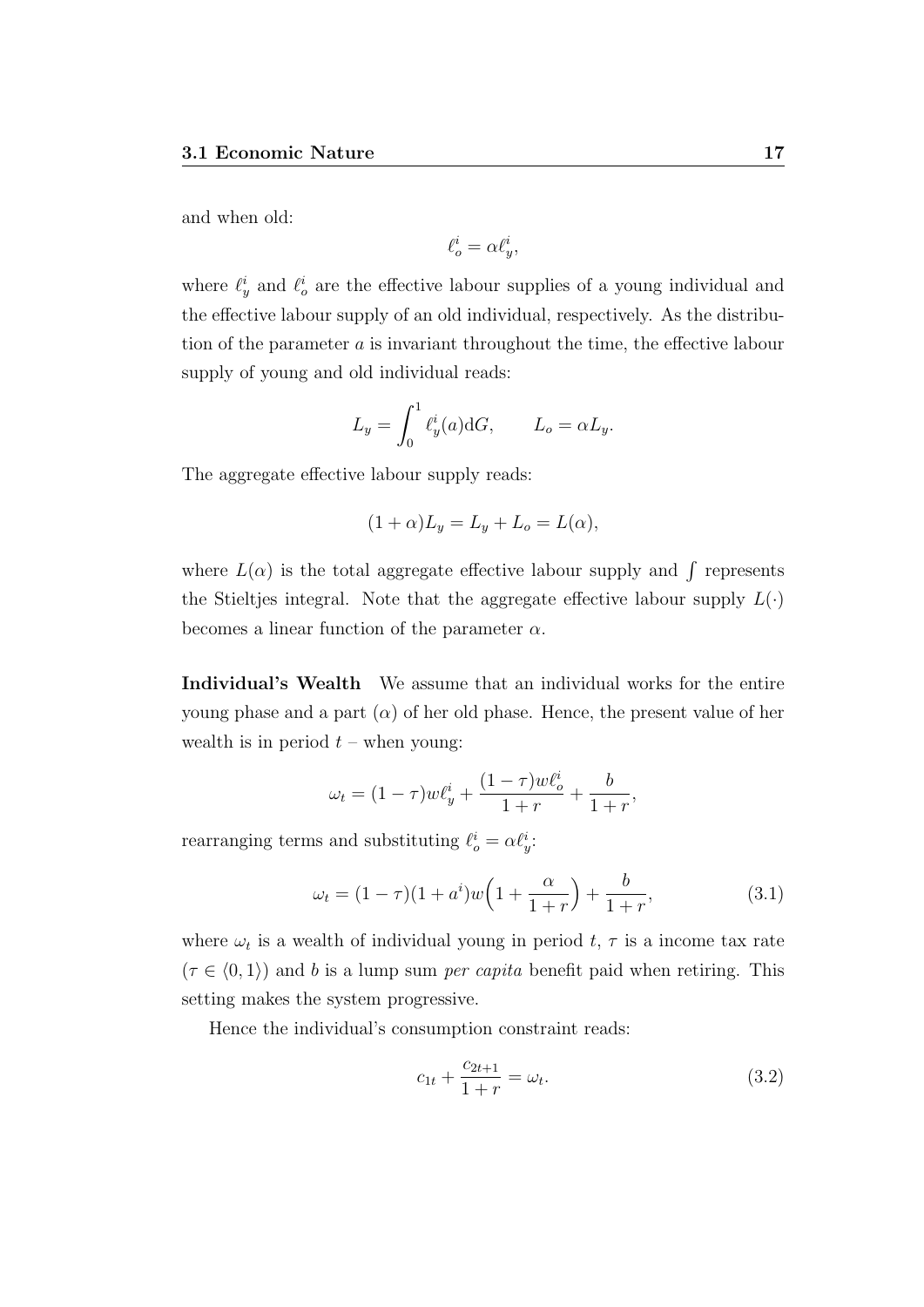Government Budget Constraint The government pays every individual in her second period a lump sum benefit b. The benefits are financed by the income tax that is paid by all working individuals in the period  $t$ . Hence the benefits equal:

$$
b = \tau w L(\alpha). \tag{3.3}
$$

### 3.2 Preferences

In this setting we focus on preferences of government over the retirement parameter  $\alpha$  and of individuals over the tax rate  $\tau$ . The government sets parameter  $\alpha$  as the utilitarian optimum. The individual's disutility of work, ensures that there is always some retirement period  $(\alpha < \beta)$ .

#### 3.2.1 Utilitarian Government

The utilitarian government maximises the utility function of the living two generations and also the discounted utility of all future generations. Before denoting the government utility function, we need an individual's direct utility function  $V_t(c_{1t}, c_{2t+1}, \alpha_{t+1}, \beta_{t+1})$ :

$$
V_t(\cdot) = u(c_{1t}) + \frac{1}{1+\rho} E_t \left[ \beta_{t+1} u \left( \frac{c_{2t+1}}{\beta_{t+1}} \right) - \alpha_{t+1} v \left( \frac{\alpha_{t+1}}{\beta_{t+1}} \right) \right],\tag{3.4}
$$

where  $\rho$  is the subjective discount rate. Note that  $V_{c_1} > 0$ ,  $V_{c_2} > 0$ ,  $V_{\alpha} < 0$ and  $V'_\beta \leq 0$ , ceteris paribus. Interestingly, due to the budget constraint the individual's utility may increase with the increasing parameter  $\alpha$ . This may come up when the preset parameter  $\alpha$  is lower than the individual's preferred one. Therefore, an increase in the parameter  $\alpha$  may increase the utility of that individual, as the extra income yields the extra increase in consumption stream, and thus an extra increase in utility that outweighs the disutility of the extra work.

Similarly as in Andersen (2005), we define the utility of individuals alive in period t as  $S(\cdot)$  by contrast without discounting the utility of any living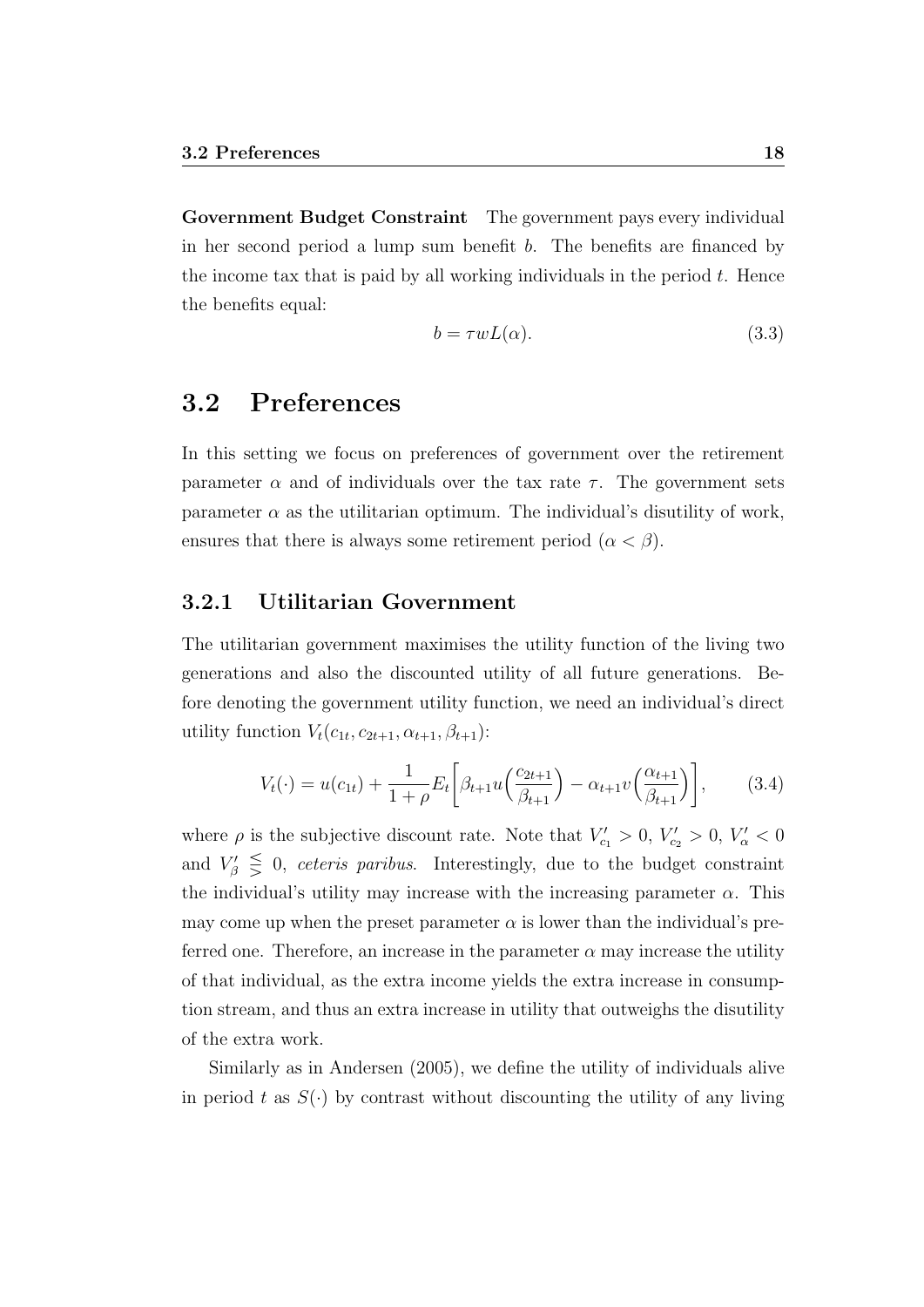generation:

$$
S(\mathbf{x}_t) = S(c_{1t}, c_{2t}, \alpha_t, \beta_t) \equiv u(c_{1t}) + \beta_t u \left(\frac{c_{2t}}{\beta_t}\right) - \alpha_t v \left(\frac{\alpha_t}{\beta_t}\right).
$$

Note that  $S'_{c_1} > 0$ ,  $S'_{c_2} > 0$ ,  $S'_{\alpha} < 0$  and  $S'_{\beta} \leq 0$ . The government utility function reflects the utility of the old in time  $t$ , but enjoyed when young in time  $t - 1$ :

$$
\Psi_t(\mathbf{x}_t) = (1+\theta)E_t\bigg[u(\overline{c}_{1t-1}) + \sum_{j=0}^{\infty} \frac{S(\mathbf{x}_{t+j})}{(1+\theta)^j}\bigg],\tag{3.5}
$$

where  $\theta$  is the discount rate assigned by government to the future generations' utility. To make the notion simple, we unwind the function Ψ:

$$
\Psi_t(\mathbf{x}_t) = (1+\theta)u(\overline{c}_{1t-1}) + \beta_t u\left(\frac{c_{2t}}{\beta_t}\right) - \alpha_t v\left(\frac{\alpha_t}{\beta_t}\right) + \text{current old}
$$
\n
$$
+ u(c_{1t}) + \frac{E_t\left[\beta_{t+1} u\left(\frac{c_{2t+1}}{\beta_{t+1}}\right) - \alpha_{t+1} v\left(\frac{\alpha_{t+1}}{\beta_{t+1}}\right)\right]}{1+\theta} + \dots
$$
\n
$$
\text{current young}
$$

The aggregate resource constraint is:

$$
\sum_{j=0}^{\infty} \left( wL(\alpha_{t+j}) - c_{1t+j} - c_{2t+j} \right) (1+r)^{-j} = 0,
$$
\n(3.6)

where  $wL(\alpha_{t+j})$  denotes the national wealth in period  $t+j$ . The government maximises the utility function, subject to the aggregate resource constraint:

 $\arg \max \Psi_t(\mathbf{x}_t)$ 

subject to  $(3.6)$ . The first order conditions<sup>1</sup> of the optima are:

$$
u'(c_{1t}) = u'\left(\frac{c_{2t}}{\beta_t}\right) \quad \text{(within period consumption allocation)},\tag{3.7}
$$

$$
u'\left(\frac{c_{2t}}{\beta_t}\right) = \frac{1+r}{1+\theta} Eu'\left(\frac{c_{2t+1}}{\beta_{t+1}}\right) \quad \text{(across period consumption allocation)},\tag{3.8}
$$

<sup>&</sup>lt;sup>1</sup>See Appendix 1 for more details.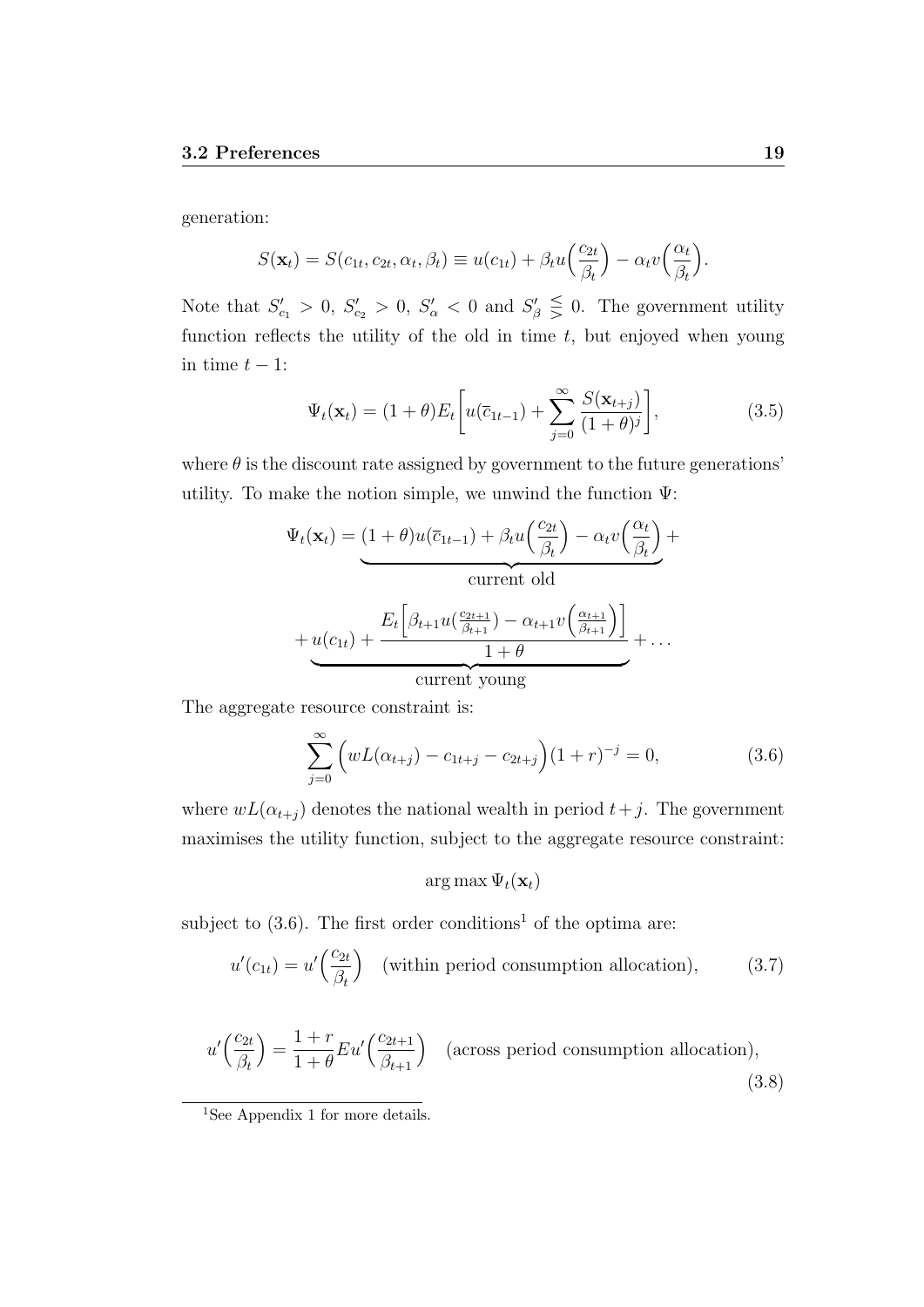$$
u'\left(\frac{c_{2t}}{\beta_t}\right)wL_y = \eta\left(\frac{\alpha_t}{\beta_t}\right) \quad \text{(retirement age)},\tag{3.9}
$$

$$
\eta\left(\frac{\alpha_t}{\beta_t}\right) = \frac{1+r}{1+\theta} E \eta\left(\frac{\alpha_{t+1}}{\beta_{t+1}}\right) \quad \text{(across period retirement allocation)}.\tag{3.10}
$$

These four conditions give us the optimal allocation. The condition (3.7) gives the within period allocation; the weighted utility of the old and the young must be equal. Andersen (2005) points out that this condition is found in Bohn  $(1999)^2$ , and it shows that all living generations should participate equally in risk sharing. The across period consumption allocation is shown by the condition (3.8) and it holds in different periods; the marginal utility of the currently living old is proportional to the expected marginal utility of next generation of old individuals. This condition determines the risk sharing across generations. The condition (3.9) gives us the retirement age, thus giving the optimal parameter  $\alpha_t^*$ . In addition, it gives the standard link between consumption and leisure.

#### 3.2.2 Young Individuals

Recalling the direct utility function of a young individual (3.4), and the individual's budget constraint (3.1), we can maximise her utility:

$$
\arg \max_{c_{1t}, c_{2t+1}, \alpha_{t+1}} V_t(c_{1t}, c_{2t+1}, \alpha_{t+1}, \beta_{t+1})
$$

subject to  $(3.2)$ : The first order conditions<sup>3</sup> to the individual's problem of maximising are:

$$
\frac{1}{1+r}u'(c_{1t}) = \frac{1}{1+\rho}Eu'\left(\frac{c_{2t+1}}{\beta_{t+1}}\right),\tag{3.11}
$$

$$
Eu'\left(\frac{c_{2t+1}}{\beta_{t+1}}\right)\left[(1-\tau)(1+a^i)+\tau L_y\right]w = E\eta\left(\frac{\alpha_{t+1}}{\beta_{t+1}}\right). \tag{3.12}
$$

<sup>2</sup>Bohn (1999) studies changes in life expectancy under uncertainty.

<sup>3</sup>See Appendix 2 for more details.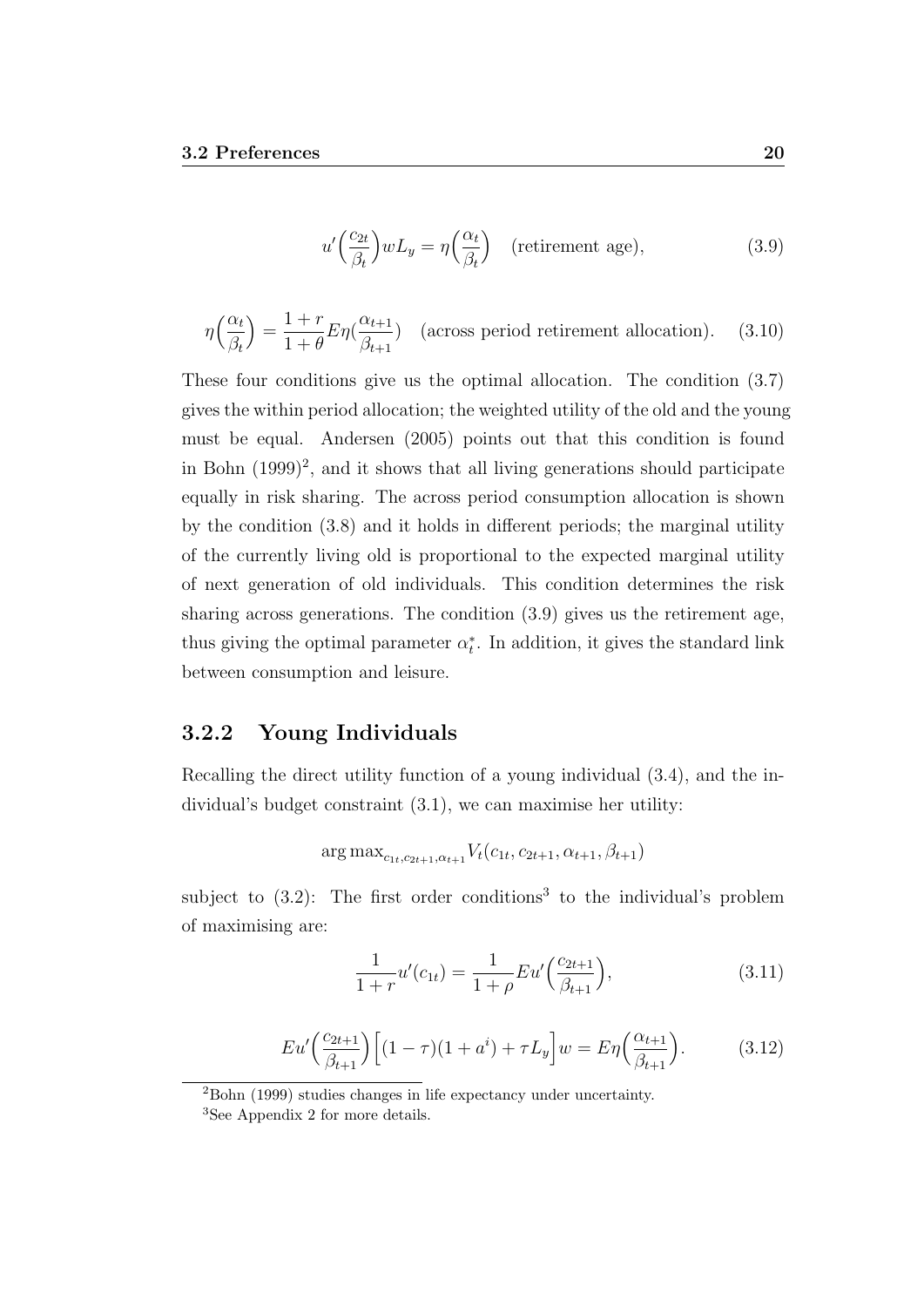The first order conditions of the individual's problem of maximising differ from those of the government's. Mainly because an individual pursuits her own interests (neither concern for the others nor the future generations), due to different discounting the future utility and lastly due to the different budget constraint, which is specific amongst individuals. The condition (3.11) gives the individual's inter-period consumption allocation; the weighted marginal utility as young equals the weighted marginal utility as old. The condition (3.12) gives us the optimal retirement age for the individual.

Assuming  $\alpha$  to be preset by the government, the individual's utility increases with the increases in  $c_{1t}$  and  $c_{2t+1}$   $(u' > 0)$ . As the tax rate  $\tau$  does not distorts the effective labour supply, we can try to find an individual indifferent to changes in  $\tau$  ceteris paribus, such individual becomes a pivotal voter. We recall the individual's budget constraint (3.1) and the government budget constraint (3.3), we can calculate the individual's preferred tax rate τ. Deriving (3.1) with respect to  $τ$  we receive:

$$
\frac{\partial \omega_t}{\partial \tau} = \frac{\partial}{\partial \tau} \Big[ (1 - \tau)(1 + a^i) w \Big( 1 + \frac{\alpha_{t+1}}{1+r} \Big) + \frac{b}{1+r} \Big] =
$$

$$
= \frac{\partial}{\partial \tau} \Big[ (1 - \tau)(1 + a^i) w \Big( 1 + \frac{\alpha_{t+1}}{1+r} \Big) + \frac{\tau L w}{1+r} \Big] =
$$

$$
= -(1 + a^i) w \Big( 1 + \frac{\alpha_{t+1}}{1+r} \Big) + \frac{L w}{1+r} \leq 0
$$

Rearranging terms to make the equation clear:

$$
(1+a^i)w\left(1+\frac{\alpha_{t+1}}{1+r}\right) \le \frac{Lw}{1+r}.\tag{3.13}
$$

The equation (3.13) gives us the expected notion that the wealth of the 'net contributors' decreases with the tax rate  $\tau$  and *vice versa*. Considering that  $a^i \in (0,1)$ , we see that  $\frac{\partial \omega_t}{\partial \tau} \leq 0$ , supposing r to be rationally small<sup>4</sup>, hence there exist  $a^0 \in \langle 0, 1 \rangle$  so that  $\frac{\partial \omega_t}{\partial \tau} = 0$ , the individual with such ability parameter  $a^0$  becomes indifferent to changes in the tax  $\tau$ . Since the  $\omega_t$  is linear in  $\tau$ , it holds that:

$$
\text{for }\forall a^i0,\quad \text{for }\forall a^i>a^0: \frac{\partial \omega_t}{\partial \tau}(a^i)<0.
$$

<sup>&</sup>lt;sup>4</sup>See the the discussion bellow the Proof of the Corollary 1 for more details.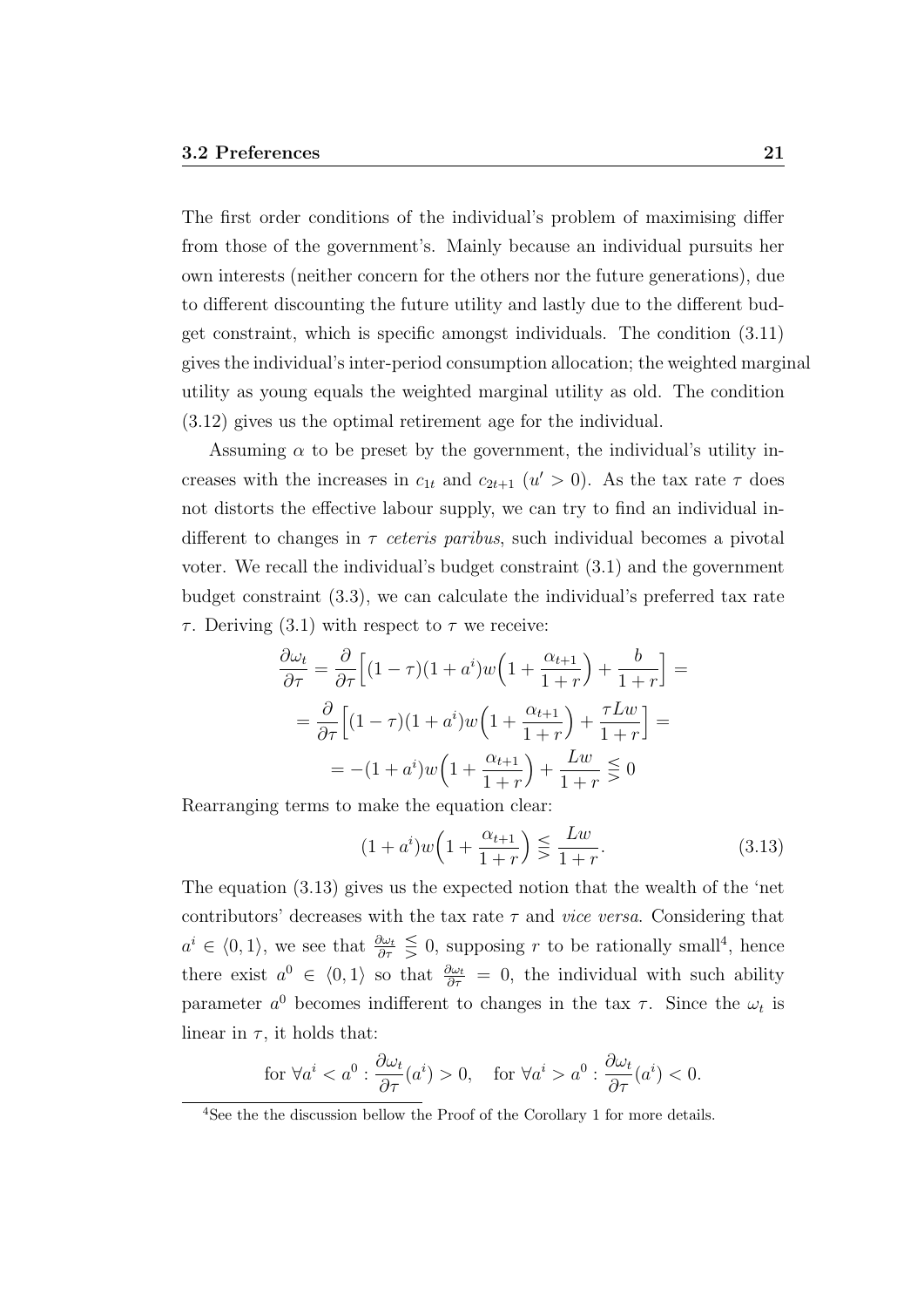**Corollary 1** If we denote  $P^Y$  as a set of poor young individuals,  $P^Y := \{a^i :$  $a^i < a^0$ } and R<sup>Y</sup> as a set of rich young individuals,  $R^Y := \{a^i : a^i > a^0\}$ then

- (*i*) For  $\forall a^i \in P^Y : \frac{\partial w^i}{\partial \tau} > 0.$
- (*ii*) For  $\forall a^i \in R^Y : \frac{\partial w^i}{\partial \tau} < 0.$

The poor young individuals prefer the highest tax rate  $\tau$  as possible, which is  $\tau = 1$ , whereas the rich young individuals prefer the lowest tax rate  $\tau$  as possible, which is  $\tau = 0$ .

**Proof** We want to find such  $a^0$  that  $\frac{\partial w^o}{\partial \tau} = 0$ . Rearranging terms and substituting  $(1 + \alpha_{t+1}) \int_0^1 (1 + a) dG$  for L:

$$
(1 + a^{i})(1 + r + \alpha_{t+1}) = (1 + \alpha_{t+1}) \int_0^1 (1 + a) dG.
$$

Consequently, we need the following three theorems, the first presented in Kalenda (2005), the second in Dresher (1981) (in Weisstein (2006)) and the third in Dresher (1981):

**Theorem 1** (properties of The Riemann Integral).<sup>5</sup> Let f and g be continuous functions on interval  $\langle a, b \rangle$ .

(i) If  $c \in (a, b)$ , then

$$
\int_a^b f = \int_a^c f + \int_c^b f.
$$

(ii) Let  $f(x) \ge g(x)$  for every  $x \in \langle a, b \rangle$ . Then

$$
\int_a^b f \ge \int_a^b g.
$$

(iii) There exists  $\xi \in \langle a, b \rangle$  so that

$$
\int_{a}^{b} f \, dx = f(\xi)(b-a).^{6}
$$

<sup>5</sup>Author's translation

<sup>6</sup>This property is also known as the 'Mean Value Theorem'.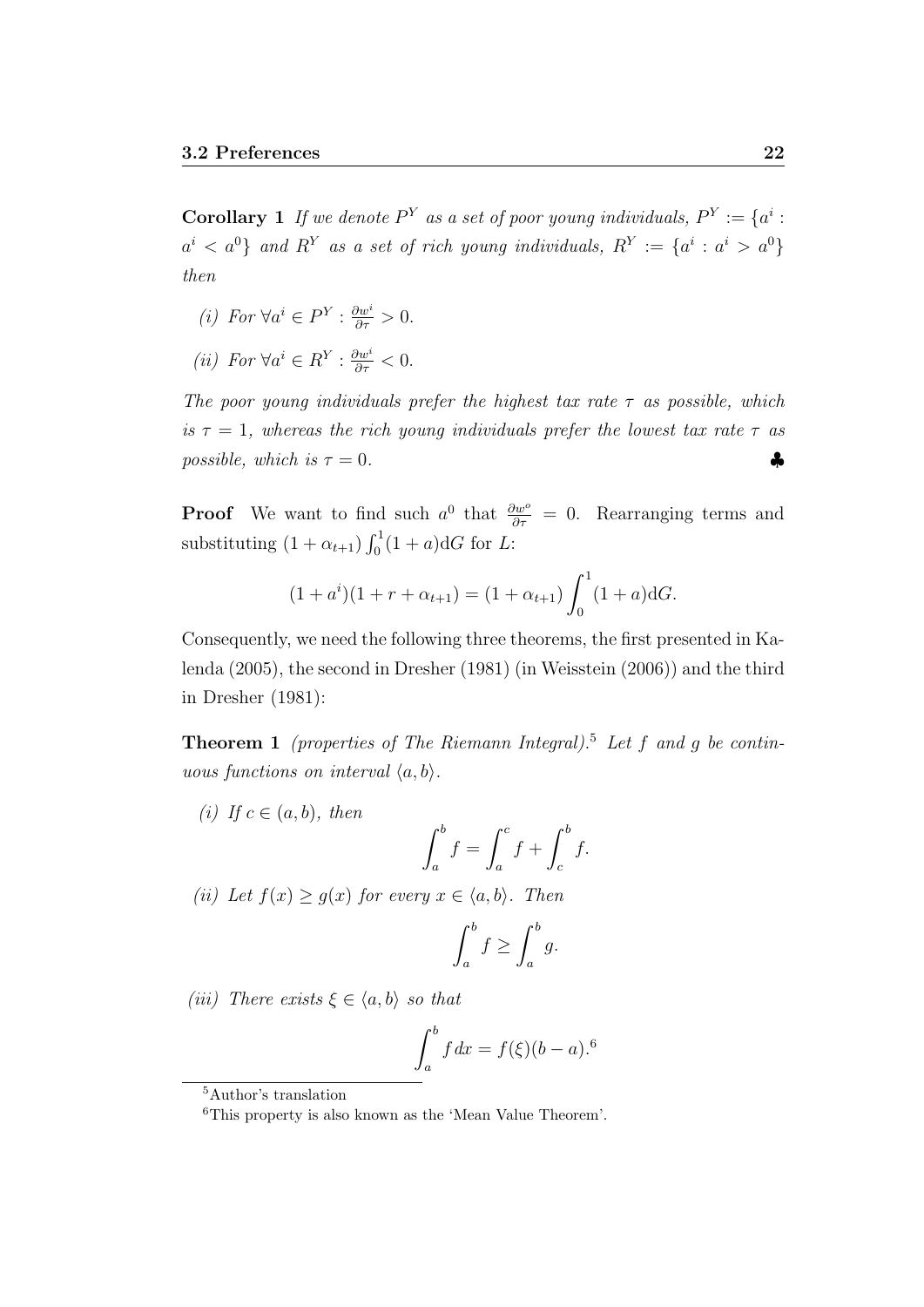(iv) Let  $c \in \langle a, b \rangle$ . If we denote  $F(x) = \int_c^x f$  for  $x \in (a, b)$ , then  $F'(x) =$  $f(x)$  for  $x \in (a, b)$ .

Proposition 2 (properties of The Stieltjes integral). If f is continuous and g 0 is Riemann integrable over the specified interval, then

$$
\int f(x)dg(x) = \int f(x)g'(x)dx.
$$

**Proposition 3** Let  $\int$  be a Stieltjes integral and let the Stieltjes integral  $\int_0^1 F(x) dG(x)$  exist then:

$$
\int_0^1 F(x)dG(x) = E(F(x)).
$$

Using the Proposition 3, we receive:

$$
(1 + a^{i})(1 + r + \alpha_{t+1}) = (1 + \alpha_{t+1})E(1 + a).
$$

We know that  $E(1+a) = E(1) + E(a) = 1 + E(a)$  and recalling that  $E(a) = \overline{a}$ we receive:

$$
(1 + a^{i})(1 + r + \alpha_{t+1}) = (1 + \alpha_{t+1})(1 + \overline{a}),
$$

rearranging terms:

$$
a^{i} = \frac{(1 + \alpha_{t+1})}{(1 + r + \alpha_{t+1})}(1 + \overline{a}) - 1.
$$
\n(3.14)

Denote such  $a^i$  as  $a^0$ . For  $\forall a^i < a^0$ :

$$
(1+a^i)w\left(1+\frac{\alpha_{t+1}}{1+r}\right)<\frac{Lw}{1+r}\Longrightarrow\frac{\partial w^i}{\partial \tau}>0.
$$

It is trivial for  $\forall a^i > a^0$ . ♠

Note that for a certain combination of the parameters  $\alpha$  and  $r$ , the  $a^0 \notin$  $(0, 1)$ . We can avoid this problem by assuming r to be reasonably small, yet it would be appropriate to see where these problems arise.

♣

♣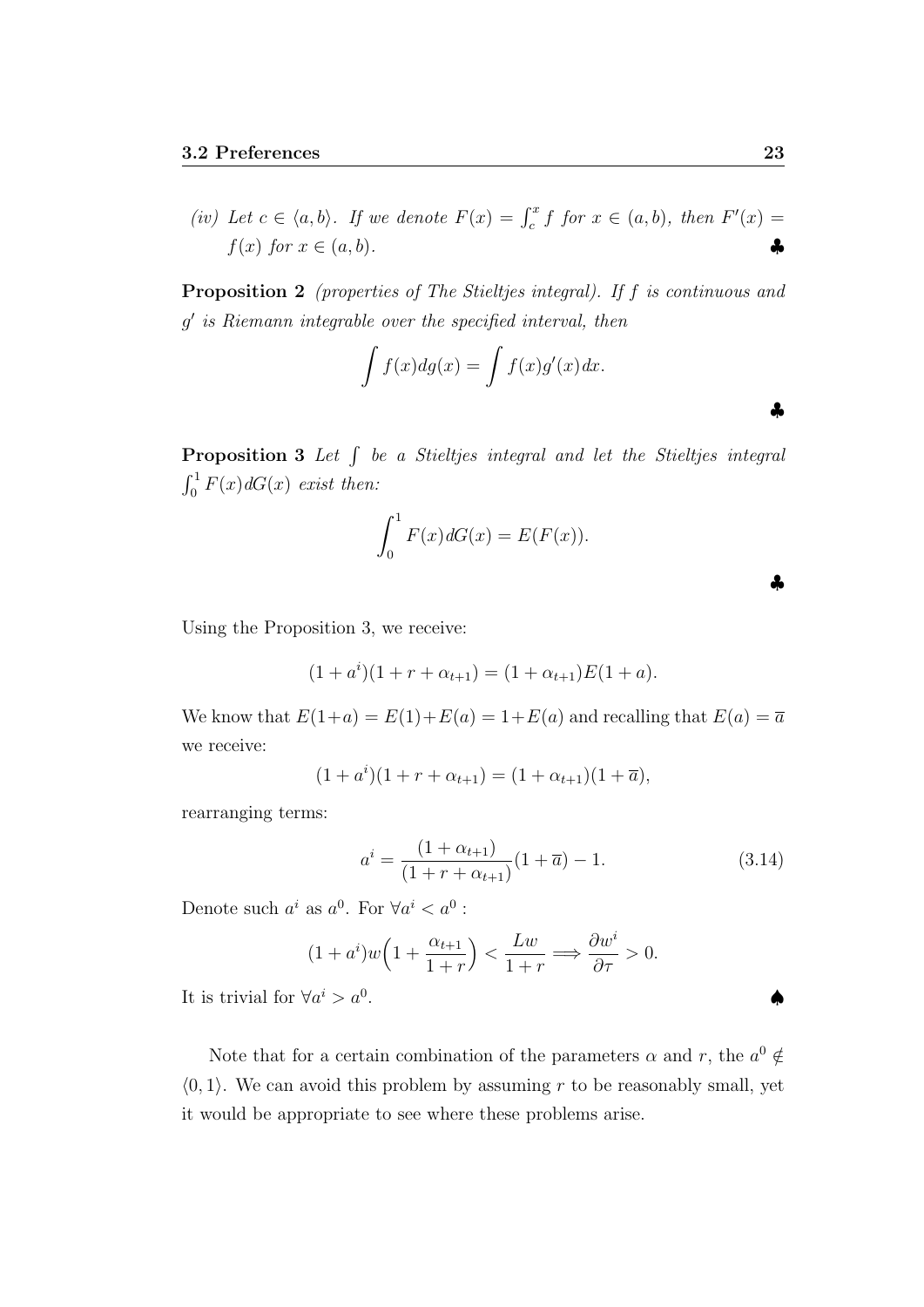Firstly, we need to know how  $\frac{(1+\alpha)}{(1+r+\alpha)}(1+\overline{a})$  behaves, because it gives us the pivotal voter. We see that the fraction is decreasing in r for a fixed  $\alpha$  and  $1+\overline{a}$ , as shown in Figure 3.1. Therefore, if r increases the  $a^0$  decreases, which increases the number of rich young individuals as it becomes more profitable to 'earn' more when young. When  $r$  exceeds a certain level relative to a fixed  $\alpha$ , there will be no poor young individuals. To be precise there will be only young individuals who support the tax rate  $\tau=0$ , as they would be better off without any redistribution. These combinations are shown in Figure 3.2 where  $\bar{a} = 0.1, 0.3, 0.5, 0.7$  (various distribution of a), and the gray area represents combinations where  $a^0 < 0$ , for  $\bar{a} = 0.5$ .



Source: Author's calculations

Example 1 To keep the notion simple, we assume the parameter a to be uniformly distributed and  $r = 0$  for a while. Hence  $q(a)$  is a constant function,  $g(a) = 1$ , for  $\forall a \in \langle 0, 1 \rangle$ :

$$
(1 + a^o)(1 + r + \alpha_{t+1}) = (1 + \alpha_{t+1}) \int_0^1 (1 + a) dG,
$$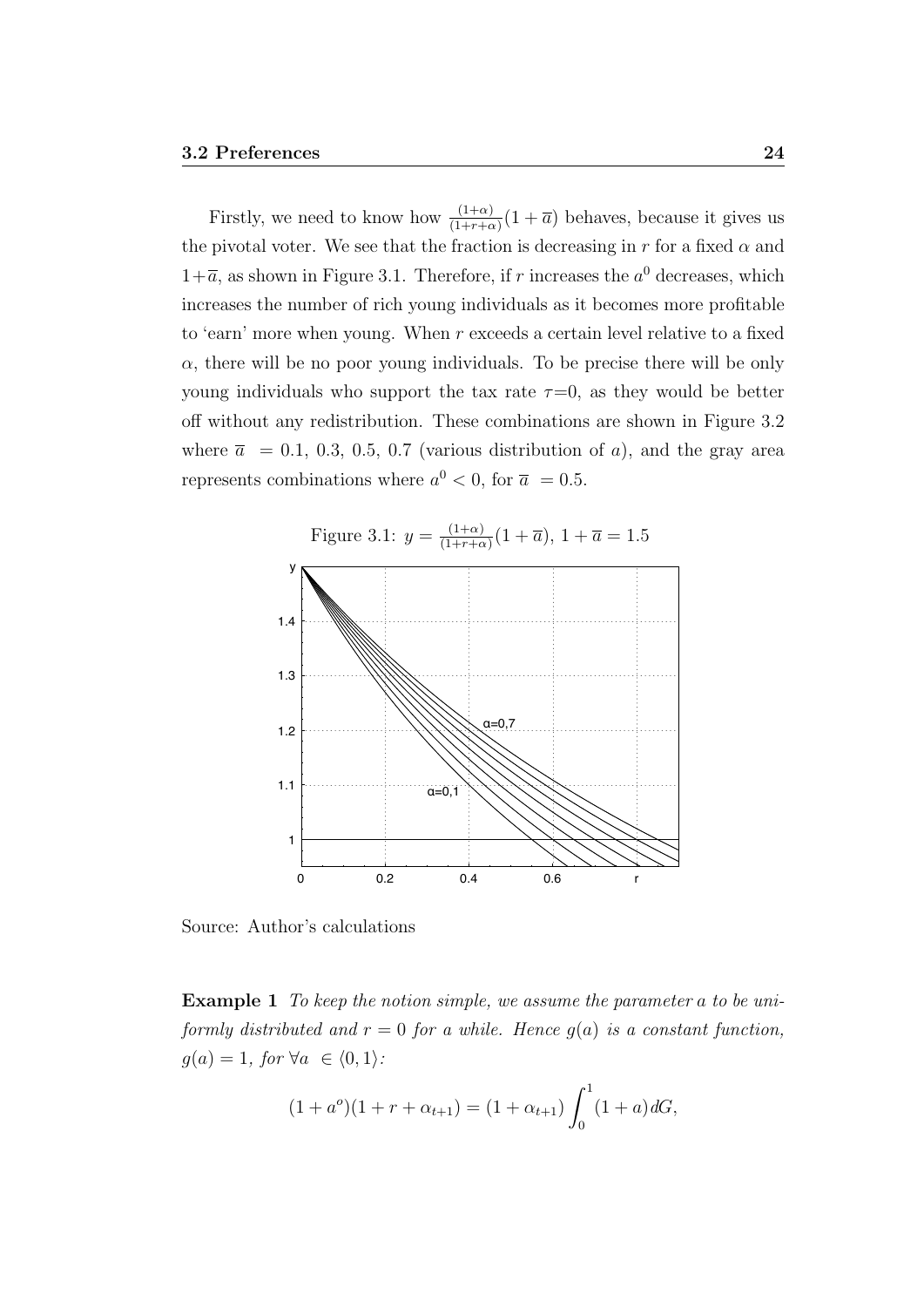

Figure 3.2: Combinations of  $\alpha$  and  $r, a^0 = 0$ 

Source: Author's calculations

using Proposition 2

$$
(1 + a^o)(1 + r + \alpha_{t+1}) = (1 + \alpha_{t+1}) \int_0^1 (1 + a) \cdot 1 \, da,
$$

calculating the integral and rearranging terms:

$$
\frac{1 + \alpha_{t+1}}{1 + r + \alpha_{t+1}} = \frac{1 + a^o}{\frac{1}{0} \left[a + \frac{a^2}{2}\right]} = \frac{1 + a^o}{1.5}, \quad a^0 = 0.5.
$$

As seen, in this setting  $a^0 = 0.5$  represents the indifferent individual to changes in  $\tau$ , in addition  $a^0$  equals  $a^m$  and  $\overline{a}$ . Due to the fact that in the Theorem 1  $f(\xi)$  represents the average value of  $f(x)$  on the interval, it holds  $\overline{a} = a^0$  because  $a^i$  is uniformly distributed (in this example), thus not skewed, it also holds  $\overline{a} = a^m$ .  $m$ .

Note that the poor young individuals support the tax rate  $\tau = 1$  only when the loans against the future benefits are allowed, otherwise they do not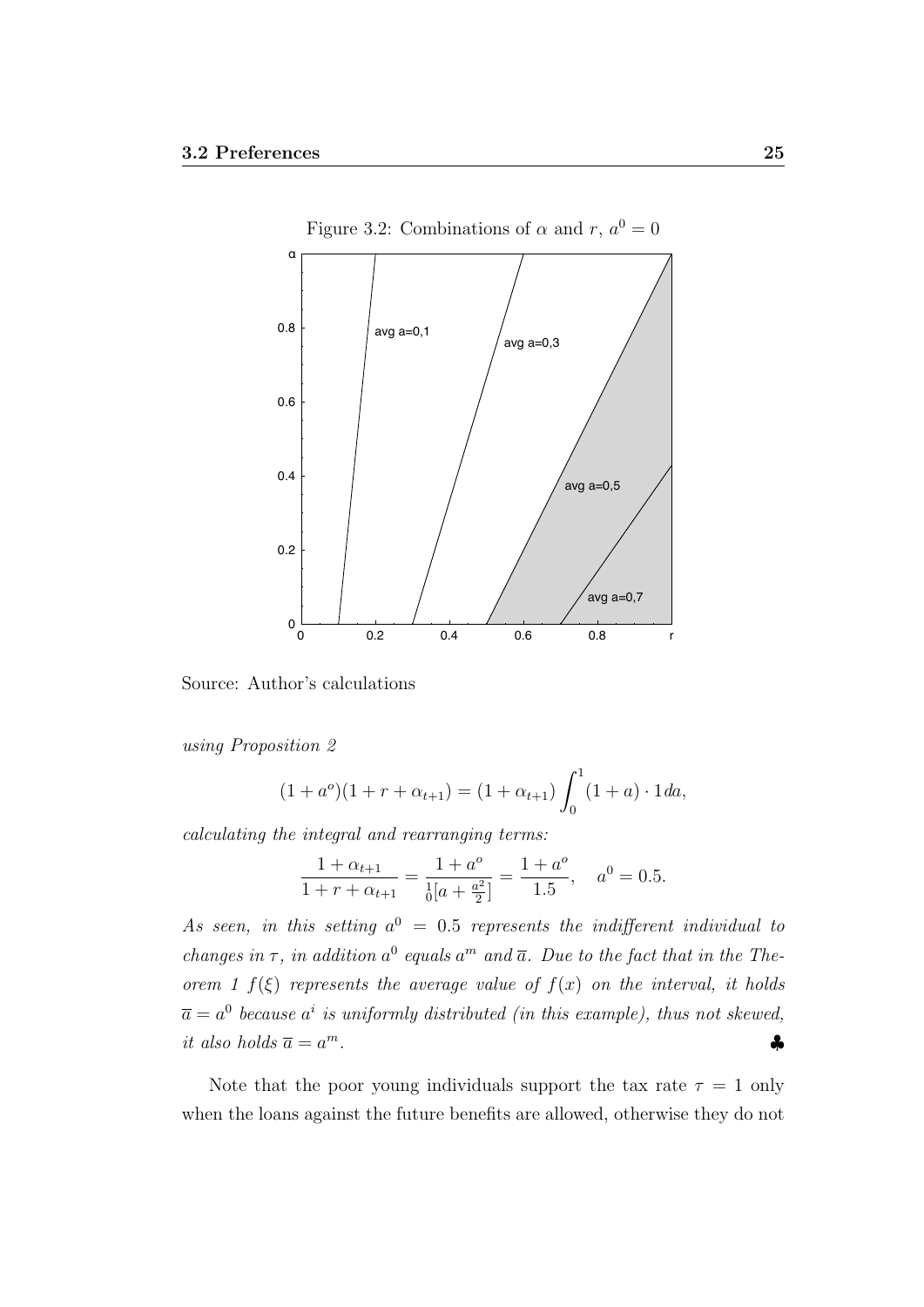support the limiting case of redistribution  $(\tau = 1)$ , as the young individuals (both poor and rich) will not enjoy any consumption when young. This is due to the fact that even though the system redistributes progressively, it does so in an 'intertemporal' manner, thus the redistribution is brought into effect in the next period.

Loans against future benefits To loan a certain amount of money against future benefits, as argued in Mulligan and Sala-i-Martin (1999b), turns out to be very difficult. Perhaps, it is due to the fact that social security is designed to substitute the income when retired and to avoid the reluctance to save enough for retirement when young.

On one hand, if the young individuals are allowed to loan against the future benefits, they will favour the maximal redistribution. On the other hand, we can rationally expect the maximum 'loan' to be a smaller amount than the future benefits. This leads to the situation where the poor young individuals will support the greatest tax rate  $\tau$  not 'as possible' but 'as they can afford'. So that their first order condition (3.11) holds.

We denote the loan as  $\mu$  and the maximal loan as  $\mu^m$ , hence there exists  $\mu^m$  so that every poor young individual supports a tax rate  $\tau^i \in (0,1)$  and his first order condition (3.11) holds. Owing to not knowing the utility function  $u(\cdot)$ , it is not possible to solve this problem in general.

To explain the idea clearly, in Figure 3.3 there are two graphs of wealth as a function of  $\tau$  for the individual, with the highest ability paramater  $a^i$ and for the individual with the lowest paramater  $a^i$ . The actual values are  $a^{max} = 2$  and  $a^{min} = 1$ . In the figure, we assume  $r = 0$ ,  $\rho = 0$ , and thus from  $(3.11)$  follows  $c_{1t} = \frac{c_{2t+1}}{\beta_{t+1}}$  $\frac{c_{2t+1}}{\beta_{t+1}}$ . As the consumption streams must equal in the optimum, the allocation is depicted by the dot-line. The line marked as 'average wealth' is a wealth of the indifferent individual  $a^0$ . Note that in the case of total redistribution  $\tau = 1$  the wealth of all individuals in one generation equals and they do not enjoy any consumption when young (if loans are ruled out). The vertical difference between the dot-line and the gray-line repre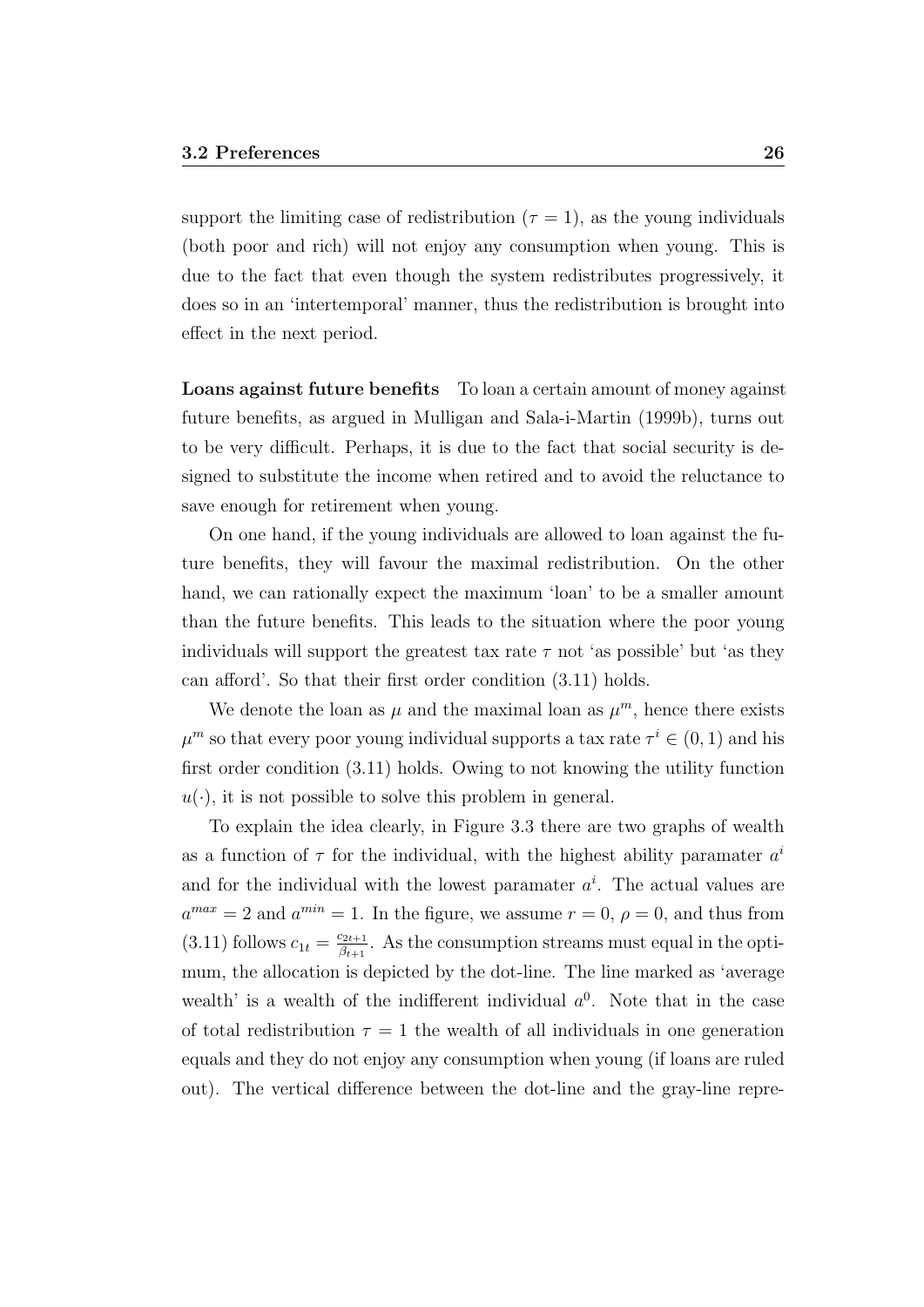sents the required loan  $\mu$  so that the individual can allocate her consumption (the 'negative' value represents the saving decision).

Figure 3.3: Wealth as a function of  $\tau$ 



Source: Author's calculations

Example 2 In this example, we illustrate how the poor young individuals behave under such conditions. We assume a following set of parameters and functions:

$$
g(a) = 1
$$
  
\n
$$
u = \log(c)
$$
  
\n
$$
G(a) = a
$$
  
\n
$$
\overline{a} = 0.5
$$
  
\n
$$
\beta_{t+1} = 0.6
$$
  
\n
$$
r = 0.03
$$
  
\n
$$
G(a) = a
$$
  
\n
$$
\alpha_{t+1} = 0.3
$$
  
\n
$$
\beta_{t+1} = 0.6
$$
  
\n
$$
w = 1
$$

We calculate how the loan ceiling affects the preferred tax rate by poor young individuals. We concentrate only on the poor young cohort, which is characterised by the equation (3.14) as  $a^{i} < a^{0} = 0.4661654$ . Recalling the young individual's first order condition (3.11):

$$
\frac{1}{1+r}u'(c_{1t}) = \frac{1}{1+\rho}Eu'\Big(\frac{c_{2t+1}}{\beta_{t+1}}\Big),\,
$$

the consumption constraint in the period t reads:

$$
c_{1t} = (1 - \tau)(1 + a^i)w + \mu = (1 - \tau)(1 + a^i) + \mu,
$$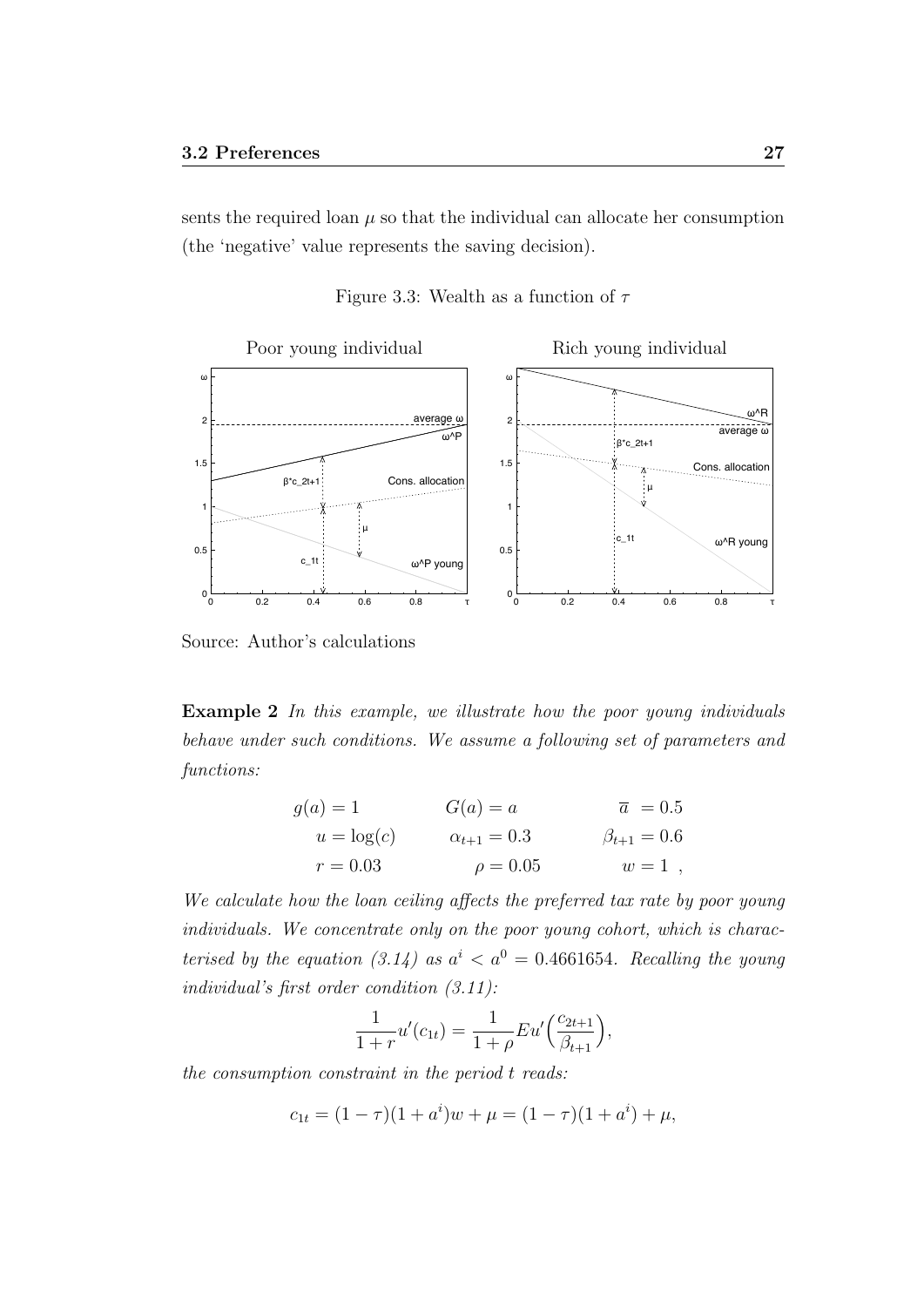and in the period  $t + 1$ :

$$
c_{2t+1} = \alpha_{t+1}(1-\tau)(1+a^i) + \tau Lw - (1+r)\mu = 0.3(1-\tau)(1+a^i) + 1.95\tau - 1.03\mu,
$$

calculating and stating  $\tau$ :

$$
\tau(a^i, \mu) = \frac{0.505a^i + 2.8325\mu + 0.505}{0.505a^i + 3.9175},
$$

we can see the preferred  $\tau$  as the function of  $\tau(a^i, \mu)$ . As expected,  $\tau(a^i, \mu)$ is increasing in  $\mu$  which means that the more the poor young individuals can loan, the higher tax rate  $\tau$  they support. In Figure 3.4, there is a diagram of preferred tax rates  $\tau$  for fixed  $\mu = 0.1, 0.3, 0.5, 0.7, 0.9, 1.1, 1.3$ .



Figure 3.4: Preferred  $\tau$  for fixed  $\mu$ 

Source: Author's calculations

Note that although  $\tau$  is neither constant nor linear in  $a^i$ , the marginal increase in  $a^i$  in  $(0, a^0)$  does not change  $\tau$  very much.

**Comparison of optimal**  $\alpha$  Dividing young individuals into the poor and rich cohort (in their 'young' period) might give us a tool to compare their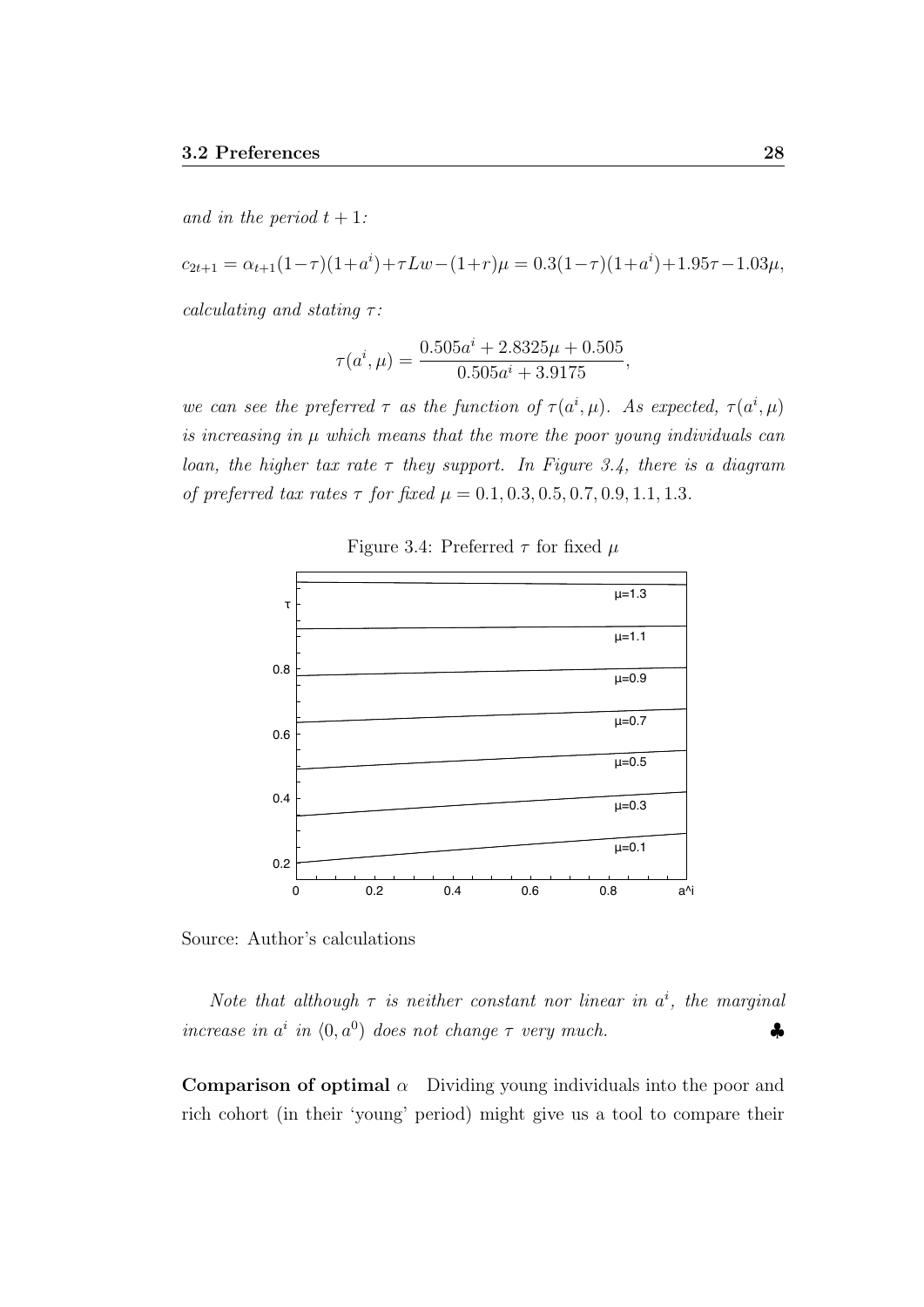preferences for  $\alpha$ . Since every individuals' budget constraint holds, it follows that the greater wealth,  $\omega_t$ , the greater  $c_{1t} + \frac{c_{2t+1}}{1+r}$  $\frac{22t+1}{1+r}$ . Therefore, the marginal utility of consumption (when young) of a poor young individual is greater than the marginal utility of consumption of a rich young individual. Recalling (3.12), one might expect the rich to prefer an earlier retirement age (smaller parameter  $\alpha$ ), yet due to the fact that  $\omega_t(\cdot)$  is also a function of the ability parameter  $a^i$ , the total effect is ambiguous and it is not possible to solve it in general. Hence, we let the government set  $\alpha$  in accordance with the utilitarian optimum.

#### 3.2.3 Old Individuals

As old individuals decide on their preferred parameters, they take their past contribution as sunk cost; therefore taking into account only the reduced time horizon. Their direct utility function in time  $t$  reads:

$$
V_t(\overline{c}_{1t-1}, c_{2t}, \alpha_t, \beta_t) = u(\overline{c}_{1t-1}) + \beta_t \left(\frac{c_{2t}}{\beta_t}\right) - \alpha_t v \left(\frac{\alpha_t}{\beta_t}\right). \tag{3.15}
$$

Note that there is no uncertainty, as the old individuals know the 'lifeexpectancy' parameter  $\beta_t$  at the beginning of the period t. The old individual's budget wealth is constructed analogously:

$$
\omega_t = (1+r)\overline{s}_{t-1} + (1-\tau)w\ell_o^i + b,
$$

where  $\bar{s}_{t-1}$  represents the savings decision  $(s_{t-1} = (1 - \tau) w \ell_y^i - c_{1t-1})$  that is determined in time  $t - 1$  so taken as given in the time t. Hence the old individual's budget constraint is:

$$
c_{2t} = (1+r)\overline{s}_{t-1} + (1-\tau)w\ell_o^i + b. \tag{3.16}
$$

Maximising<sup>7</sup> the direct utility function of an old individual (3.15) subject to  $(3.16)$  we obtain:

$$
u'\left(\frac{c_{2t}}{\beta_t}\right)\left[(1-\tau)(1+a^i)+\tau L_y\right]w=\eta\left(\frac{\alpha_t}{\beta_t}\right). \tag{3.17}
$$

<sup>&</sup>lt;sup>7</sup>See Appendix 3 for more details.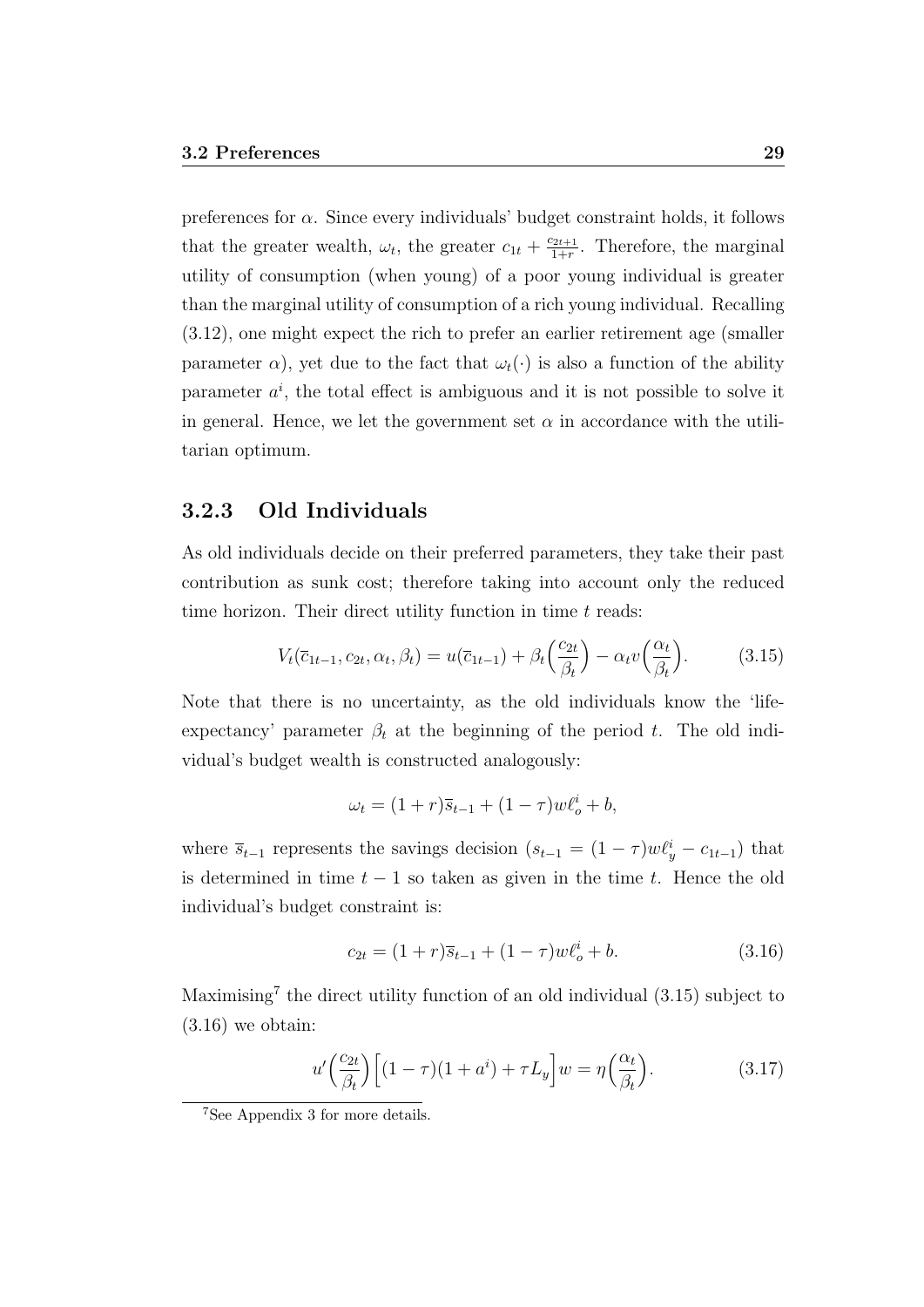The old individual's first order condition to the problem of maximising, varies from the young individual's one, as the old individuals do not have to allocate the consumption as their consumption streams were determined in the previous period. The condition (3.17) gives us the optional allocation between consumption and leisure. Now we turn to the analysis of the preferred tax rate  $\tau$ . Assuming the parameter  $\alpha$  to be preset, we find the preferred tax rate by examining the individual's wealth and comparing the benefits costs. Deriving  $\omega_t$  we receive:

$$
\frac{\partial \omega_t}{\partial \tau} = \frac{\partial}{\partial \tau} \Big[ (1+r)\overline{s}_{t-1} + (1-\tau)w\ell_o + b \Big] =
$$

$$
= \frac{\partial}{\partial \tau} \Big[ (1+r)\overline{s}_{t-1} + (1-\tau)\alpha_t(1+a^i)w + \tau L w \Big] =
$$

$$
= -\alpha_t(1+a^i)w + L w
$$

Similarly to 3.2.2, we try to find  $a^0$  so that  $\frac{\partial \omega_t}{\partial \tau} = 0$  for such  $a^0$ , yet we see that  $\frac{\partial \omega_t}{\partial \tau} > 0$  for  $\forall a^i \in \langle 0, 1 \rangle$ . This has a very interesting interpretation. In this case, all old individuals support the limiting case of redistribution, as the benefits outweigh the costs even for highly able individuals.

**Corollary 2** Let  $O_t$  be a set of old individuals in time t. If every  $a^i \in O_t$ takes past contributions in time  $t-1$  as sunk costs, then

$$
for \ \forall a^i \in O: \quad \frac{\partial \omega_t}{\partial \tau} > 0, \quad \forall \tau \in \langle 0, 1 \rangle.
$$

Proof We show that

$$
\alpha_t(1+a^i)w < Lw, \quad \text{for } \forall a^i \in \langle 0,1 \rangle.
$$

Substituting  $(1 + \alpha_t) \int_0^1 (1 + a) dG$  for L:

$$
\alpha_t(1+a^i) < (1+\alpha_t) \int_0^1 (1+a) \mathrm{d}G,
$$

rearranging terms:

$$
1 + a^i < \frac{1 + \alpha_t}{\alpha_t} \int_0^1 (1 + a) \mathrm{d}G,
$$

♣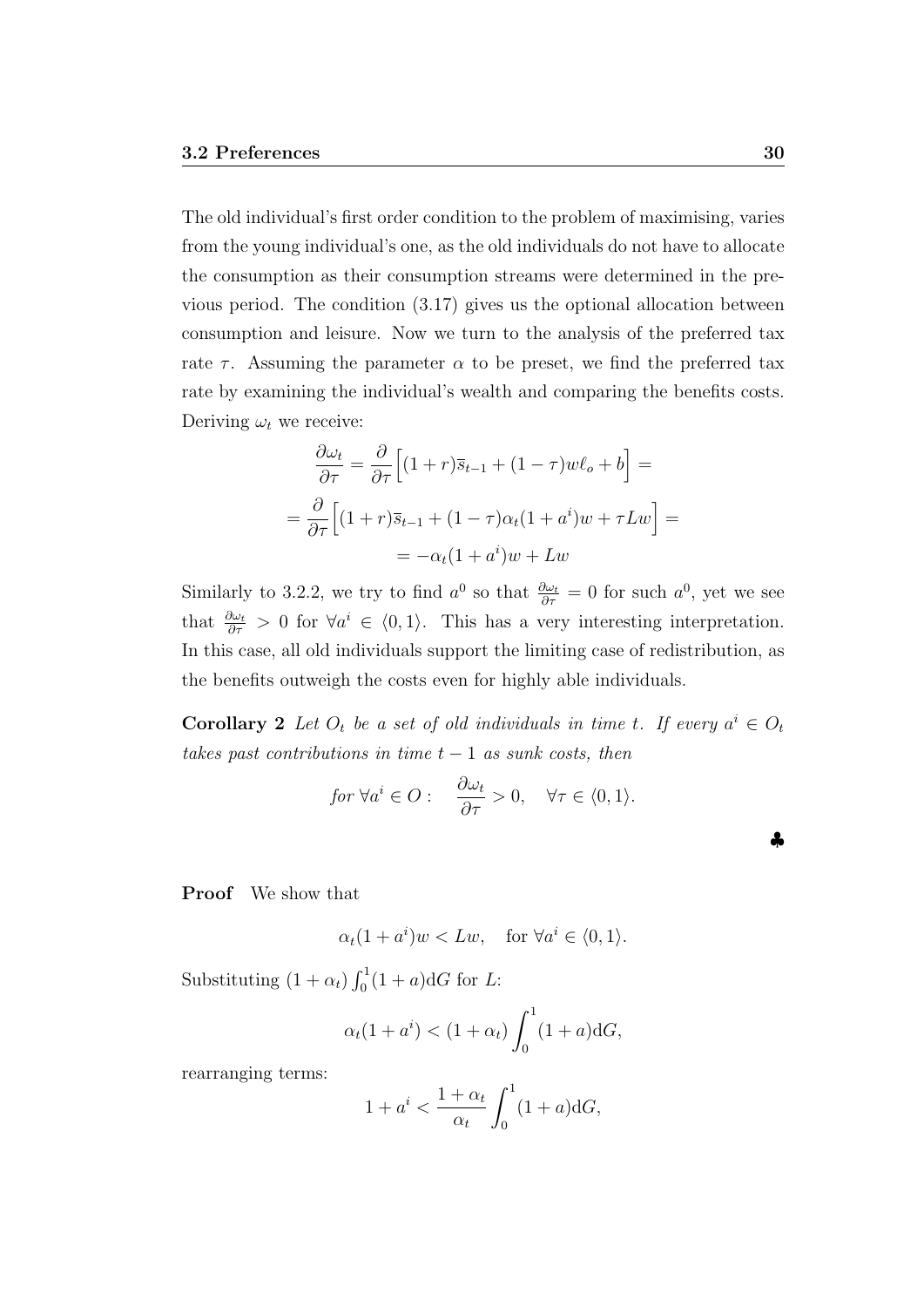

Source: Author's calculations

we see that  $\frac{1+\alpha_t}{\alpha_t}$  is strictly decreasing function. See the Figure 3.5 for the graph. For  $\alpha_t \to 1 : \frac{1+\alpha_t}{\alpha_t} \to 2$ , therefore:

$$
1 + a^i < 2 \int_0^1 (1 + a) \mathrm{d}G.
$$

Using the Proposition 3, we receive:

$$
1 + a^i < 2E(1 + a)
$$

rearranging terms:

$$
1 + a^i < 2E(1) + 2E(a),
$$

$$
1 + a^i < 2 + 2\overline{a},\tag{3.18}
$$

it is clear that for  $\forall a^i \in (0,1)$  the equation (3.18) does hold. For  $a^i = 1$  we need to show that  $E(a) \neq 0$ . If  $E(a) = 0$  then we use the Proposition 3 and the Proposition 2:

$$
0 = E(a) = \int_0^1 a \, dG(a) = \int_0^1 a g(a) \, da = 0.
$$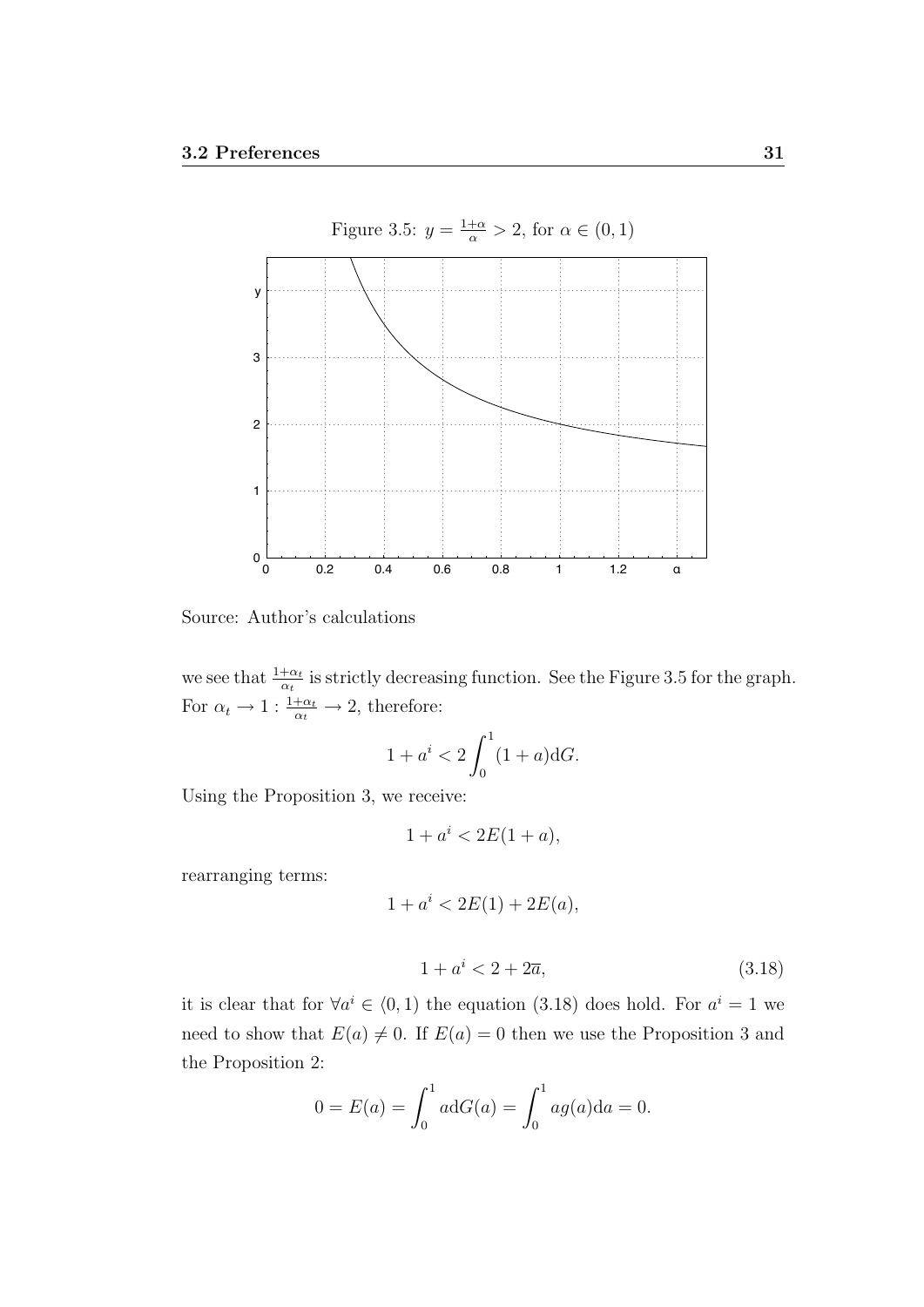Consequently, we need the following Lemma  $4^8$  (Johanis  $(2006)$ ).

**Lemma 4** Let  $\varphi \in C\langle 0,1 \rangle$  is nonnegative function and  $\int_0^1 \varphi(x) dx = 0$  then  $\varphi \equiv 0.$   $\blacklozenge$ 

**Proof** Denote  $\Phi$  as the primitive function to  $\varphi$ . We know that:

$$
\int_0^1 \varphi(x) dx = \lim_{x \to 1^-} \Phi(x) - \lim_{x \to 0^+} \Phi(x).
$$

Because  $\varphi$  is continuous on  $(0, 1)$ , it holds:

$$
0 = \int_0^1 \varphi(x) dx = \Phi(1) - \Phi(0),
$$
  

$$
\Phi(1) = \Phi(0).
$$

Differentiating both sides with respect to  $x$ :

$$
\varphi(1) = \varphi(0).
$$

There are two possibilities:

- (i)  $\varphi(x)$  is a constant function on  $\langle 0, 1 \rangle$ ,  $\varphi(x) = c$ ,  $c \in \mathbb{R}$ .
- (ii)  $\varphi(x)$  is not a constant<sup>9</sup> function on  $\langle 0, 1 \rangle$ , hence there exist *n* points  $a_i$ and  $n+1$  open intervals  $\mathbb{I}_j$ ,  $n \geq 1$ ,  $n \in \mathbb{N}$ , so that

$$
a_1 \dots a_n: \quad \varphi'(a_i) = 0 \quad \text{or does not exist,} \quad \bigcup_{i=1}^n a_i = \mathbb{A},
$$

$$
\mathbb{I}_1 \dots \mathbb{I}_{n+1}: \quad \mathbb{I}_j \subset \langle 0, 1 \rangle, \quad \bigcap_{j=1}^{n+1} \mathbb{I}_j = 0, \quad \mathbb{A} \cup \Big(\bigcup_{j=1}^{n+1} \mathbb{I}_j \Big) = \langle 0, 1 \rangle,
$$

<sup>8</sup>This is an ordinary lemma for the area of the calculus of variations thus proved, using other lemmas from that area. Therefore, the proof presented in this study is thought to be original and not presented anywhere else.

<sup>9</sup>If there exists an interval within  $\langle 0, 1 \rangle$  where  $\varphi$  is a constant function, we can apply (i) and then apply steps from (ii) on the rest of  $(0, 1)$ .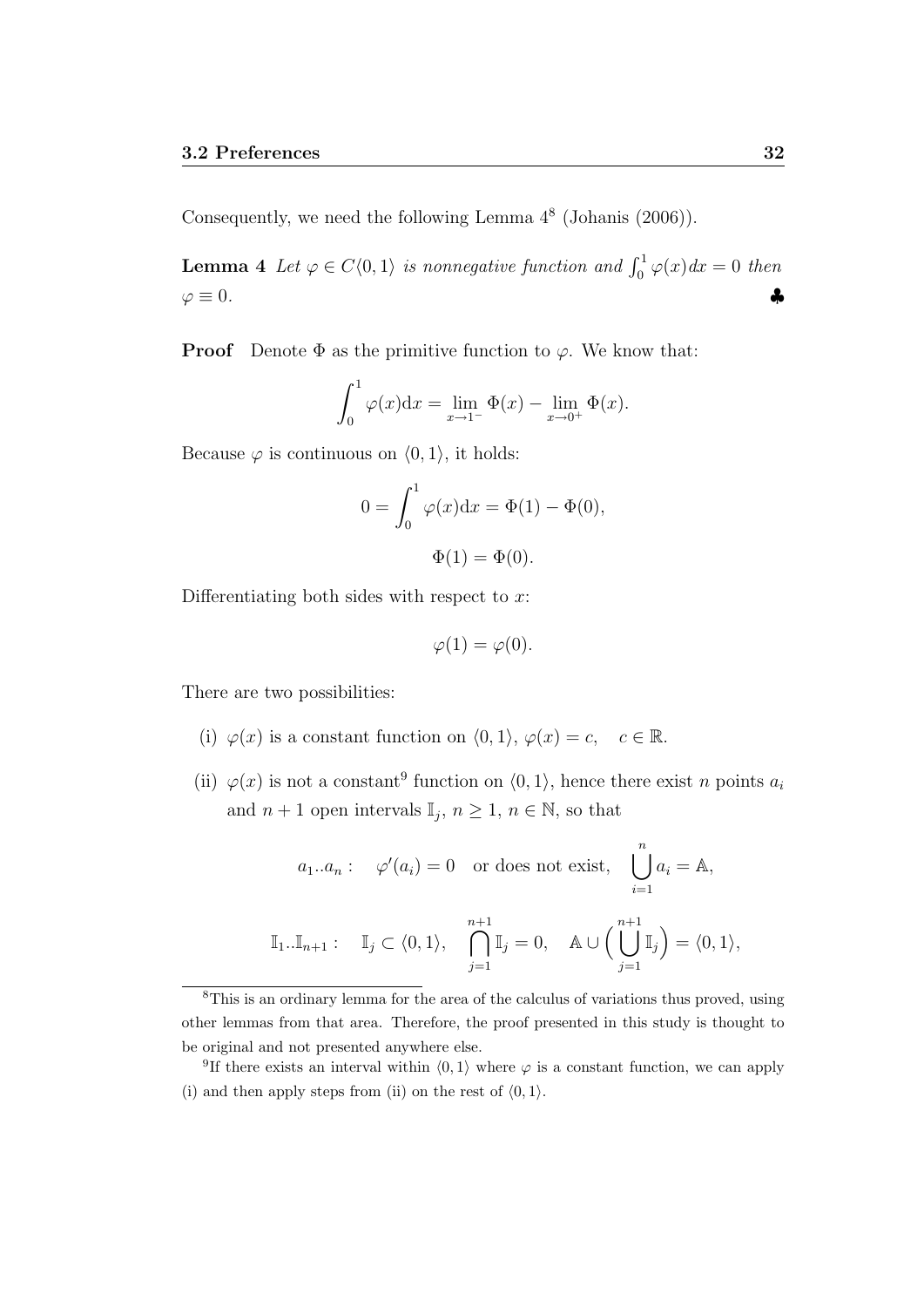WLOG we assume two such points  $a_1$  and  $a_2$  so that  $\varphi$  is increasing on  $(0, a_1)$  and  $(a_2, 1)$  and decreasing on  $(a_1, a_2)$ . Using Theorem 1 proposition (i):

$$
\int_0^1 \varphi(x) dx = \int_0^{a_1} \varphi(x) dx + \int_{a_1}^{a_2} \varphi(x) dx + \int_{a_2}^1 \varphi(x) dx = 0,
$$

rearranging terms so that intervals over which is  $\varphi$  the increasing function are on the left side and *vice versa*. Recalling that  $\varphi$  is a nonnegative function we use the Theorem 1 property (ii)  $(\varphi > 0 \text{ over } \mathbb{I}_j \Longrightarrow \int_{\mathbb{I}_j} \varphi >$  $\int_{\mathbb{I}_j} 0 = 0$ :

$$
\underbrace{\int_0^{a_1} \varphi(x) dx}_{>0} + \underbrace{\int_{a_2}^1 \varphi(x) dx}_{>0} = - \underbrace{\int_{a_1}^{a_2} \varphi(x) dx}_{>0}
$$

It is evident that for a nonnegative function it does not hold.

Hence  $\varphi$  is a constant function  $\varphi \equiv c$ . We calculate c:

$$
0 = \int_0^1 c \mathrm{d}x = [cx]_0^1 = c \cdot 1 - c \cdot 0 = c,
$$

it is obvious that  $c = 0$  therefore  $\varphi \equiv 0$ .

Applying Lemma 4 on  $\int_0^1 a g(a) da = 0$  we receive:

$$
ag(a) \equiv 0.
$$

Since  $a > 0$  for  $\forall a \in (0,1) \implies$ 

- (i)  $g(a) \equiv 0$  on  $(0, 1)$  and  $a = 0$ ; g is a continuous density function  $\Longrightarrow$  $\Rightarrow \int_0^1 g(a)da = 1 \Rightarrow g(0) \gg 0 \Rightarrow g$  is not continuous from the right at 0, which is in contradiction with the definition of  $q$ .
- (ii)  $g(a) \equiv 0$  on  $\langle 0, 1 \rangle \Longrightarrow \int_0^1 0 \, \mathrm{d}a = 0$  which is in contradiction with the definition of g.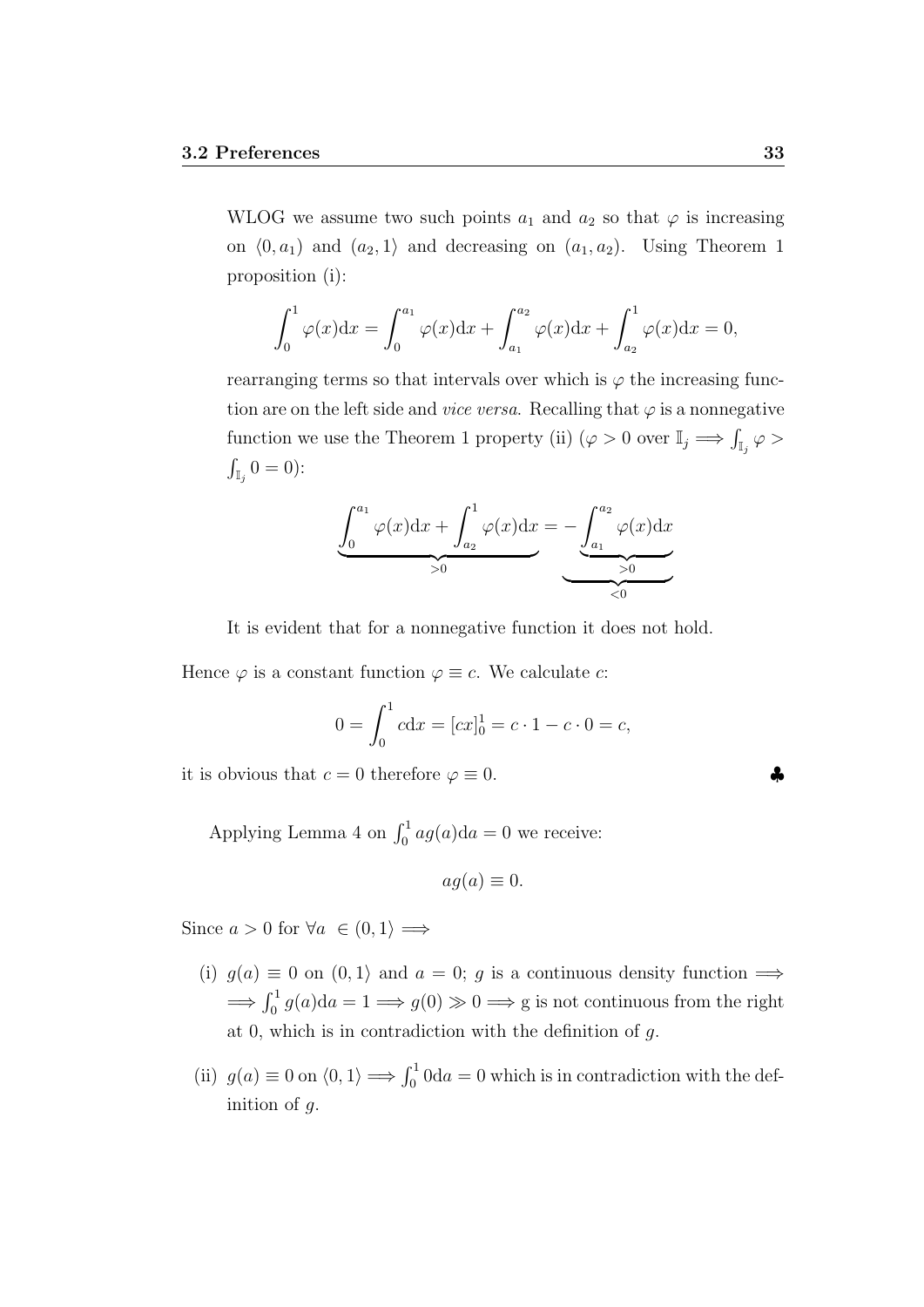The old individuals therefore prefer the tax rate  $\tau = 1$ , that is the limiting case of redistribution. This is caused by the assumption of reduced time horizon, that makes even highly able individuals (those 'rich' when young) support that high level of redistribution.

**Example 3** To keep the notion simple, we assume the parameter a to be uniformly distributed and  $\alpha = 0.3$  for a while. Hence  $g(a)$  is a constant function,  $g(a) = 1$ , for  $\forall a \in \langle 0, 1 \rangle$ :

$$
\alpha_t(1+a^i)w < Lw, \quad \text{for } \forall a^i \in \langle 0, 1 \rangle.
$$

Substituting  $(1 + \alpha_t) \int_0^1 (1 + a) dG$  for L:

$$
\alpha_t(1 + a^i) < (1 + \alpha_t) \int_0^1 (1 + a) dG,
$$

Using the Proposition 3 and rearranging terms, we receive:

$$
1 + a^i < \frac{1 + \alpha_t}{\alpha} E(1 + a) = \frac{1 + \alpha_t}{\alpha} \Big[ E(1) + E(a) \Big]
$$

We know that  $E(1) = 1$ ,  $E(a) = \overline{a} = 0.5$  and  $\alpha = 0.3$ :

$$
1 + ai < \frac{13}{3}(1.5) = \frac{13}{2}
$$

$$
ai < \frac{13}{2} - 1 = 5.5
$$

Hypothetically, the indifferent old individual would be  $a^i = 5.5$  and those who would benefit from a decrease in the tax rate, would be  $a^i > 5.5$ . As we suppose individuals only with the ability parameter  $a^i \in (0,1)$ , we see that the whole old cohort prefers the tax rate  $\tau = 1$ .

#### 3.2.4 Increases in Longevity

Before we proceed to the analysis of the effects of changes in longevity, we will have a closer look at the government's optimum. The first order condition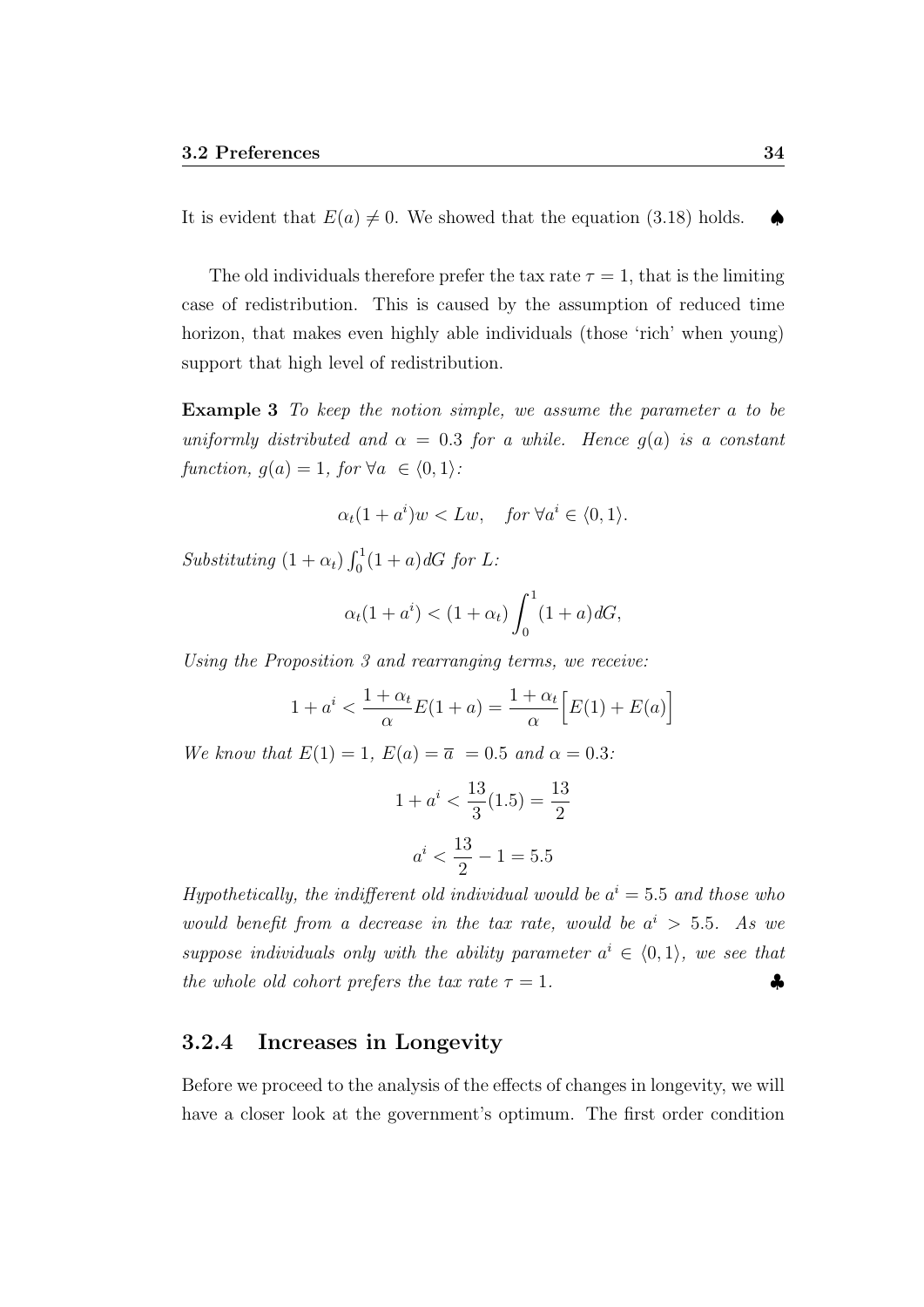of optimum (3.8):

$$
u'\left(\frac{c_{2t}}{\beta_t}\right) = \frac{1+r}{1+\theta} Eu'\left(\frac{c_{2t+1}}{\beta_{t+1}}\right),\,
$$

implies that for  $\theta > r$  the marginal utility of consumption for the future old generation in time  $t + 1$ , will be higher than for the old generation in time t. From the equation (3.7) and (3.8) follows:

$$
u'(c_{1t}) = u'\left(\frac{c_{2t}}{\beta_t}\right) = \frac{1+r}{1+\theta} Eu'\left(\frac{c_{2t+1}}{\beta_{t+1}}\right).
$$

That means that the young generation have smaller consumption than the old. The adjustments in  $\alpha$  are based on  $u'(\frac{c_{2t}}{3})$  $\frac{c_{2t}}{\beta_t}$ )  $wL_y = \eta(\frac{\alpha_t}{\beta_t}$  $\frac{\alpha_t}{\beta_t}$ ), and because we know that  $u'(\frac{c_{2t}}{3}$  $\frac{c_{2t}}{\beta_t}$ )  $<$   $Eu'(\frac{c_{2t+1}}{\beta_{t+1}})$  $\frac{c_{2t+1}}{\beta_{t+1}}$  and the equation (3.10), it follows that:

$$
\eta\left(\frac{\alpha_t}{\beta_t}\right) < E\eta\left(\frac{\alpha_{t+1}}{\beta_{t+1}}\right),
$$

and thus  $\alpha_t < \alpha_{t+1}$ , ceteris paribus.

**Longevity** The changes in longevity affect both the retirement age  $\alpha$  and the consumption stream when old. We focus on increases in longevity as it is empirically more relevant. The increase in longevity is in our model represented as  $\beta_t < \beta_{t+1}$ . The government automatically reflects the change through the first order condition (3.10) that implies an increase in  $\alpha$ .

Andersen (2006) suggests that it is not feasible to maintain these objectives: unchanged consumption  $c_{1t+j}$  for young individuals, unchanged consumption stream of old individuals  $\frac{c_{2t+j}}{\beta_{t+j}}$  and the relative retirement allocation  $\alpha_{t+j}$  $\frac{\alpha_{t+j}}{\beta_{t+j}}$ . To show this, we recall the aggregate resource constraint (3.6) for one period that is:

$$
wL(\alpha_{t+j}) = c_{1t+j} + c_{2t+j},
$$

rearranging terms and applying  $L(\alpha_{t+j}) = (1 + \alpha_{t+j})(1 + \overline{a})$ , which has been shown above, we receive:

$$
(1 + \overline{a})w + \alpha_{t+j}(1 + \overline{a})w = c_{1t+j} + c_{2t+j},
$$
  

$$
c_{1t+j} = (1 + \overline{a})w - \beta_{t+j} \left[ \frac{c_{2t+j}}{\beta_{t+j}} - \frac{\alpha_{t+j}(1 + \overline{a})w}{\beta_{t+j}} \right].
$$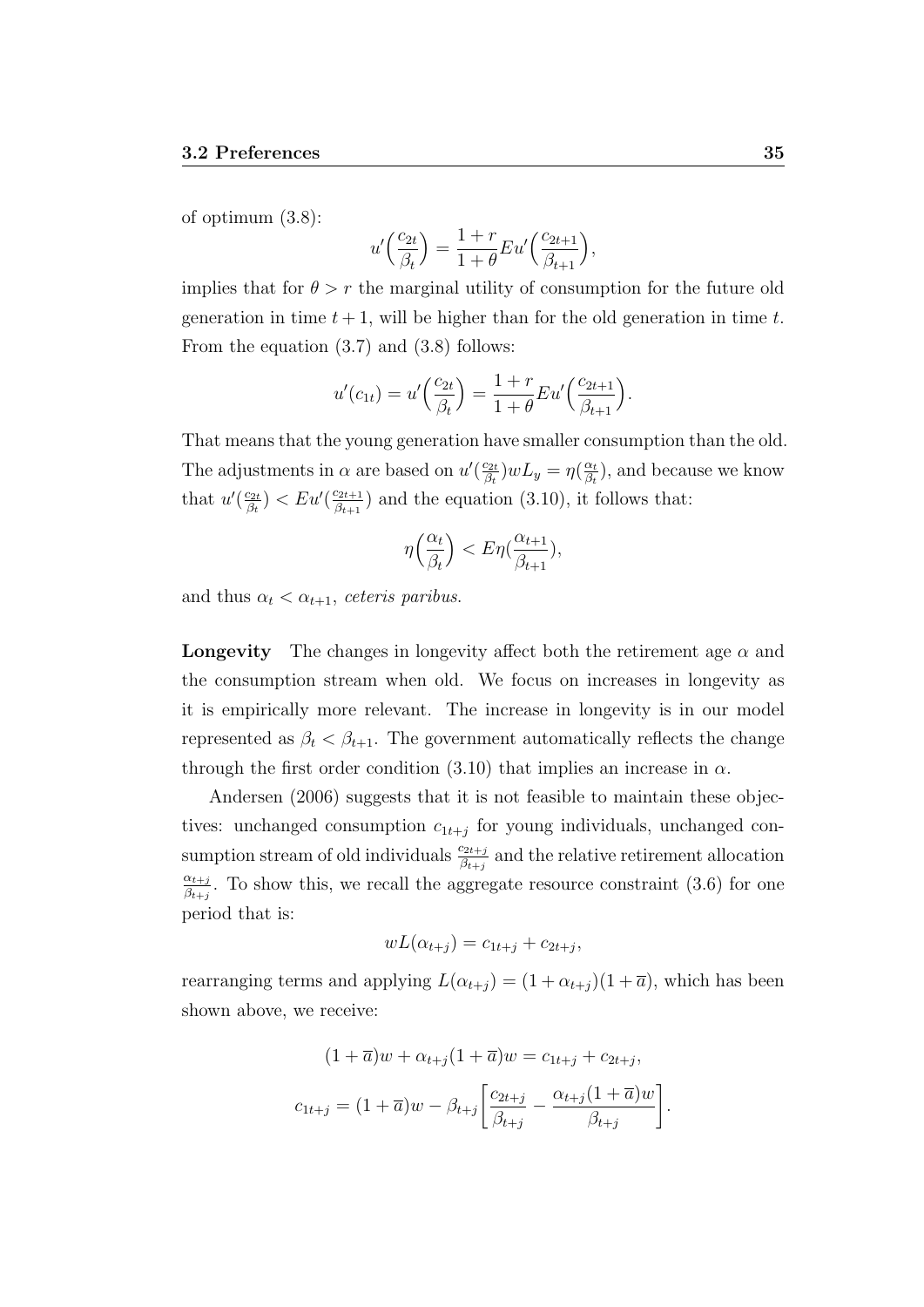This means that the consumption of young is equal to their income minus the longevity of the old, times the difference between the consumption and income for old. We see that  $\left[\frac{c_{2t+j}}{a_{2t+j}}\right]$  $\frac{c_{2t+j}}{\beta_{t+j}} - \frac{\alpha_{t+j}(1+\overline{a})w}{\beta_{t+j}}$  $\beta_{t+j}$ 1 > 0, therefore it implies transfers to the old individuals. The objective to maintain  $c_{1t+j}$ ,  $\frac{c_{2t+j}}{\beta_{t+1}}$  $\frac{c_{2t+j}}{\beta_{t+1}}$  and  $\alpha_{t+j}$  $\frac{\alpha_{t+j}}{\beta_{t+j}}$  unchanged is not possible. Note that this implication does not rely on any specification of the model, but follows directly from basic budget mechanism. Andersen (2006) concludes that the problem of how to adjust the social security system to increasing longevity cannot simply be solved by indexing key parameters of the social security system to longevity.

### 3.2.5 Concluding Remarks

Mapping the individuals preferences that are determined by the way the model was built, we find common implications. Predominantly, these implications are represented by the preferences of the rich and the poor young individuals who support no redistribution and total redistribution, respectively. Employing a loan ceiling (which is supported by Mulligan and Sala-i-Martin (1999b)) allows us to aggregate the individuals' preferences through a political process. Moreover, we receive the commonly observed fact that old individuals support high level of redistribution.

Size of Cohorts Generally speaking, we can quite easily estimate the ratio of poor and rich young individuals to the whole population in time  $t$ , as we know the indifferent individual  $a^0$ :

$$
P^{Y} \text{ to the population}: \gamma^{P} = \frac{G(a^{0})}{1+\beta}, \qquad (3.19)
$$

$$
R^{Y} \text{ to the population}: \gamma^{R} = \frac{1 - G(a^{0})}{1 + \beta}.
$$
 (3.20)

The size of the old cohort is unity, yet as they do not live throughout the whole period, their share $10$  is thus:

*O* to the population : 
$$
\gamma^O = \frac{\beta}{1+\beta}
$$
. (3.21)

 $10$ This notion can be also explain as the weighted vote.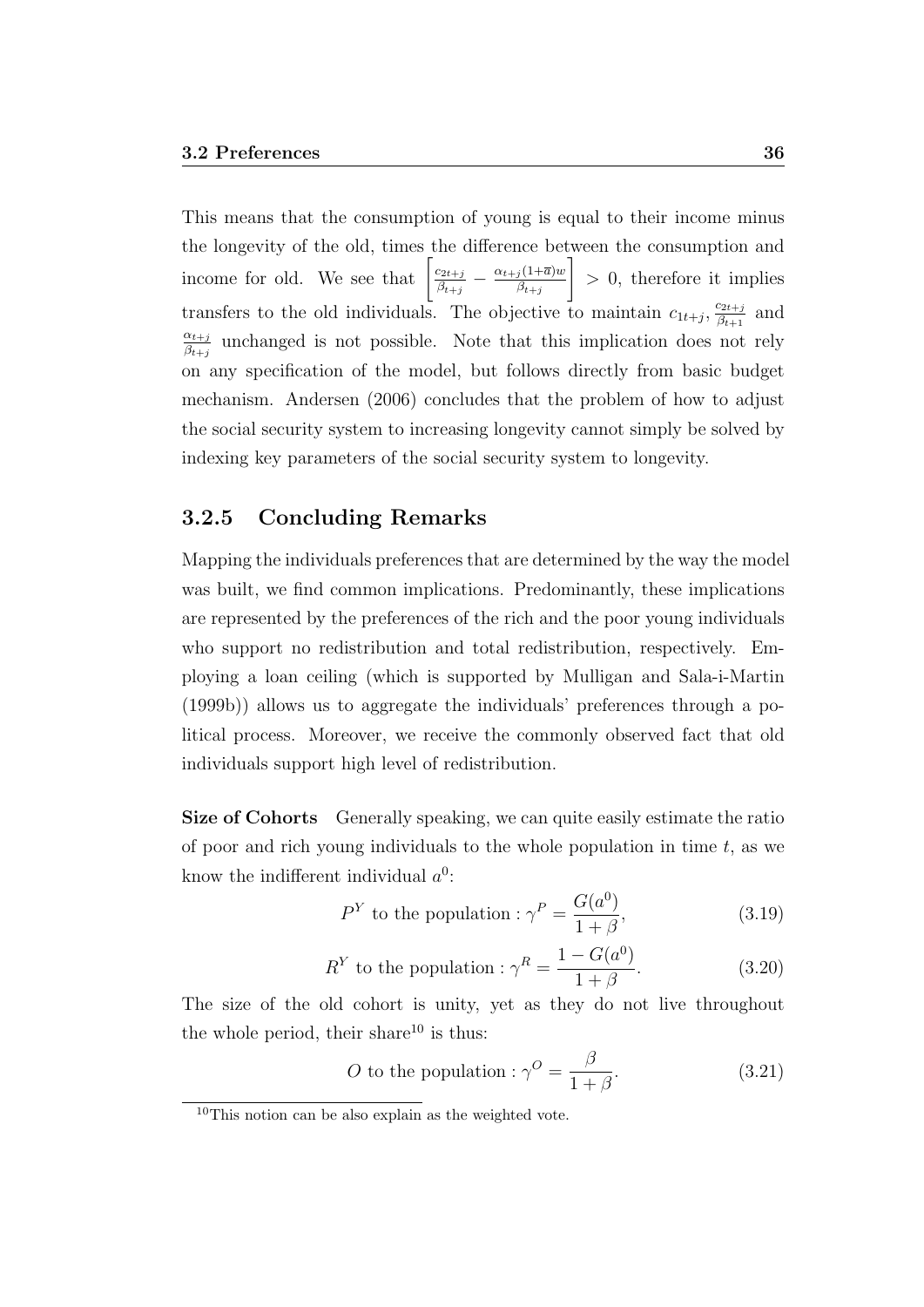Correspondingly, the ratios are denoted as  $\gamma^J$ ,  $J = \{R, P, O\}$  For the whole population in a period holds:  $\sum_{J} \gamma^{J} = 1 + \beta$ . We denote the preference of cohorts for the tax rate  $\tau$  as:

- Rich young:  $\tau_R = 0$ ,
- Poor young:  $\tau_P = 1$  or if  $\mu$  is restricted  $\tau_P \in \langle 0, 1 \rangle$ ,
- Old:  $\tau_O = 1$ .

### 3.3 Electorate Competition

In this section, we focus on aggregation of cohorts' preferences. Due to the outcome that our model gives, we cannot use the median voter concept. The probabilistic voting will serve our purposes quite well. Despite having two groups supporting one policy each, the poor young cohort's preferences may not be the same for every individual amongst the cohort. We can solve this drawback by restricting the maximum loan  $\mu$  and binding the poor young cohort's preferred policy. Therefore, we obtain the third group supporting one policy. Considering this adjustment, we apply the probabilistic voting.

### 3.3.1 Preferred Policy

The situation of the rich young cohort and the old cohort is very simple. The ambiguity comes up in the poor young cohort. As mentioned above, the poor young individuals prefer either  $\tau = 1$  in the case where loans against the future benefits are allowed or  $\tau_P \in \langle 0, 1 \rangle$  in the case where there is a maximal loan  $\mu$ . Therefore, we assume three cases: the first  $\tau_P = 0$ ; the second we assume  $\mu$  so that average preferred tax rate  $\tau$  amongst the poor young individuals is  $\tau_P = 0.5$ ; and the third  $\tau_P = 1$ . There is a recapitulation in Table 3.1:

Knowing the relative sizes of cohorts,  $\gamma^J$ , we proceed to the voting model. The following subsection builds on Persson and Tabellini (2000), pg. 52–58.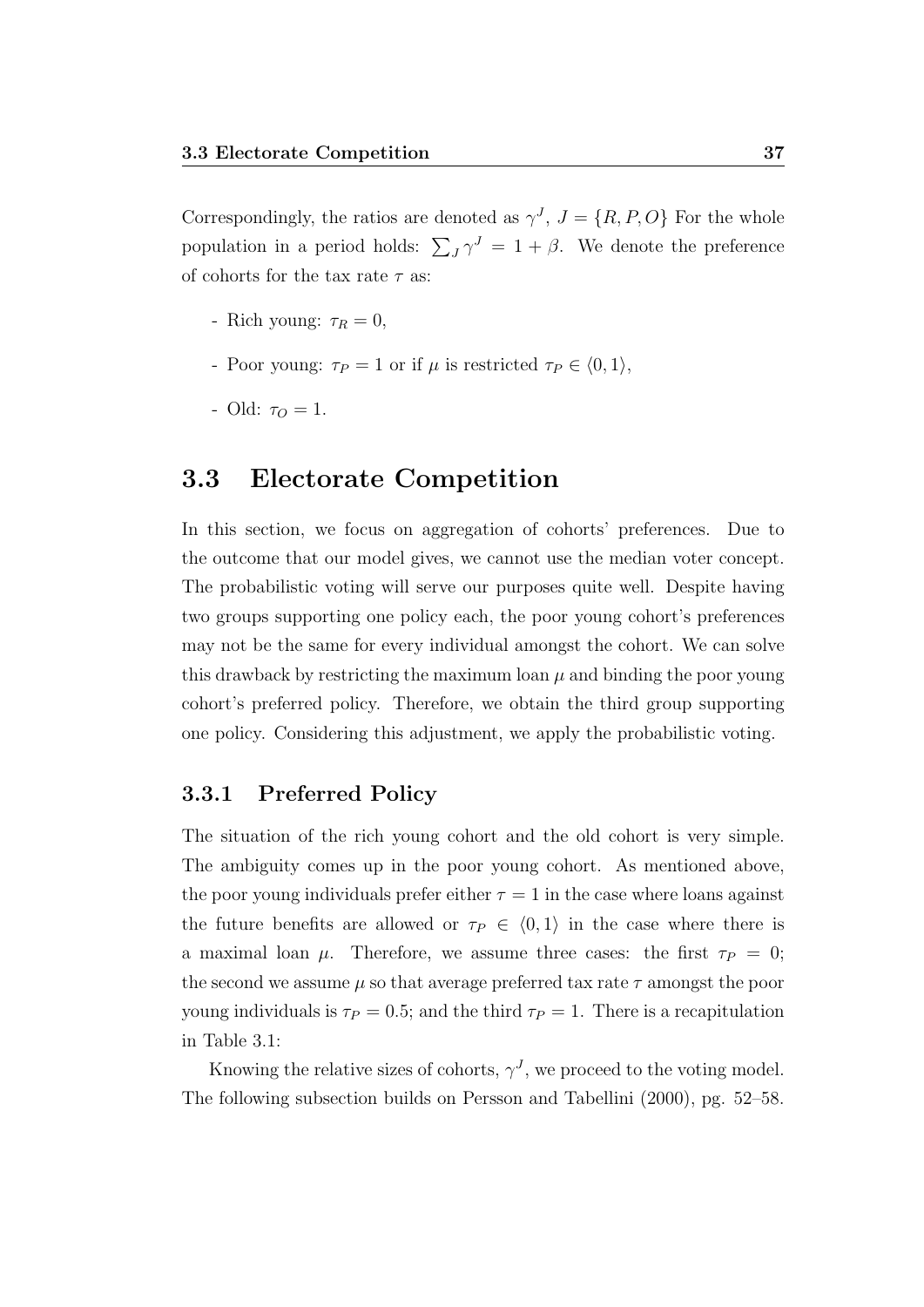|                 | Scenario 1 Scenario 2 Scenario 3 |  |
|-----------------|----------------------------------|--|
| $\tau_R$        |                                  |  |
| $\tau_P$        | 0.5                              |  |
| $\tau_{\Omega}$ |                                  |  |

Table 3.1: Preferred  $\tau$  in Different Scenarios

Source: Author's calculations

#### 3.3.2 Probabilistic Voting

As mentioned in Section 2.2, the probabilistic voting concept adds the extra dimension of 'ideology' to the voting. Voters across cohorts perceive this dimension differently and the dimension could be interpreted as, for example, personal characteristics of a party leader, bias towards a party or simply candidates' popularity.

We proceed as Persson and Tabellini (2000), we have a population consisting of three groups,  $J = \{R, P, O\}$ , which are the rich young individuals, the poor young individuals and the old individuals, respectively. Every group supports a policy  $\tau_J$ , and has got a population share  $\gamma^J$ . Furthermore, we need to define a function that represents a group's preference over a policy. Such function is concave and has maximum on  $(0, 1)$ in  $\tau_J$ . We denote it as  $W^J(\tau) \equiv V(c_{1t}(\tau), c_{2t+1}(\tau))$  for  $J = \{R, P\}$ , and  $W^{O}(\tau) \equiv V(\bar{c}_{1t-1}(\tau), c_{2t}(\tau))$  for the old individuals. There are two candidates competing in the election party  $A$  and party  $B$ , and proposing policies  $\tau_A$  and  $\tau_B$ , respectively.

At the time of the elections, voters decide considering both the economic policy announced and the candidates' ideologies. Consequently, the voter  $i$ in group  $J$  prefers the candidate  $A$  if:

$$
W^{J}(\tau_A) > W^{J}(\tau_B) + \sigma^{iJ} + \delta, \qquad (3.22)
$$

where  $\sigma^{i,j}$  is each individual's specific parameter that can take on negative as well as positive values. It measures the individual's bias towards the can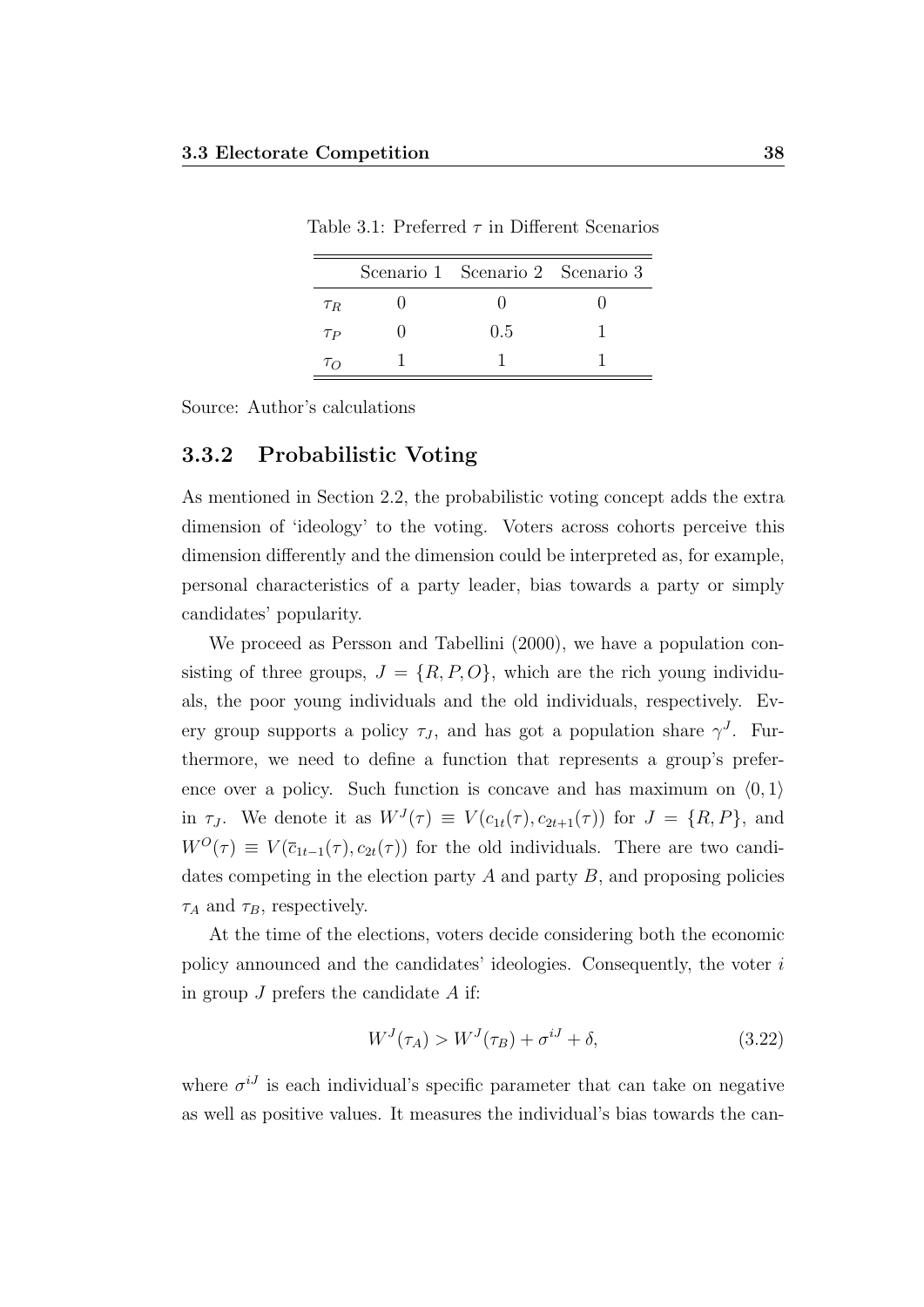didate  $B$ , the positive value means that the individual has a bias favouring the party B, whereas  $\sigma^{i,j} = 0$  indicates that the individual is indifferent to ideology and cares only about policy. We assume that this parameter has group-specific uniform distribution on:

$$
\bigg\langle -\frac{1}{2\phi^J}, \frac{1}{2\phi^J}\bigg\rangle.
$$

These distributions thus have density  $\phi^J$ , which means that each group has members biased towards both candidates. The parameter  $\delta$  takes on negative and positive values as well. It measures the average 'popularity' of the candidate B amongst all individuals. We also assume a uniform distribution on:

$$
\bigg\langle -\frac{1}{2\chi}, \frac{1}{2\chi} \bigg\rangle.
$$

The timing of events is as follows:

- 1. The two candidates, simultaneously and non-cooperatively, announce their policies:  $\tau_A, \tau_B$ . At this stage they are aware of voters' preferences and even of distributions of  $\sigma^{i,j}$  and  $\delta$ , but not yet the actual values.
- 2. The actual values are realised and there is no longer any uncertainty.
- 3. The elections are held.
- 4. The elected candidate implements his announced policy.

In the framework of probabilistic voting, it is crucial to identify the 'swing' voter in a group J. Given the candidates' policies, the swing voter has such ideological bias that it makes him indifferent to the two parties:

$$
\sigma_J = W^J(\tau_A) - W^J(\tau_B) - \delta. \tag{3.23}
$$

Consequently, all voters in group J with  $\sigma^{i,j} \leq \sigma^{j}$  prefer the party A. Applying our assumptions about distributions, the candidate A's vote share is:

$$
\pi_A = \sum_J \gamma^J \phi^J \left( \sigma^J + \frac{1}{2\phi^J} \right) \tag{3.24}
$$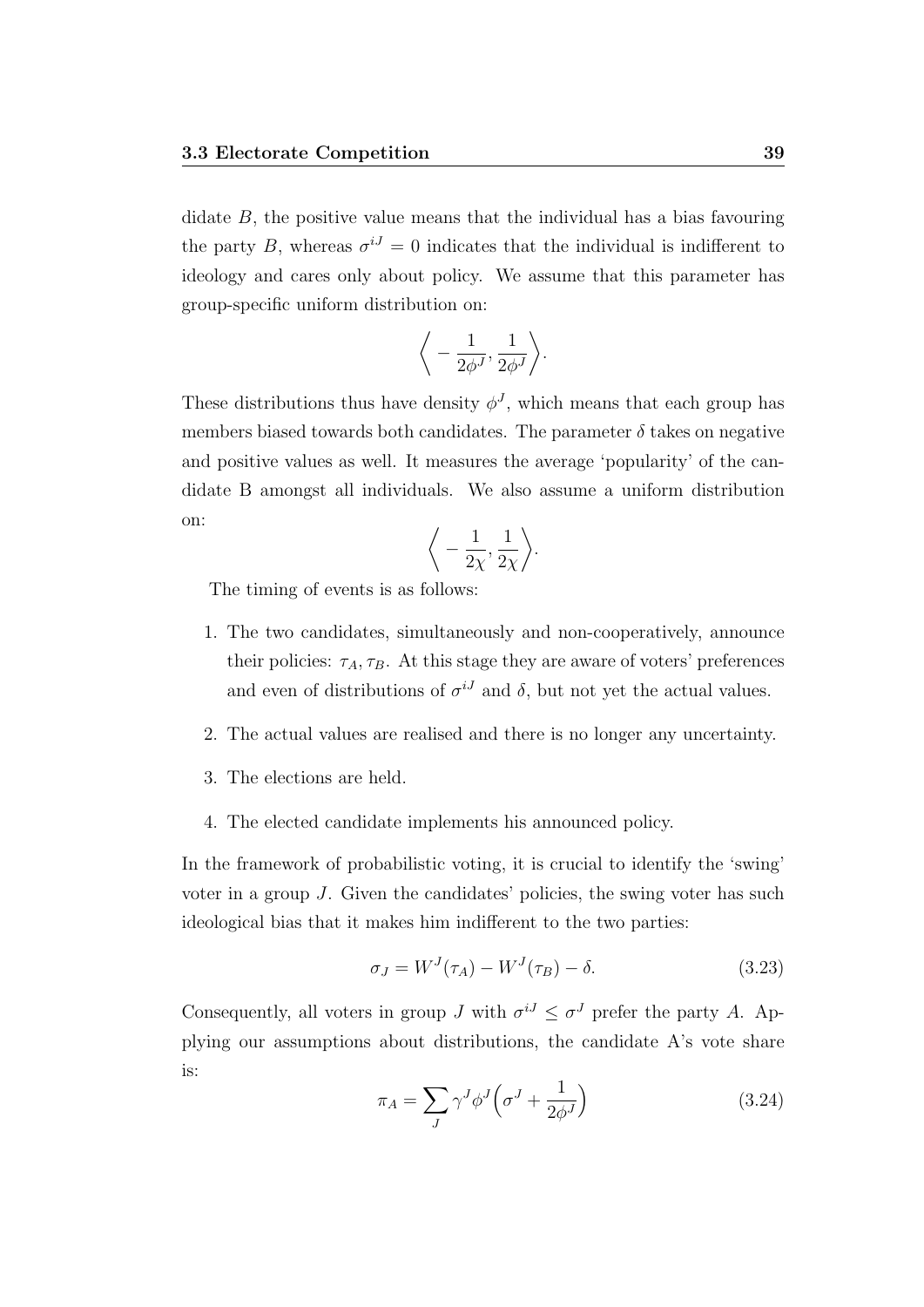Since the realised value of  $\delta$  affects  $\sigma^J$  ( $\sigma^J$  depends on  $\delta$ ), the vote share of a candidate is also a random variable. Therefore, both candidates perceive the elections as a random event, related to the realisation of  $\delta$ <sup>11</sup> Correspondingly, the probability of the candidate  $A$  is:

$$
p_A = \text{Prob}_{\delta} \left[ \pi_A \ge \frac{1}{2} \right] = \frac{1}{2} + \frac{\chi}{\phi} \left[ \sum_J \gamma^J \phi^J \left[ W^J(\tau_A) - W^J(\tau_B) \right] \right], \quad (3.25)
$$

where  $\phi = \sum_J \gamma^J \phi^J$  is the average density across groups. Evidently, the candidate B wins with probability  $1-p_A$ . This notion demonstrates a great advantage of probabilistic voting. As both individuals' utility and distribution of ideology preferences are continuous functions, the probability of winning becomes a smooth function of the distance between the two electoral platforms (Persson and Tabellini (2000)).

The unique equilibrium is characterised by the convergence of both candidates to the same policy, which is caused by the fact that both candidates face the same optimalisation problem, only with opposite signs. Needless to say, both candidates compete for an exogenous rent that does not enter our model. Moreover both candidates have the same concave preferences and the same 'technology' for turning their resources into votes.

In equilibrium, both candidates maximise the weighted social welfare function, the weights are  $\gamma^J$  and  $\phi^J$ .  $\gamma^J$  represents the share of the cohort and  $\phi^J$  represents the group specific density (with mean equal to zero), i.e. how voters are responsible in a group J to the announced policies and how they reward it with votes at the elections. In Figure 3.6, there are depicted the distribution of  $\sigma^{iJ}$  amongst groups. The height of the distribution symbolises the density  $\phi^J$ . Persson and Tabellini (2000) suggest that it represents how many voters are gained in the group per marginal increase in  $W(\tau)$ .

We also assume  $\phi^O$  <  $\phi^P$  <  $\phi^R$ . The old individuals do no have that much 'in stake' and from their perspective the decision on  $\tau$  affects only part of their live; whereas the young individuals take the decision on  $\tau$  as

<sup>&</sup>lt;sup>11</sup> Persson and Tabellini (2000) suggest the distribution of  $\delta$  not to be so narrow, so that corner solutions are ruled out.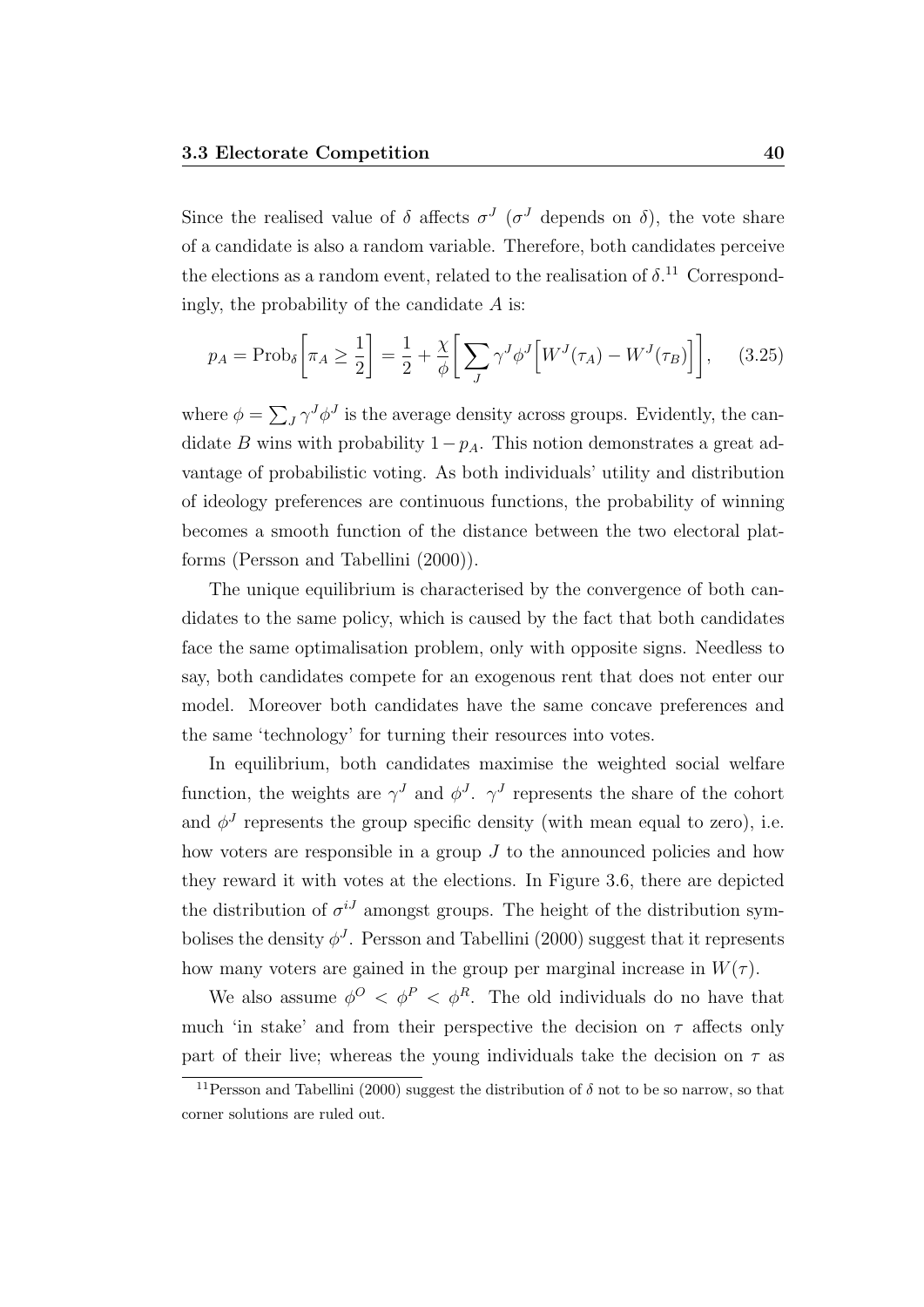granted also for the next period. The difference between the poor young and the rich young cohort arises from the possible harm, that the changes in  $\tau$ may bring about; the rich young are net contributers, and thus they keep an eye on the proposed  $\tau$  most.

The equilibrium swing voter is  $\sigma^{i,j} = -\delta$ , the voters  $\sigma^{i,j}$  to the left of  $-\delta$ support the party  $A$  and the rest the party  $B$ .



Figure 3.6: Densities  $\phi^J$  per group

Source: Persson and Tabellini (2000), pg. 55.

As in Persson and Tabellini (2000), we now consider a small deviation from the equilibrium policy by the candidate A, announcing a lower  $\tau$ . The swing voter becomes, as depicted in Figure 3.6, an individual with  $\sigma^R$ ,  $\sigma^P$  and  $\sigma^O$  in rich, poor and old cohort, respectively. The utility is illustrated in Figure 3.7, where  $\tau^*$  is the equilibrium policy.

A relative small change in the announced policy by the candidate A, brings a relative large change in vote share in the rich group. This is caused by high density  $\phi^R$ , making the rich individuals caring more about policy, and thus more vulnerable to 'office seeking' candidates. Correspondingly, the lower densities of poor and old groups, make these groups less volatile to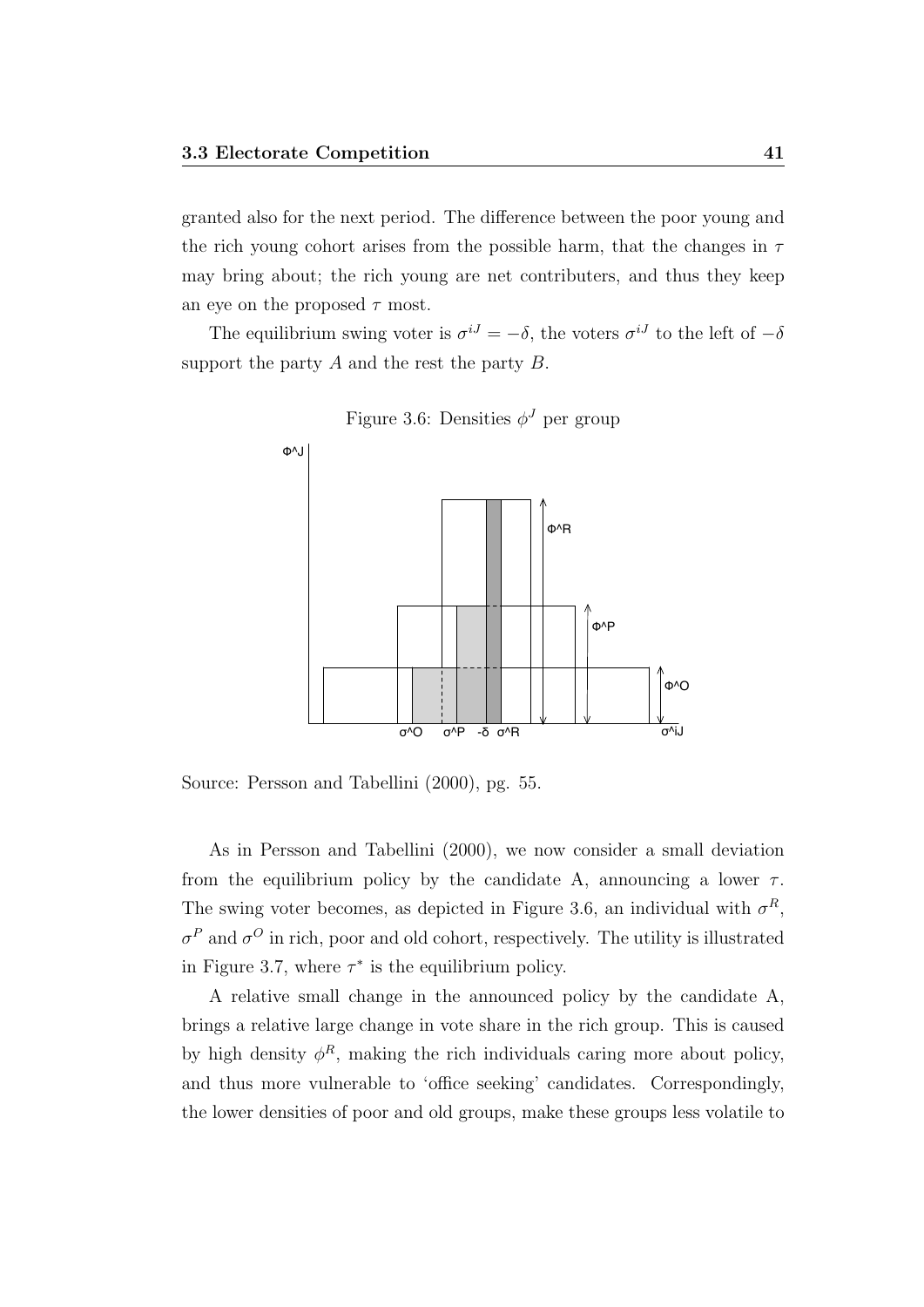

Source: Adjusted Figure from Persson and Tabellini (2000), pg. 56.

changes in the announced policy. The outcome of the application of probabilistic voting on our model of redistribution is presented in the following subsection.

### 3.3.3 Application and Interpretation

In the context of our model, we see that we have got two groups<sup>12</sup> supporting tax rate greater than zero. Not considering its value, we can say that a redistributive social security system would be enacted and then sustained over time.<sup>13</sup>

Applying the probabilistic voting concept, we need to assume that all young individuals believe that the tax rate (the elections' outcome) will be sustained in the next period. Otherwise, both young groups will not support

<sup>&</sup>lt;sup>12</sup>The group of poor young and of old individuals, these two groups can form a majority under assumption of lower r.

<sup>&</sup>lt;sup>13</sup>We assume  $r$  to be rationally small, as explained above.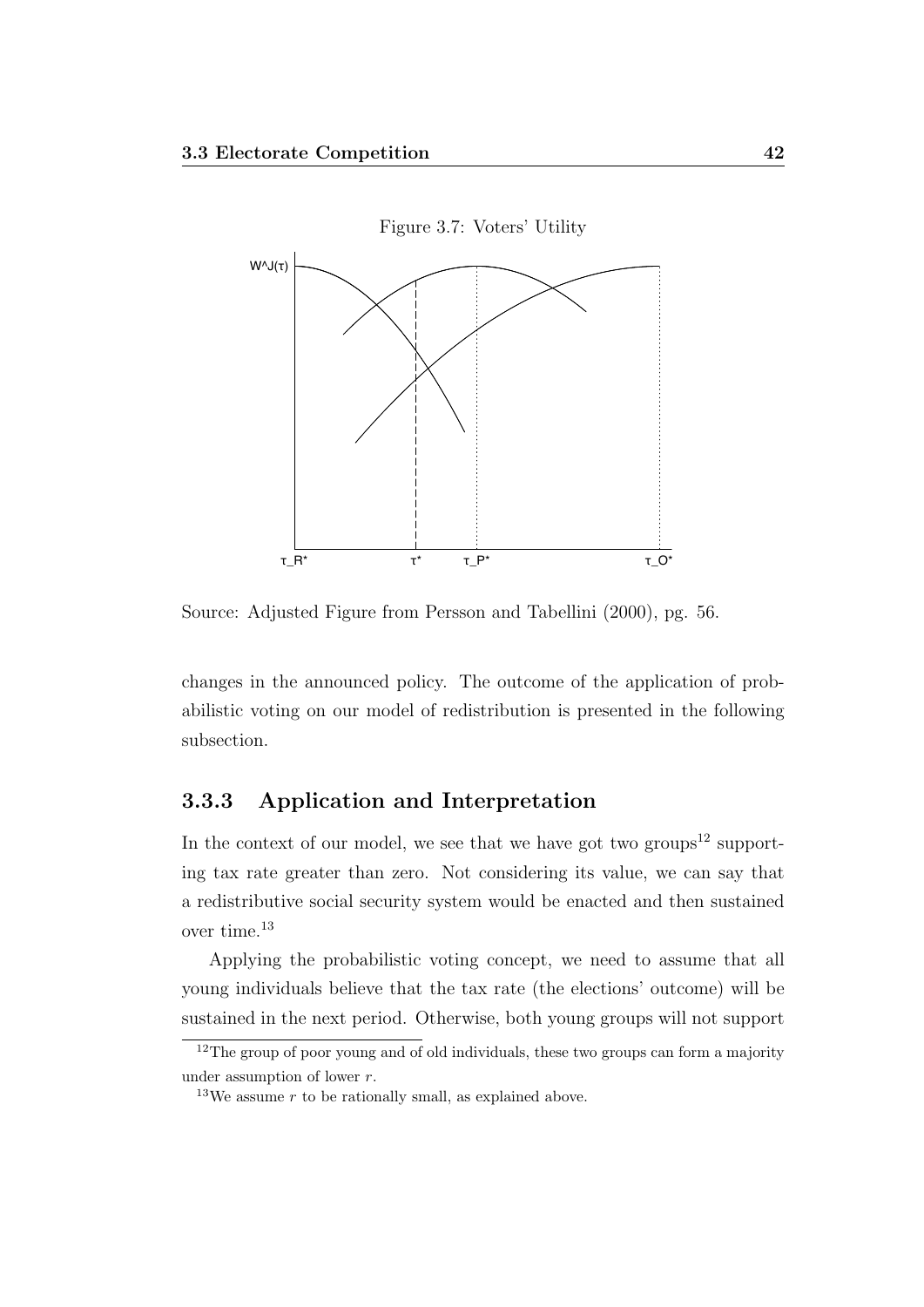any redistribution as it will be very likely that the future young individuals will not support it. If we substitute this assumption by the assumption that the old generation is not affected<sup>14</sup> by the elections, we will face common vote of young generation on the rate of redistribution. Besides, there would probably exist two different tax rates: one set in elections in time  $t$  and the other in  $t-1$ ; and these two rates would be valid only for a certain group each. Note that this notion cannot be simulated by our model.

Therefore, we assume the young individuals to believe that in the next period there will not be any changes to  $\tau$  (or at least not any drastic ones), so that they vote as if  $\tau$  remains the same. Generally speaking, the outcome of the probabilistic voting suggests that a group taking announced policy more seriously is an easy prey for office seeking candidates. Such group has got more swing voters, those willing to sway their vote for a little change in policy. In votes on redistribution, these groups are usually formed by high income individuals and characterised by high densities  $\phi$  (Persson and Tabellini (2000)).

On one hand, the rich young individuals have the highest density  $\phi$  as they have the most 'in stake', on the other hand the old individuals have the lowest density as the marginal increase in their utility caused by the increase in  $\tau$  is the lowest, because it affects only the consumption when old.<sup>15</sup> The outcomes differ in our three scenarios specified in Table 3.1.

**Scenario 1** The first scenario assumes the poor young individuals to prefer  $\tau_P = 0$ , which is not very likely. The poor young individuals form a coalition with the rich young individuals. Hence we receive two groups of generally different sizes, preferring opposite level of redistribution; young cohort and old cohort. Their densities are  $\phi^Y$  and  $\phi^O$ ; knowing that it holds  $\phi^R > \phi^P >$  $\phi^Y \implies \phi^Y > \phi^O$ . The sizes of cohorts are simply  $\gamma^Y = \frac{1}{1+\gamma}$  $\frac{1}{1+\beta}$  and  $\gamma^{O} = \frac{\beta}{1+\beta}$  $\frac{\beta}{1+\beta}$ for the young and old cohort, respectively. In the sense of the probabilistic

<sup>&</sup>lt;sup>14</sup>They have to pay the tax  $\tau$  set in time  $t-1$  and their benefits are also determined by  $t-1$ .

<sup>&</sup>lt;sup>15</sup>V(·) is concave :  $\Delta \omega \Longrightarrow V(c_{1t} + \frac{\Delta}{2}, c_{2t+1} + \frac{\Delta}{2}) \geq V(c_{1t}, c_{2t+1} + \Delta)$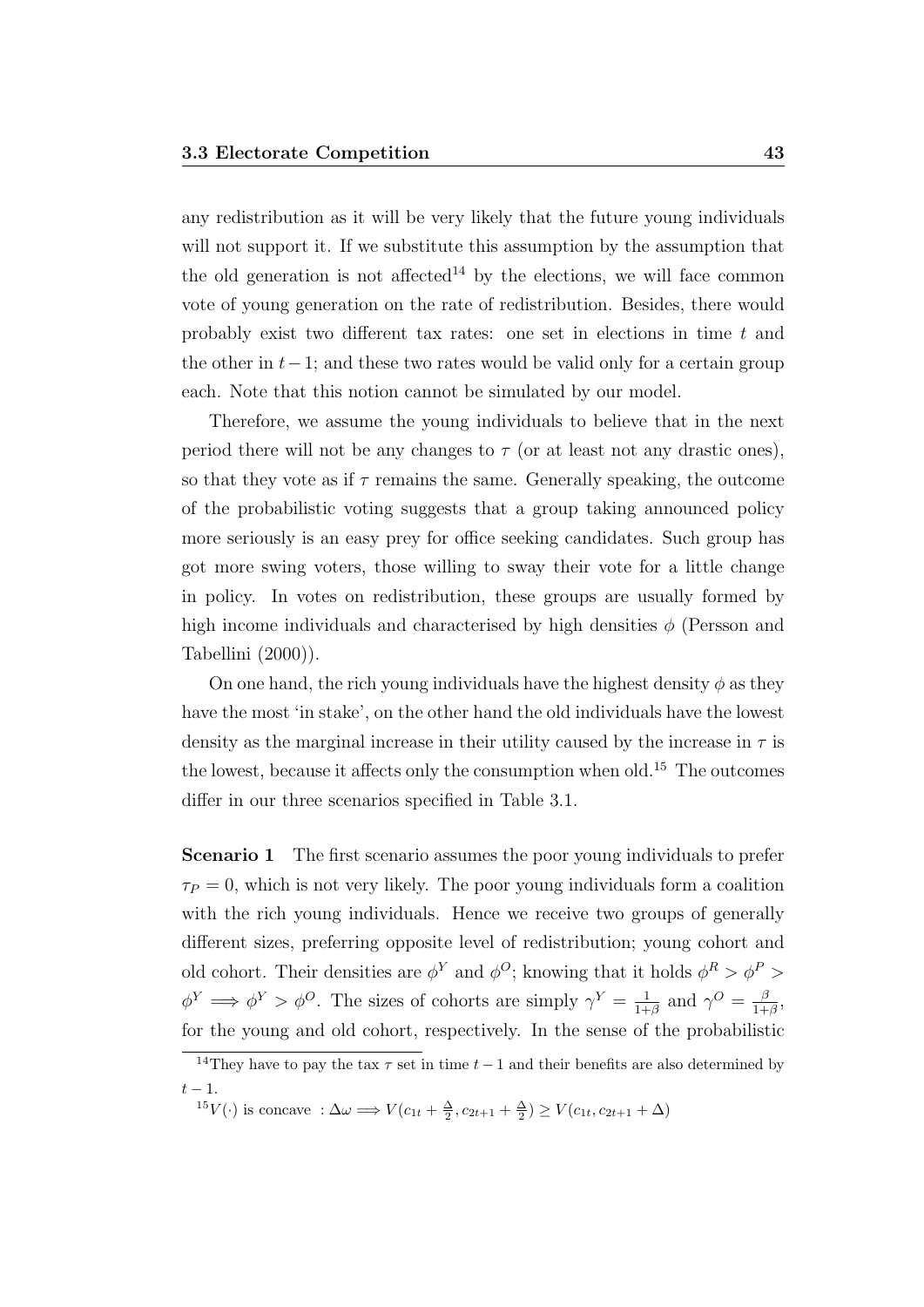voting, the equilibrium policy favours the young voters, i.e.  $\tau$  is close to zero. Despite the young individuals' winning the elections, the outcome  $\tau$  is not equal to zero, which means that even under these circumstances the social security system would be sustained.

**Scenario 2** This setting reflects more realistic situation and that is when the poor young individuals favour positive tax rate, but their willingness to support  $\tau = 1$  is bounded by the restriction on the maximal loan  $\mu$ .<sup>16</sup> The relative sizes of the groups are determined by the distribution of the ability parameter a, by the life expectancy  $\beta$  and by r.

**Example 4** We assume the parameter a to be uniformly distributed,  $\beta = 0.6$ and  $r = 0$ . We receive  $a^0 = 0.5$ . Hence  $\gamma^R = \frac{1 - G(a^0)}{1 + \beta} = 0.3125$ ,  $\gamma^P = \frac{G(a^0)}{1 + \beta} =$ 0.3125 and  $\gamma^O = \frac{\beta}{1+\beta} = 0.375$ . The relative size appears balanced, thus the equilibrium policy is close to the 0.5, whether it is closer to  $\tau_Q$  or to  $\tau_R$ depends on the actual value of  $\gamma^J \phi^J$  and finally on the realisation of  $\delta$ .

Importantly, we again receive the social security that would be sustained.

Scenario 3 In this scenario, the poor young individuals support the total redistribution as there is no restriction on the maximal loan. Similarly as in Scenarion 1, the poor young individuals form a coalition, yet now with the old individuals. The densities are  $\phi^R$  and  $\phi^{P+O}$ . From  $\phi^R > \phi^P >$  $\phi^Y$  follows  $\phi^R > \phi^{P+O}$ . The relative sizes are  $\gamma^R = \frac{1-G(a^0)}{1+\beta}$  $\frac{-G(a^0)}{1+\beta}$  and  $\gamma^{P+O}$  =  $G(a^0)+\beta$  $\frac{(a^0)^{1+\beta}}{1+\beta}$ . Note that increasing r and decreasing  $\beta$  cause increases in  $\gamma^R$ . Hence there may exist a threshold combination of r and  $\beta$ , so that the rich young individuals with higher density may be the group whose high value of  $\gamma^R \phi^R$  attracts candidates so that the equilibrium policy is closer to  $\tau_R$ . Importantly, even in this situation it does not mean zero tax rate, and thus no redistribution. As a result, the social security would be sustained.

<sup>&</sup>lt;sup>16</sup>We assume all individuals in this group to prefer the same  $\tau$ , yet with the restriction on  $\mu$  they would slightly vary in preferred  $\tau$  by each individual. We neglect these differences to simplify the usage of the probabilistic voting model.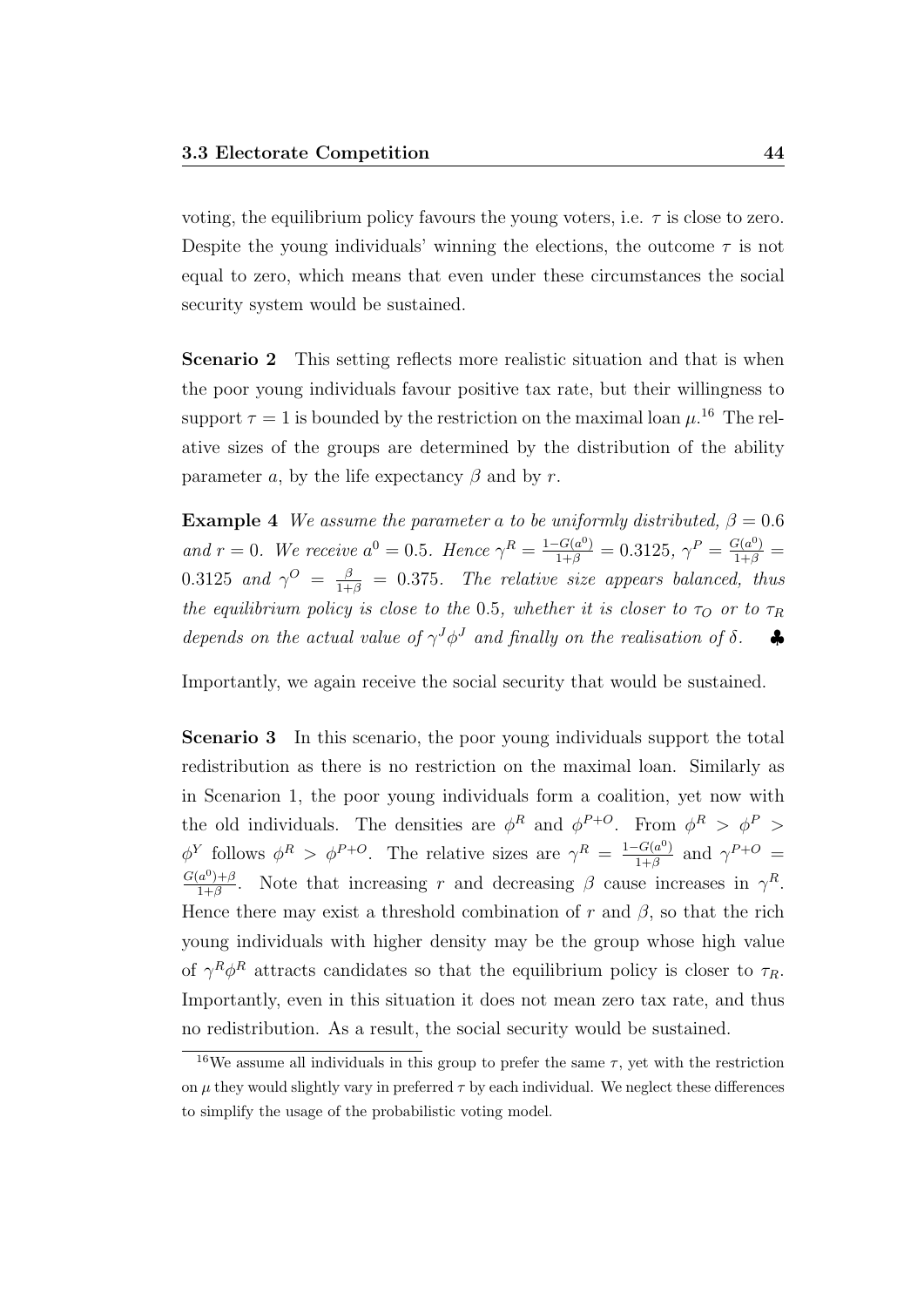Longevity and Vote Shares The changes in longevity affect the election by shuffling the relative sizes of groups. We again discuss only the increases in  $\beta$ . As  $\beta$  increases, the relative size of the old cohort rises up to  $\frac{1}{2}$ ;  $\lim_{\beta \to 1} \frac{\beta}{1+\beta} = \frac{1}{2}$  $\frac{1}{2}$ , whereas the relative sizes of rich and poor young individuals diminishes down to  $\frac{\gamma^R + \gamma^P}{1+\beta} = \frac{1}{2}$  $\frac{1}{2}$ ;  $\lim_{\beta \to 1} \frac{\gamma^R + \gamma^P}{1 + \beta} = \frac{1}{2}$  $\frac{1}{2}$ . Therefore, we can expect the equilibrium policy to favour more and more the old young individuals as  $\beta$  rises.

The increasing longevity strengthens the political forces that make the redistribution positive and the social security be sustained. Furthermore, the old individuals get larger influence on the elections' outcome, and thus the tax rate will rise, which will make the social security size grow.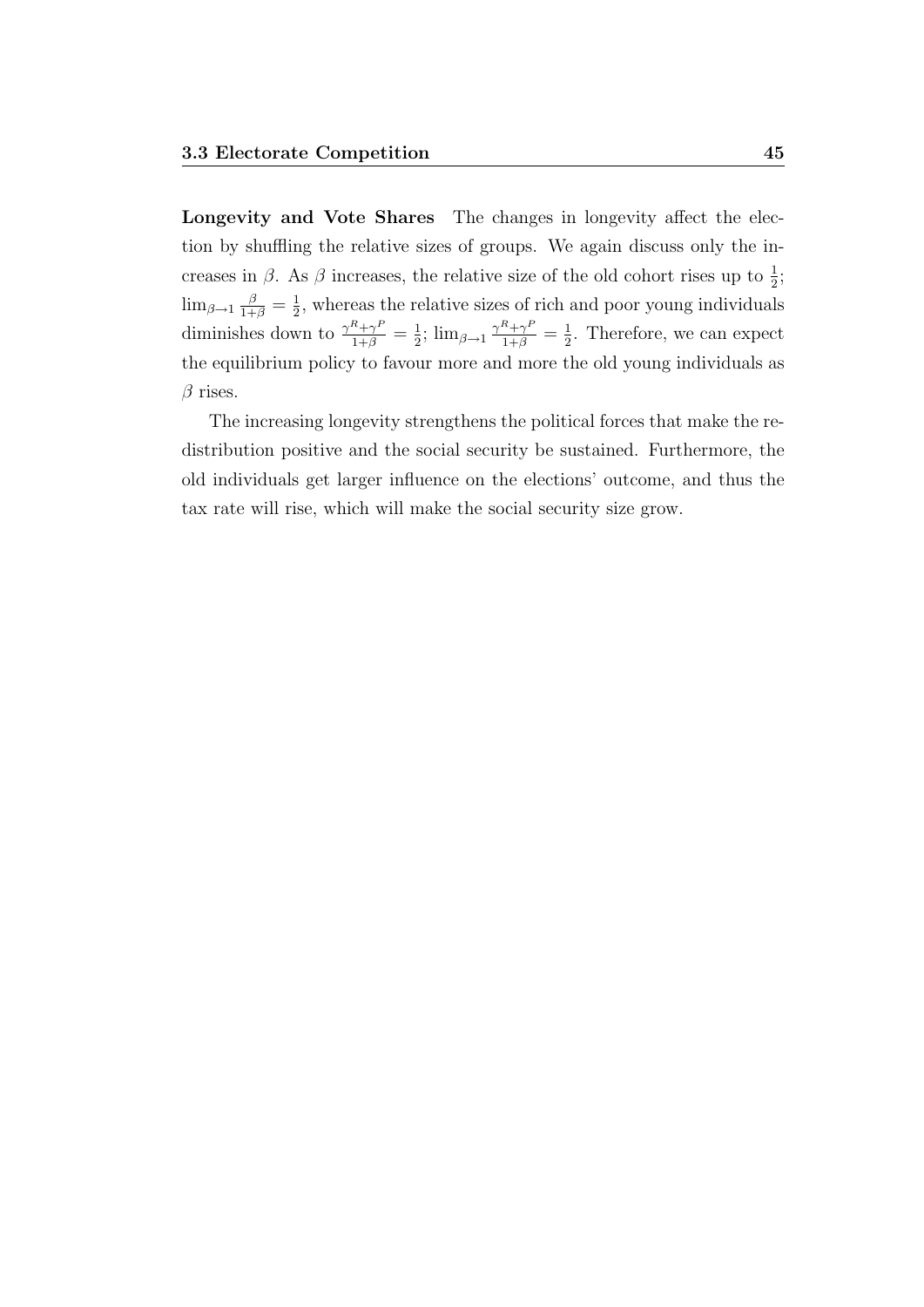## Chapter 4

## Conclusion

In this paper we have reviewed literature dealing with various positive models of social security, that aspire to give an explanation why such intertemporal redistributive system originate and then sustain. We discussed various politico-economic settings so that we finally come to a few concepts that we used in the Model of Social Security, presented in Chapter 3.

The main contribution of the paper is the model that combines the standard OLG model, the demographic mechanisms and the probabilistic voting. This approach is, to the author's knowledge, unique and its flexibility allows us to capture various empirically observed effects.

The model connected through heterogeneous population, concepts of reduced time horizon and within cohort redistribution so that finally we could apply the concept of probabilistic voting to aggregate preferences of the individuals. Moreover, it tested the influences of the changes in longevity, that appears to be empirically relevant.

In conclusion, we found, not so surprisingly, that those young individuals with high incomes (those with ability parameter greater than a certain level) favour no redistribution, whereas the other young individuals do favour total redistribution. Consequently, when we employed the cap on loan against future benefits, the poor young individuals lowered their demands and started to prefer a lower level of redistribution. In accordance with our expectations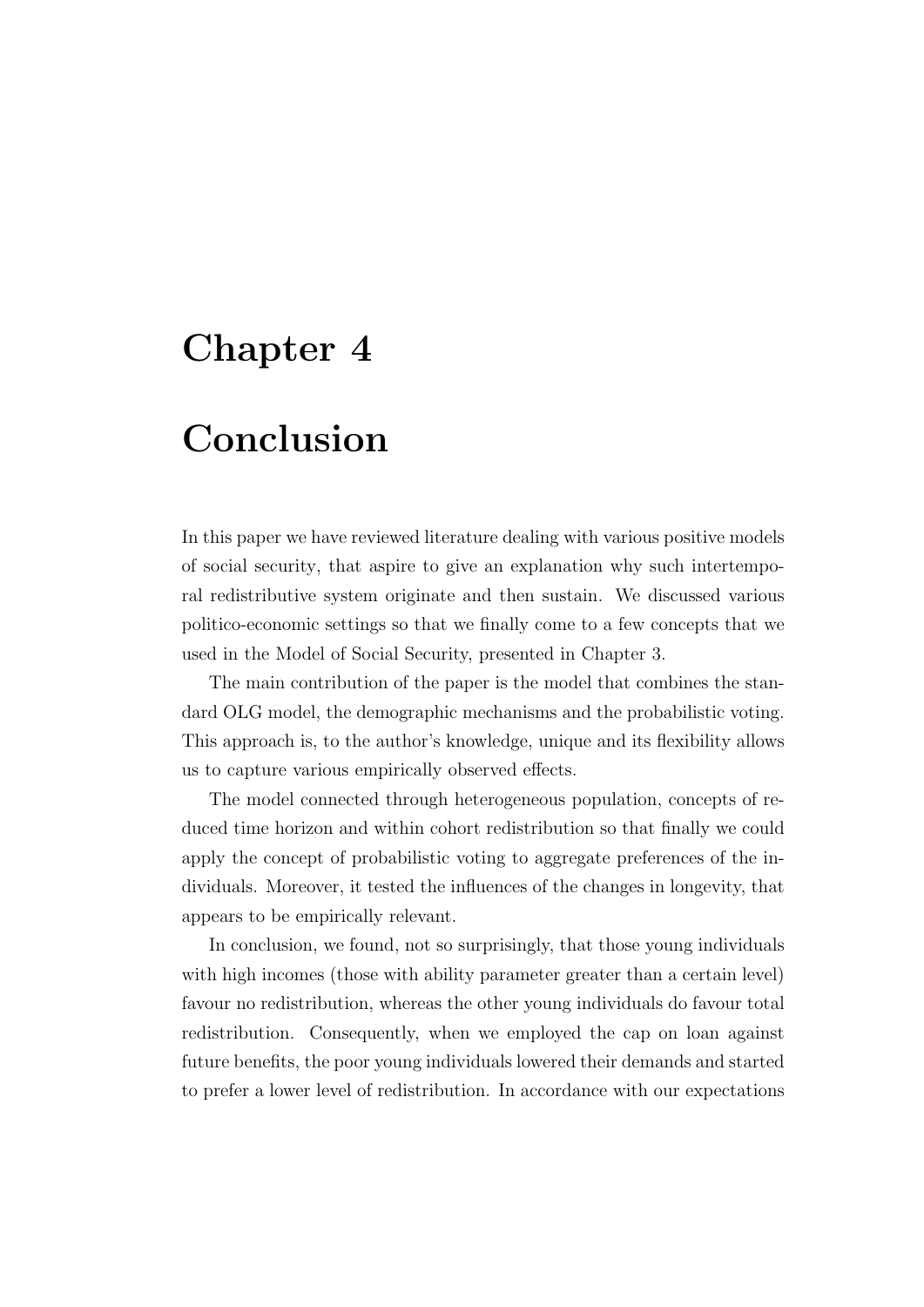the old individuals support total redistribution, due to the reduced time horizon concept.

Having mapped the individuals' preferences, we turned to their aggregation. The probabilistic voting concept served our purposes well and we discussed three scenarios. In Section 3.3.3, to prevent the conclusions from depending directly on characteristics of the model, we examined the outcomes under three scenarios representing three possible situations. The scenarios differed in the preferred tax rate by the poor young individuals; these differences are caused by the restriction on the loan ceiling.

Nevertheless, we concluded that the social security system (a nonnegative rate of redistribution) would be sustained in all scenarios. This model answers the question from Chapter 1; what politico-economic forces are behind such a massive redistribution. It is the within cohort redistribution that reinforces the power to either leave the system unchanged or to give rise to a new one.

Importantly, the model is consistent with many 'empirical facts' presented in Mulligan and Sala-i-Martin (1999b). To be precise, it accords with: 'social security is financed with special payroll tax', 'social security is mostly PAYG and redistributive across cohorts' and 'it is difficult to borrow against future benefits'.

In addition, the paper contributes to verify the effects of increases in longevity on the social security size. Through the mechanism of the model, the increase in longevity increases the vote share of the old individuals, thus they affect the elections to their favour and therefore the social security size grows.

Lastly, this paper opened a wide space for research of other empirically observed effects in the framework of the model. The environment can analyse another demographic variables, such as population growth and aging society. These variables can be examined in further research.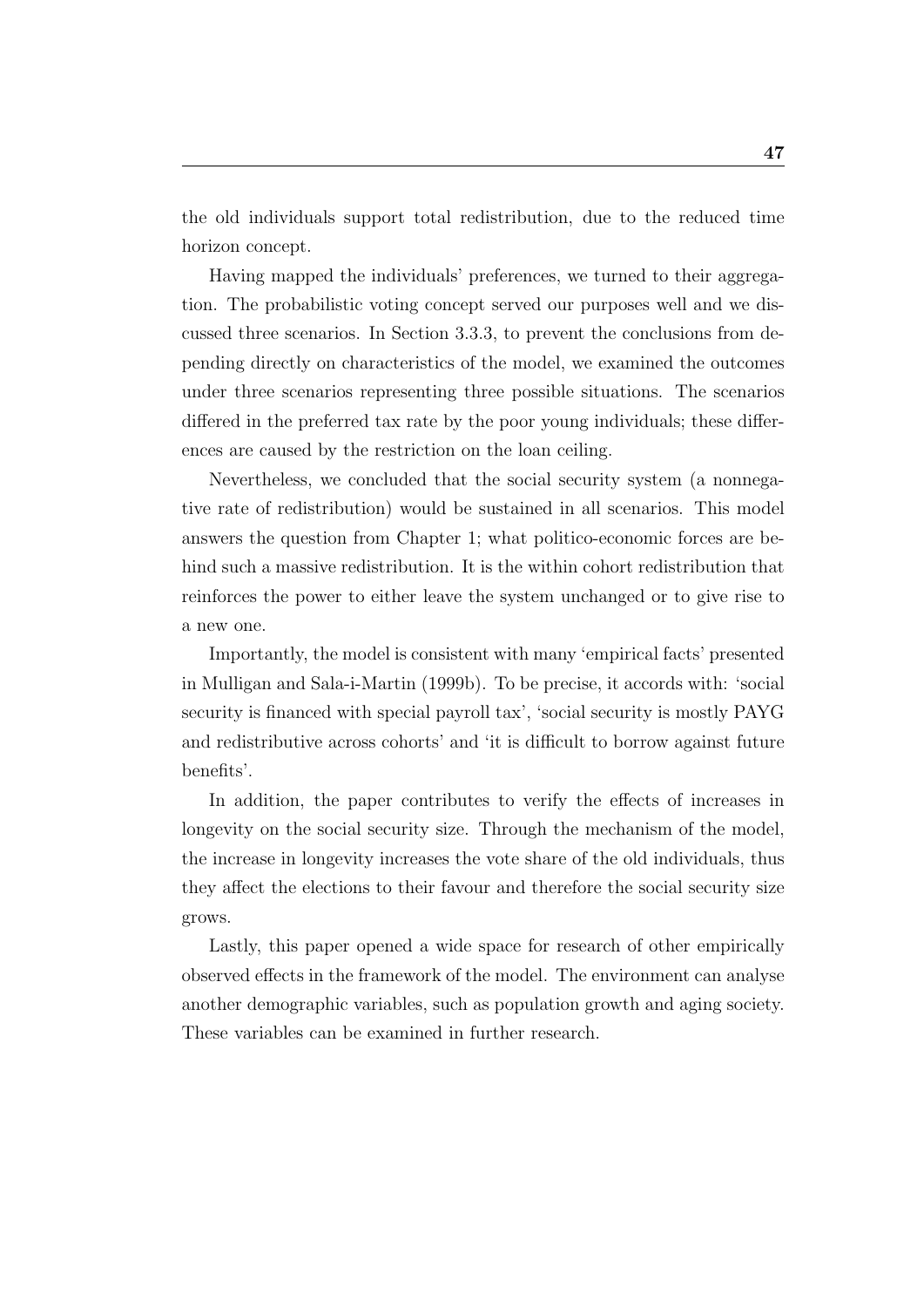# Appendix A

## Mathematical Background

Derivation 1 (Government's Optimum) To solve the given problem of maximising, we use the Lagrange multiplier method (Kalenda (2005)) and (Hájková, John and Zelený (2000)). We need to maximise the following function:

$$
\Psi_t(\mathbf{x}_t) = (1+\theta)E_t\bigg[u(\overline{c}_{1t-1}) + \sum_{j=0}^{\infty} \frac{S(\mathbf{x}_{t+j})}{(1+\theta)^j}\bigg],
$$
  
subject to 
$$
\sum_{j=0}^{\infty} \left(wL(\alpha_{t+j}) - c_{1t+j} - c_{2t+j}\right)(1+r)^{-j} = 0.
$$

We are not interested in  $\infty$  number of solution nor periods, so we choose m sufficiently large so that we can neglect all discounted values of  $\frac{S(\mathbf{x}_{t+j})}{(1+\theta)^j}$ for  $j > m$ .<sup>1</sup> Hence we write the new problem of maximasing:

$$
\Psi_t(\mathbf{x}_t) = (1+\theta)E_t\bigg[u(\overline{c}_{1t-1}) + \sum_{j=0}^m \frac{S(\mathbf{x}_{t+j})}{(1+\theta)^j}\bigg],
$$
  
subject to 
$$
\sum_{j=0}^m \left(wL(\alpha_{t+j}) - c_{1t+j} - c_{2t+j}\right)(1+r)^{-j} = 0.
$$

The Lagrange function is:

$$
L^{g}(\mathbf{x}_{t}, \lambda) = (1+\theta)E_{t}\left[u(\overline{c}_{1t-1}) + \sum_{j=0}^{m} \frac{S(\mathbf{x}_{t+j})}{(1+\theta)^{j}}\right] -
$$

<sup>&</sup>lt;sup>1</sup>We have got finite number of parameters.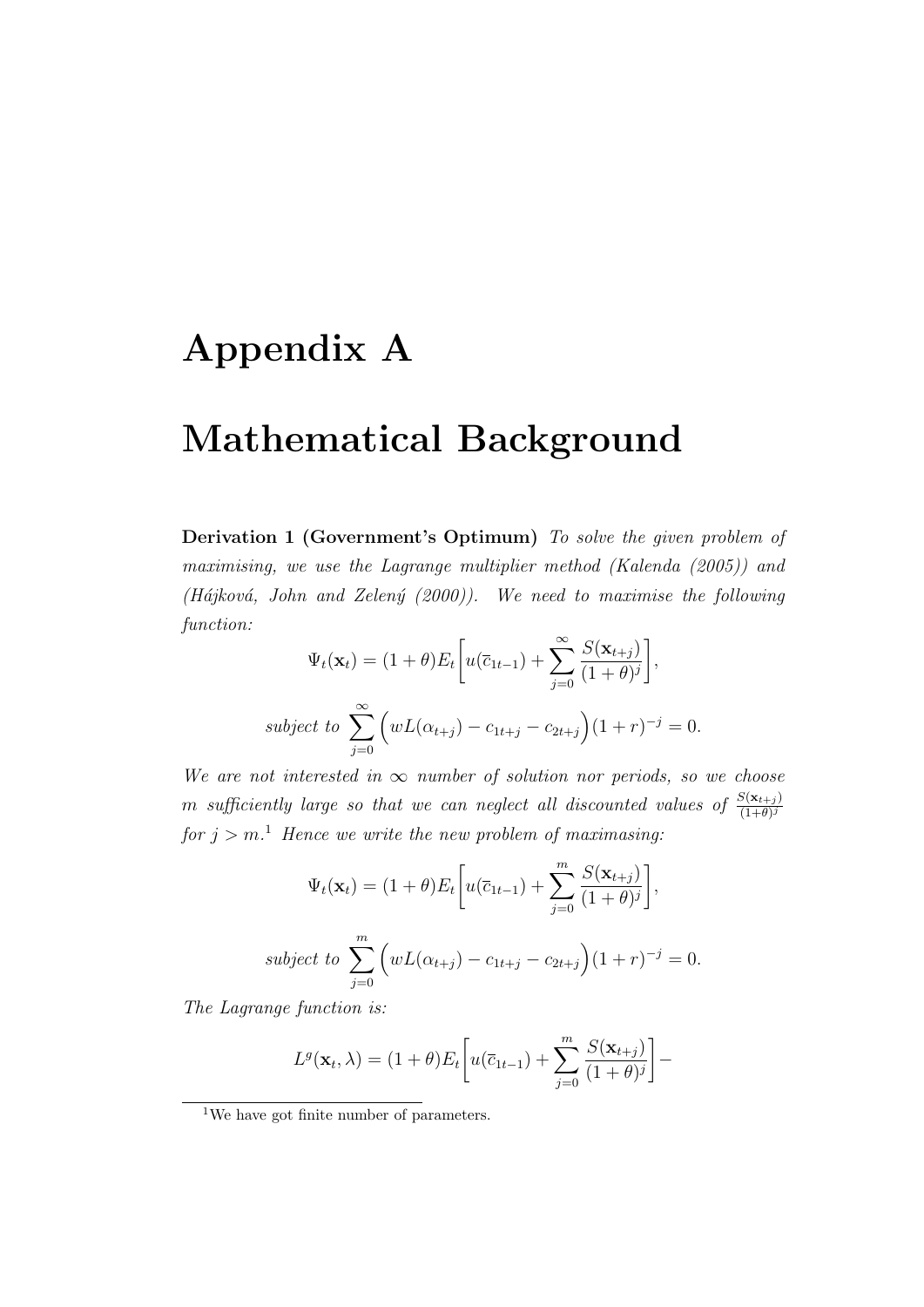$$
-\lambda \sum_{j=0}^{m} \left[ \left( wL(\alpha_{t+j}) - c_{1t+j} - c_{2t+j} \right) (1+r)^{-j} \right],
$$

where  $\lambda$  is the Lagrange multiplier. We need to denote the Lagrange function differently so that it does not coincide with L as the labour supply, hence we denote it as  $L<sup>g</sup>$ . The first order conditions of optimum are:

The living individuals

$$
\frac{\partial L^g(\mathbf{x}_t, \lambda)}{\partial c_{1t}} = u'(c_{1t}) - \lambda = 0,
$$

$$
\frac{\partial L^g(\mathbf{x}_t, \lambda)}{\partial c_{2t}} = u'(c_{2t}) - \lambda = 0,
$$

$$
\frac{\partial L^g(\mathbf{x}_t, \lambda)}{\partial \alpha_t} = -\eta \left(\frac{\alpha_t}{\beta_t}\right) + \lambda w \frac{\partial L(\alpha_t)}{\alpha_t} = -\eta \left(\frac{\alpha_t}{\beta_t}\right) + \lambda w L_y = 0.
$$

The next period

$$
\frac{\partial L^g(\mathbf{x}_t, \lambda)}{\partial c_{1t+1}} = \frac{Eu'(c_{1t+1})}{1+\theta} - \frac{\lambda}{1+r} = 0,
$$

$$
\frac{\partial L^g(\mathbf{x}_t, \lambda)}{\partial c_{2t+1}} = \frac{E u'(c_{2t+1})}{1+\theta} - \frac{\lambda}{1+r} = 0,
$$

$$
\frac{\partial L^g(\mathbf{x}_t, \lambda)}{\partial \alpha_{t+1}} = -\frac{E\eta(\frac{\alpha_{t+1}}{\beta_{t+1}})}{1+\theta} + \lambda w L_y = 0.
$$

The future individuals, for  $m > j > 2$ 

$$
\frac{\partial L^g(\mathbf{x}_t, \lambda)}{\partial c_{1t+j}} = \frac{Eu'(c_{1t+j})}{(1+\theta)^j} - \frac{\lambda}{(1+r)^{-j}} = 0,
$$

$$
\frac{\partial L^g(\mathbf{x}_t, \lambda)}{\partial c_{2t+j}} = \frac{Eu'(c_{2t+j})}{(1+\theta)^j} - \frac{\lambda}{(1+r)^{-j}} = 0,
$$

$$
\frac{\partial L^g(\mathbf{x}_t, \lambda)}{\partial \alpha_{t+j}} = -\frac{E\eta(\frac{\alpha_{t+j}}{\beta_{t+j}})}{(1+\theta)^j} + \lambda w L_y = 0.
$$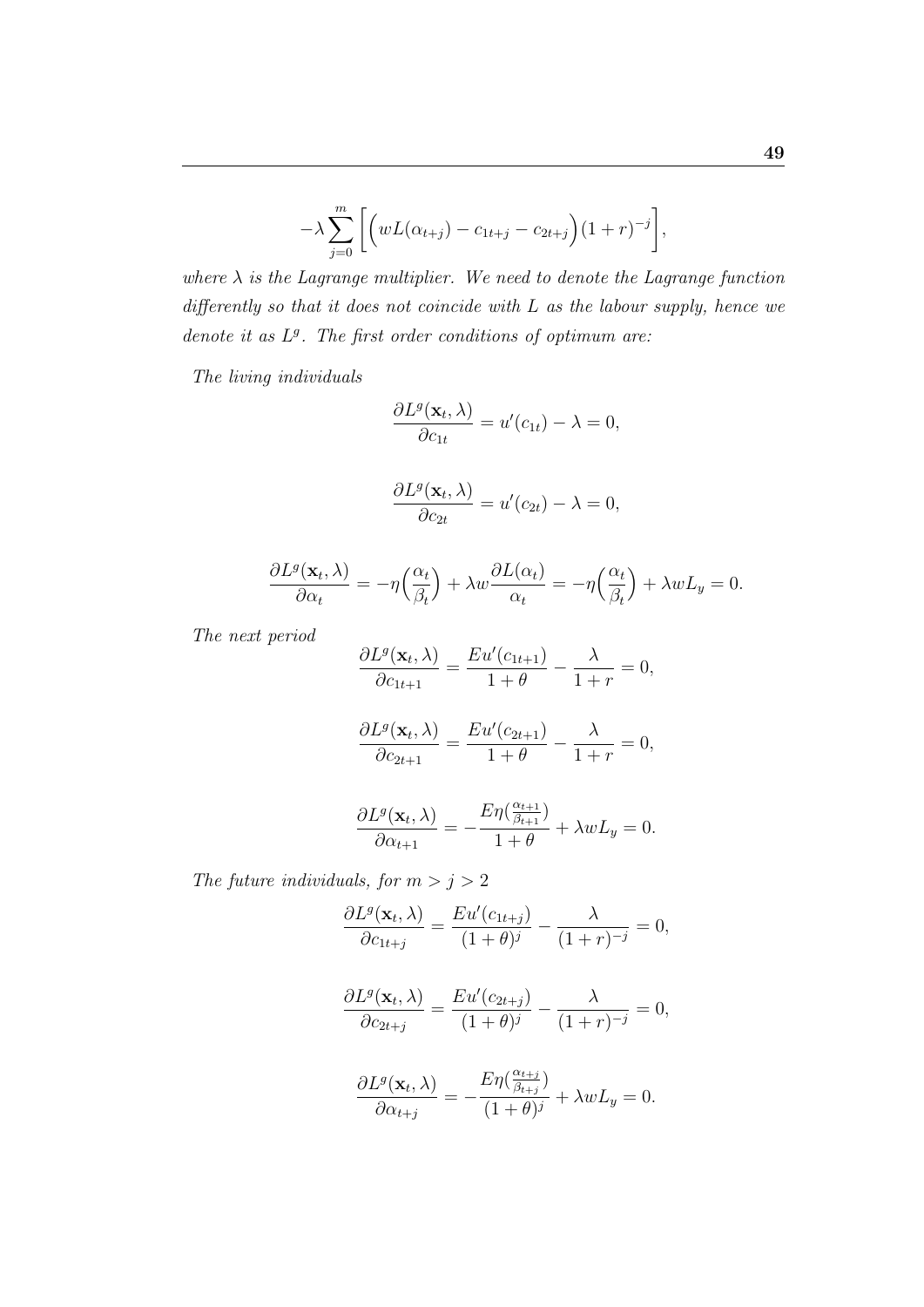These conditions can be easily rearranged into the form presented in Chapter 3.

Derivation 2 (Young Individuals' Optimum) We proceed as in Derivation 1 and use the Lagrange multiplier method. The young individuals' direct utility function to be maximised is:

$$
V_t(c_{1t}, c_{2t+1}, \alpha_{t+1}) = u(c_{1t}) + \frac{1}{1+\rho} E_t \left[ \beta_{t+1} u \left( \frac{c_{2t+1}}{\beta_{t+1}} \right) - \alpha_{t+1} v \left( \frac{\alpha_{t+1}}{\beta_{t+1}} \right) \right],
$$
  
subject to  $c_{1t} + \frac{c_{2t+1}}{1+r} - (1-\tau)(1+a^i)w \left(1 + \frac{\alpha}{1+r}\right) - \frac{b}{1+r} = 0.$ 

The Lagrange function is:

$$
L^{g}(c_{1t}, c_{2t+1}, \alpha_{t+1}, \lambda) = u(c_{1t}) + \frac{1}{1+\rho} E_{t} \left[ \beta_{t+1} u \left( \frac{c_{2t+1}}{\beta_{t+1}} \right) - \alpha_{t+1} v \left( \frac{\alpha_{t+1}}{\beta_{t+1}} \right) \right] - \lambda \left[ c_{1t} + \frac{c_{2t+1}}{1+r} - (1-\tau)(1+a^{i})w \left( 1 + \frac{\alpha}{1+r} \right) - \frac{b}{1+r} \right],
$$

where  $\lambda$  is the Lagrange multiplier. The first order conditions are:

$$
\frac{\partial L^g(c_{1t}, c_{2t+1}, \alpha_{t+1}, \lambda)}{\partial c_{1t}} = u'(c_{1t}) - \lambda = 0,
$$

$$
\frac{\partial L^g(c_{1t}, c_{2t+1}, \alpha_{t+1}, \lambda)}{\partial c_{2t+1}} = \frac{Eu'(c_{2t+1})}{1+\rho} - \frac{\lambda}{1+r} = 0,
$$

$$
\frac{\partial L^g(c_{1t}, c_{2t+1}, \alpha_{t+1}, \lambda)}{\partial \alpha_{t+1}} = -\frac{E\eta(\frac{\alpha_{t+1}}{\beta_{t+1}})}{1+\rho} + \frac{\lambda}{1+r} \Big[ (1-\tau)(1+a^i) + \tau L_y \Big] w = 0.
$$

These conditions can be easily rearranged into the form presented in Chapter 3.

Derivation 3 (Old Individuals' Optimum) One last time, we use the Lagrange multiplier method. The old individuals' direct utility function to be maximised is:

$$
V_t(\overline{c}_{1t-1}, c_{2t}, \alpha_t) = u(\overline{c}_{1t-1}) + \beta_t u\left(\frac{c_{2t}}{\beta_t}\right) - \alpha_t v\left(\frac{\alpha_t}{\beta_t}\right),
$$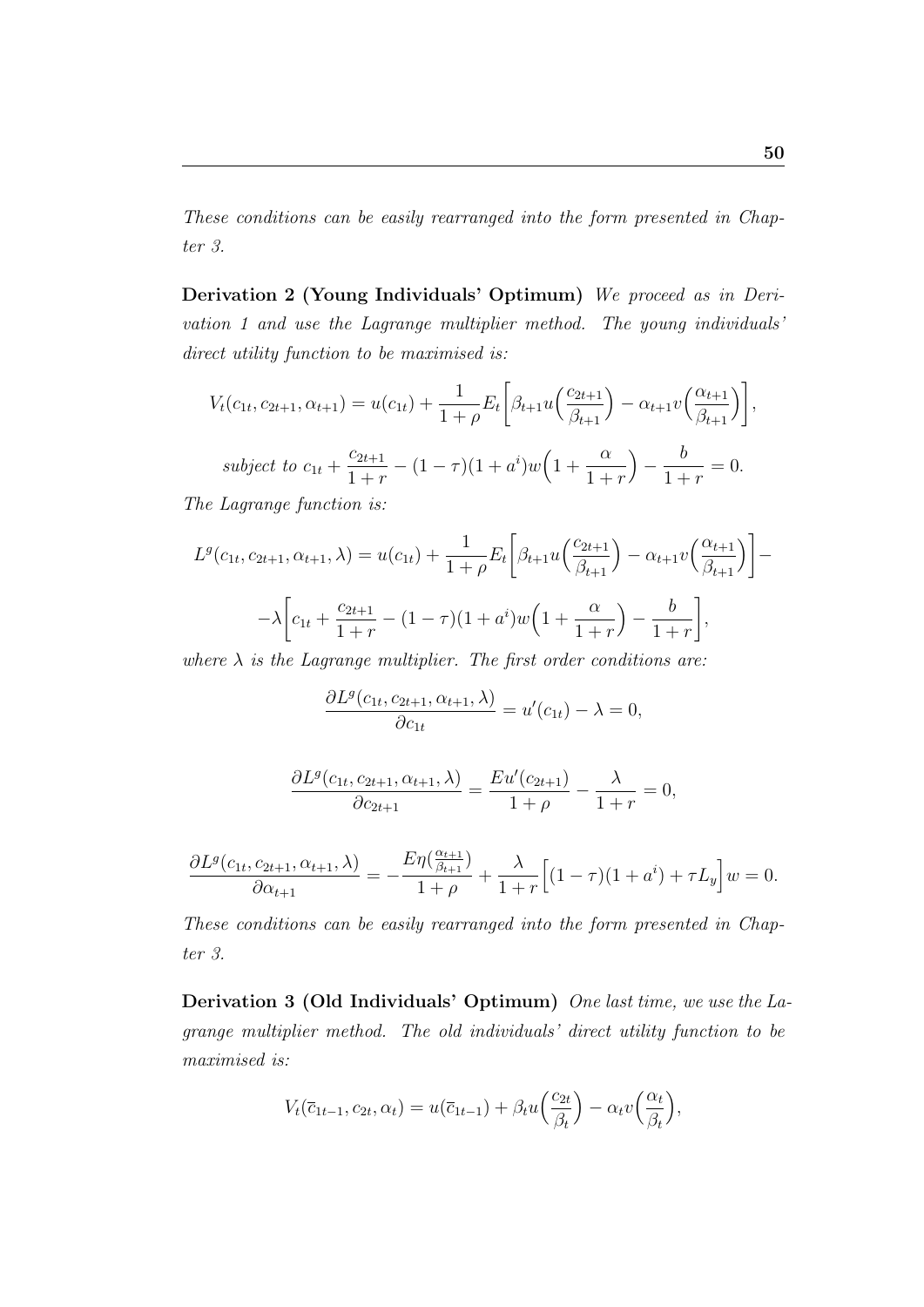subject to 
$$
c_{2t} - \overline{s}_{1t-1}(1+r) - \alpha(1-\tau)(1+a^i)w - b = 0.
$$

The Lagrange function is:

$$
L^g(\overline{c}_{1t-1}, c_{2t}, \alpha_t, \lambda) = u(\overline{c}_{1t-1}) + \beta_t u\left(\frac{c_{2t}}{\beta_t}\right) - \alpha_t v\left(\frac{\alpha_t}{\beta_t}\right)
$$

$$
-\lambda \left[c_{2t} - \overline{s}_{1t-1}(1+r) - \alpha(1-\tau)(1+a^i)w - b\right],
$$

where  $\lambda$  is the Lagrange multiplier. The first order conditions are:

$$
\frac{\partial L^g(\overline{c}_{1t-1}, c_{2t}, \alpha_t, \lambda)}{\partial c_{2t}} = u'(c_{2t}) - \lambda = 0,
$$

$$
\frac{\partial L^g(\overline{c}_{1t-1}, c_{2t}, \alpha_t, \lambda)}{\partial \alpha_t} = -\eta \left(\frac{\alpha_t}{\beta_t}\right) + \lambda \left[ (1-\tau)(1+a^i) + \tau L_y \right] w = 0.
$$

These conditions can be easily rearranged into the form presented in Chapter 3.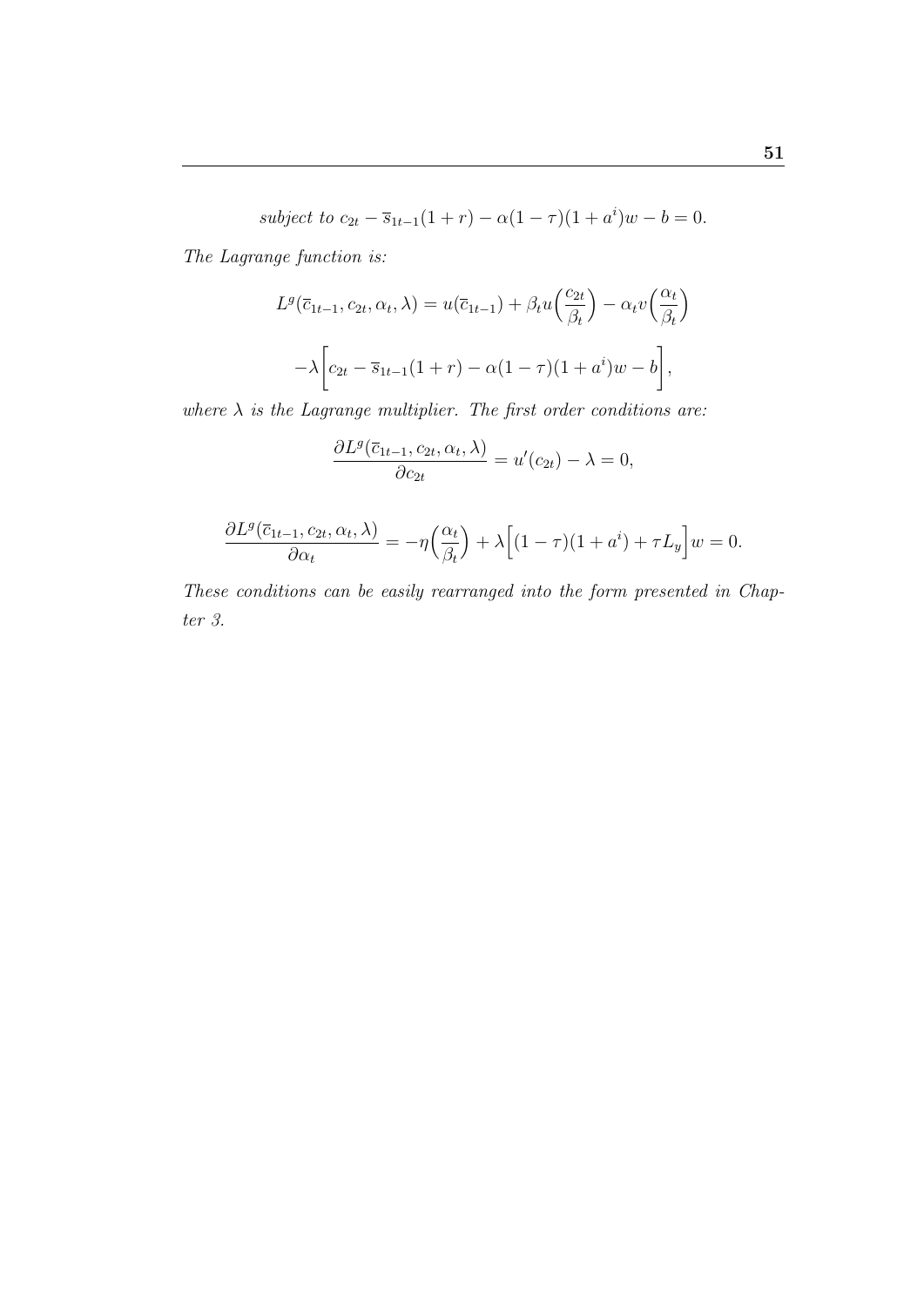## Bibliography

- Andersen, T. M.: Increasing Longevity and Social Security Reforms, CESifo Working Paper no. 1789, August 2006
- Andersen, T. M.: Social Security and Longevity, CESifo Working Paper no. 1577, October 2005
- Azariadis, C., Galosso, C.: Fiscal Constitutions, Journal of Economic Theory 103, 255–281, January 2002
- Becker, G. S.: Public Policies, Pressure Groups and Deadweight costs, Journal of Public Economics 28, 329–347, 1985
- Bergstrom, T. C., Hartman, J. L.: Demographics and the Political Sustainability of Pay-as-you-go Social Security, CESifo Working Paper no. 1378, January 2005
- Bohn, H.: Social Security and Demographic Uncertainty: The Risk Sharing Properties of Alternative Policies, in Risk Aspects of Investment Based Social Security Reform, National Bureau of Economic Research Working Paper no. 7030, March 1999
- Borck, R.: Voting, Inequality, and Redistribution, DIW Working Paper, DIW Berlin, October (2005)
- Corneo, G., Gruner, H. P.: Social Limits to Redistribution, The American Economic Review, Volume 90, no. 5, December 2000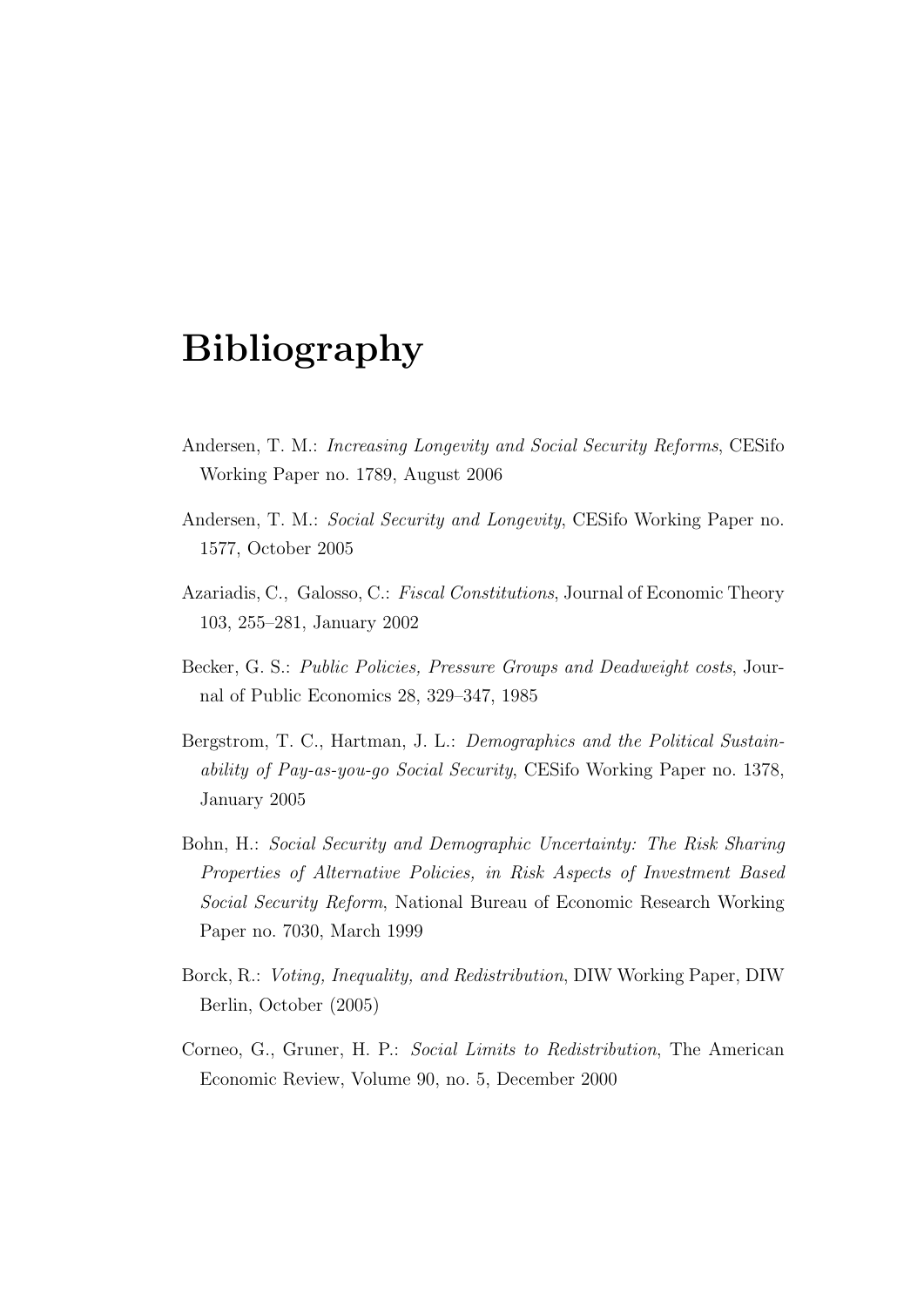- De Donder, Ph., Hindriks, J.: Equilibrium Social Insurance with Policy-Motivated Parties, Département des Sciences Économiques de l'Université catholique de Louvain, Discussion Paper 2006-18, February 2006
- Dresher, M.: The Mathematics of Games of Strategy: Theory and Applications., Research Matematician The Rand Corporation, Dover Publications, Inc., New York, 1981
- Galosso, V., Profeta, P.: The Political Economy of Social Security: a Survey, European Journal of Political Economy, Volume 18, 1 – 29, May 2002
- Galosso, V., Profeta, P.: Lessons for an Aging Society: the Political Sustainability of Social Security Systems,  $IGIER - University$  Bocconi, Working Paper no. 244, October 2003
- Gonzales-Eiras, M., Niepelt, D.: Sustaining Social Security, CESifo Working Paper no. 1494, July 2005
- Hansson, I., Stuart, C.: Social Security as Trade among Living Generations, The American Economic Review, Volume 79, no. 5., 1182–1195, December 1989
- Hájková, V., John, O., Zelený, M.: Matematika, Univerzita Karlova v Praze, Nakladatelství Karolinum, Praha, 2000
- Johanis, M.: Lecture Handouts Mathematics IV, Institute of Economic Studies, Charles University, December 2006
- John, O., Kalenda, F. K, Zelený, M.: Matematika (pokračování), MATFYZ-PRESS, vydavatelství Matematicko-fyzikální fakulty Univerzity Karlovy v Praze, 2003
- Kalenda, F. K.: Materiály k Přednáškám Kurzu Matematika II, Institute of Economic Studies, Charles University, March 2005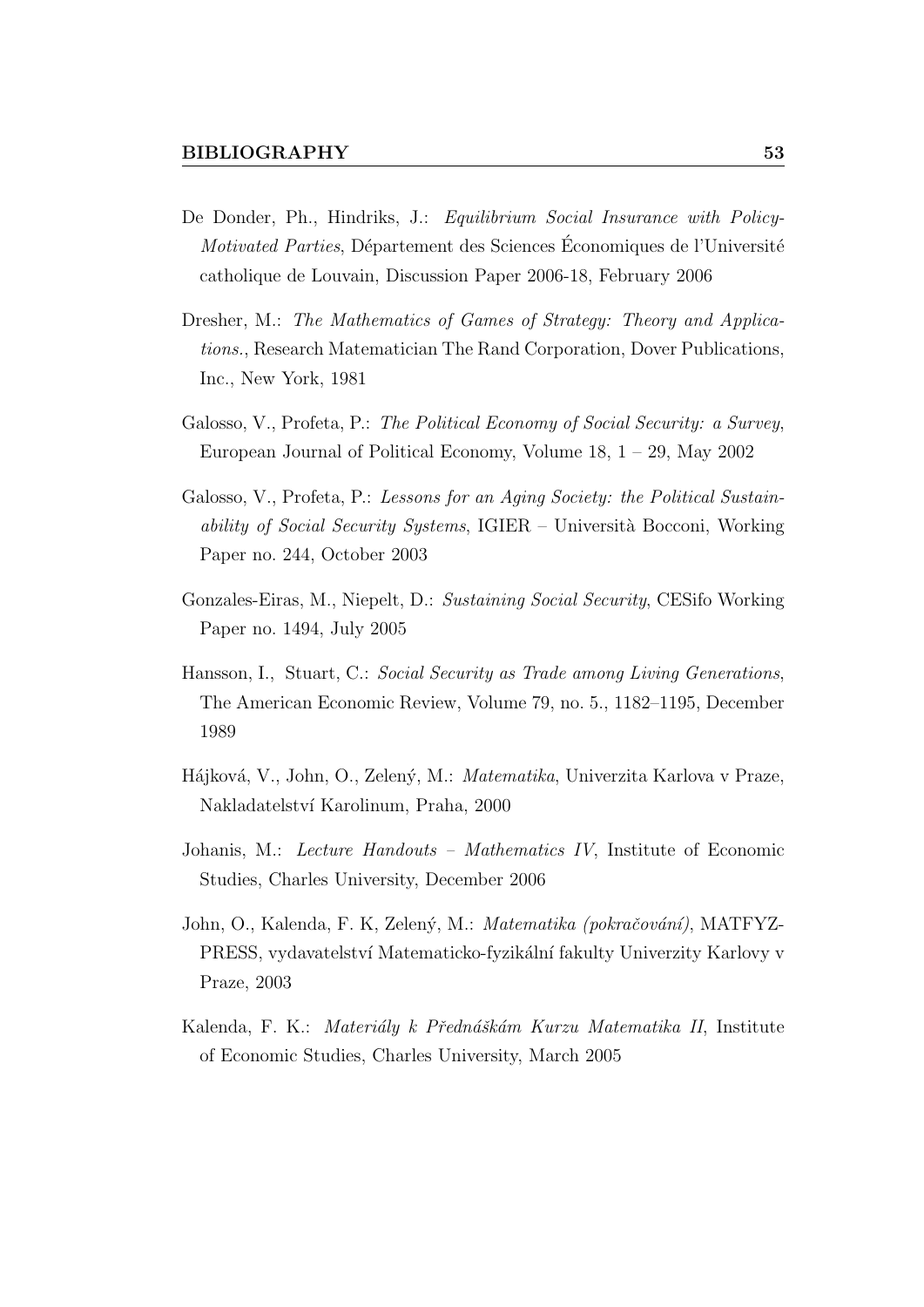- Mulligan, C. B., Sala-i-Martin, X.: Gerontocracy, Retirement and Social Security, National Bureau of Economic Research Working Paper no. 7117, May 1999a
- Mulligan, C. B., Sala-i-Martin, X.: Social Security in Theory and Practice (I): Facts and Political Theories, National Bureau of Economic Research Working Paper no. 7118, May 1999b
- Mulligan, C. B., Sala-i-Martin, X.: Social Security in Theory and Practice (II): Efficiency Therories, Narrative Theories and Implacations for reform, National Bureau of Economic Research Working Paper no. 7119, May 1999c
- Persson, T., Tabellini, G.: Political Economics: Explaining Economic Policy, MIT Press, Cambridge, MA., 2000
- Profeta, P.: Demography, Retirement and the Future of Social Security, Econpubblica, Universit`a Bocconi, working Paper no. 68, March 2000
- Profeta, P.: Aging and Retirement: Evidence Across Countries, Università di Pavia and Università Bocconi, Working Papers no. 123/2002, March 2002
- Razin, A., Sadka, E.: Aging and the welfare state: The Role of the Young and the Old Voting Pivots, National Bureau of Economic Research Working Paper no. 10967, December 2004
- Sjoblom, K.: *Voting for Social Security*, Public Choice 45, 225 240, 1985
- Sinn, H., Uebelmesser, S.: Pensions and the Path to Gerontocracy in Germany, European Journal of Political Economy, Volume 19, 153 – 158, May 2002
- Tabellini, G.: A Positive Theory of Social Security, The Scandinavian Journal of Economics 102, 523 – 545, 2000
- Uebelmesser, S.: Political Feasibility of Pension Reforms, Center for Economics Studies, University of Munich, and CESifo, December 2003